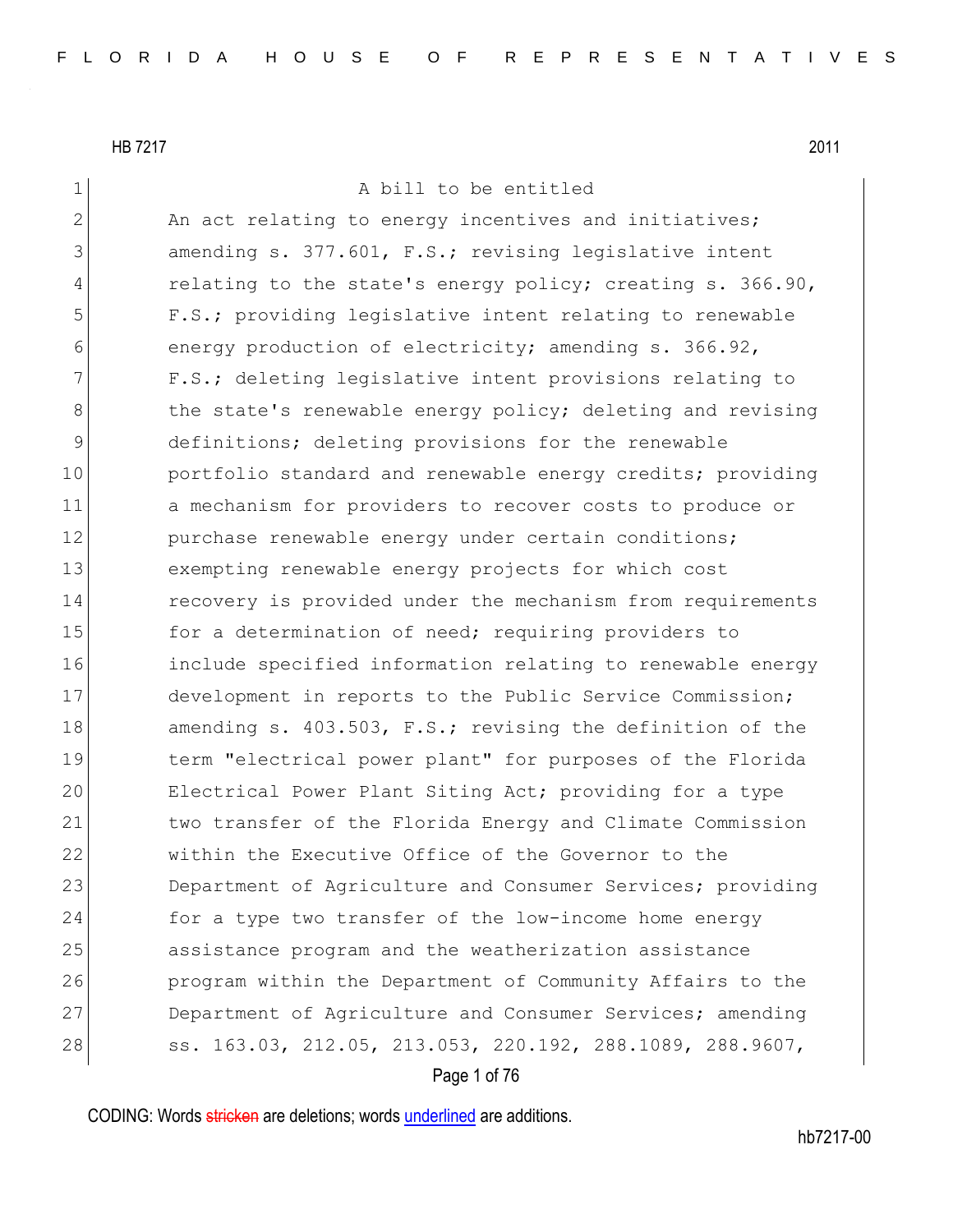| 29 | 366.82, 377.6015, 377.602, 377.603, 377.604, 377.605,           |
|----|-----------------------------------------------------------------|
| 30 | 377.606, 377.608, 377.701, 377.703, 377.801, 377.802,           |
| 31 | 377.803, 377.804, 377.807, 377.808, 377.809, 403.44,            |
| 32 | 409.508, 409.509, 570.954, and 1004.648, F.S.; conforming       |
| 33 | provisions to changes made by the act; amending s. 212.08,      |
| 34 | F.S.; removing an obsolete provision exempting renewable        |
| 35 | energy technologies from the tax on equipment, machinery,       |
| 36 | and other materials; amending s. 570.074, F.S.; providing       |
| 37 | for the creation of the Office of Energy and Water within       |
| 38 | the Department of Agriculture and Consumer Services;            |
| 39 | repealing s. 366.85, F.S., relating to the consumer             |
| 40 | conciliatory conference responsibilities of the Division        |
| 41 | of Consumer Services of the Department of Agriculture and       |
| 42 | Consumer Services; repealing s. 377.806, F.S., relating to      |
| 43 | the Solar Energy System Incentives Program; repealing s.        |
| 44 | 526.207, F.S., relating to studies and reports on the           |
| 45 | life-cycle greenhouse gas emissions associated with             |
| 46 | renewable fuels; providing an effective date.                   |
| 47 |                                                                 |
| 48 | Be It Enacted by the Legislature of the State of Florida:       |
| 49 |                                                                 |
| 50 | Section 1. Section 377.601, Florida Statutes, is amended        |
| 51 | to read:                                                        |
| 52 | 377.601 Legislative intent.-                                    |
| 53 | The purpose of the state's energy policy is to ensure<br>(1)    |
| 54 | an affordable, adequate, and reliable supply of energy for the  |
| 55 | state in a manner that promotes the health and welfare of the   |
| 56 | public, promotes sustainable economic growth, and minimizes and |
|    | Page 2 of 76                                                    |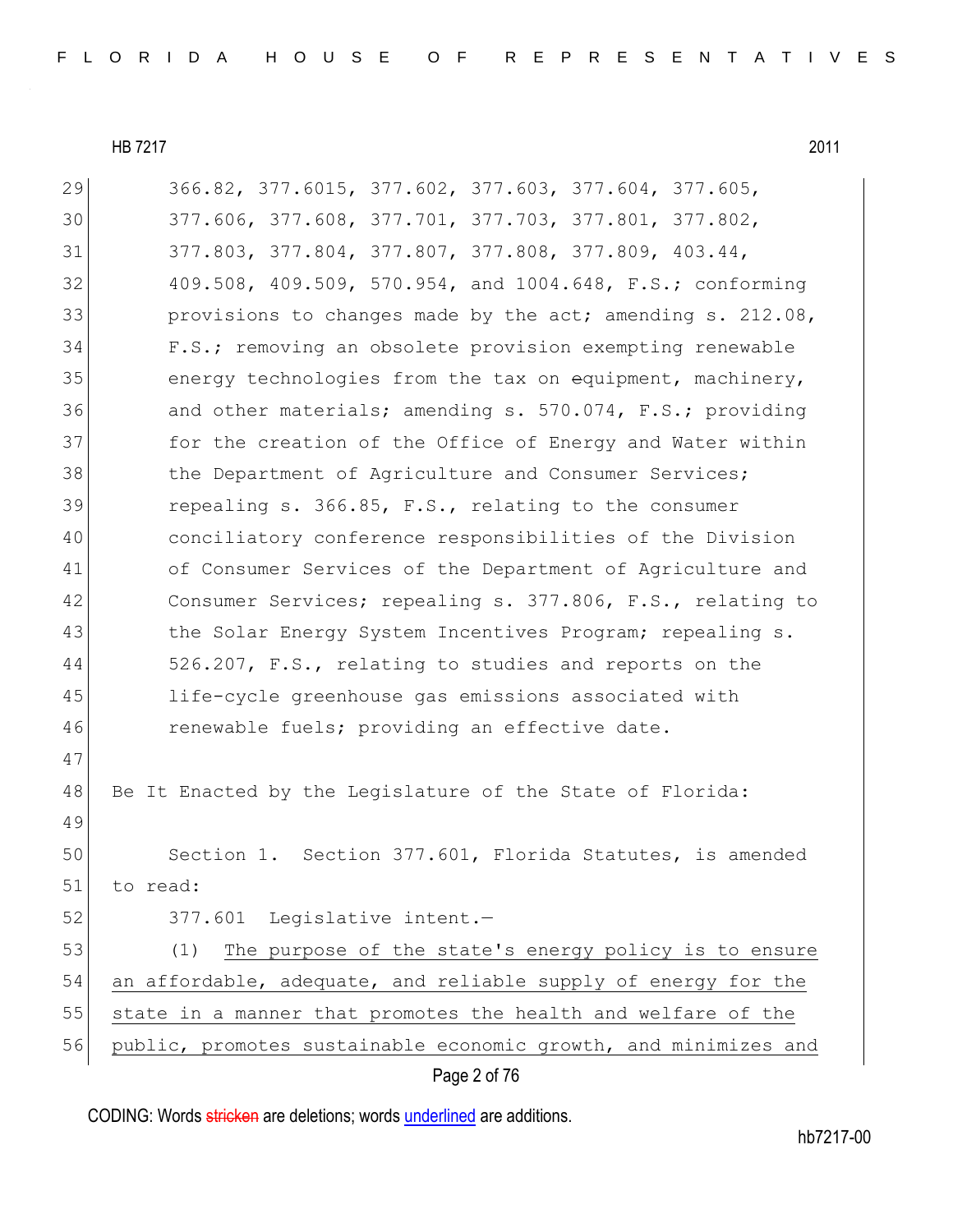| 57 | mitigates any adverse impacts. The Legislature intends that      |
|----|------------------------------------------------------------------|
| 58 | governance of the state's energy policy be efficiently directed  |
| 59 | toward achieving this purpose. The Legislature finds that the    |
| 60 | state's energy security can be increased by lessening dependence |
| 61 | on foreign oil; that the impacts of global climate change can be |
| 62 | reduced through the reduction of greenhouse gas emissions; and   |
| 63 | that the implementation of alternative energy technologies can   |
| 64 | be a source of new jobs and employment opportunities for many    |
| 65 | Floridians. The Legislature further finds that the state is      |
| 66 | positioned at the front line against potential impacts of global |
| 67 | elimate change. Human and economic costs of those impacts can be |
| 68 | averted by global actions and, where necessary, adapted to by a  |
| 69 | concerted effort to make Florida's communities more resilient    |
| 70 | and less vulnerable to these impacts. In focusing the            |
| 71 | government's policy and efforts to benefit and protect our       |
| 72 | state, its citizens, and its resources, the Legislature believes |
| 73 | that a single government entity with a specific focus on energy  |
| 74 | and climate change is both desirable and advantageous. Further,  |
| 75 | the Legislature finds that energy infrastructure provides the    |
| 76 | foundation for secure and reliable access to the energy supplies |
| 77 | and services on which Florida depends. Therefore, there is       |
| 78 | significant value to Florida consumers that comes from           |
| 79 | investment in Florida's energy infrastructure that increases     |
| 80 | system reliability, enhances energy independence and             |
| 81 | diversification, stabilizes energy costs, and reduces greenhouse |
| 82 | gas emissions.                                                   |
| 83 | (2)<br>In furtherance of this purpose, the state's energy        |
| 84 | policy shall be implemented through effective, efficient, and    |
|    | Page 3 of 76                                                     |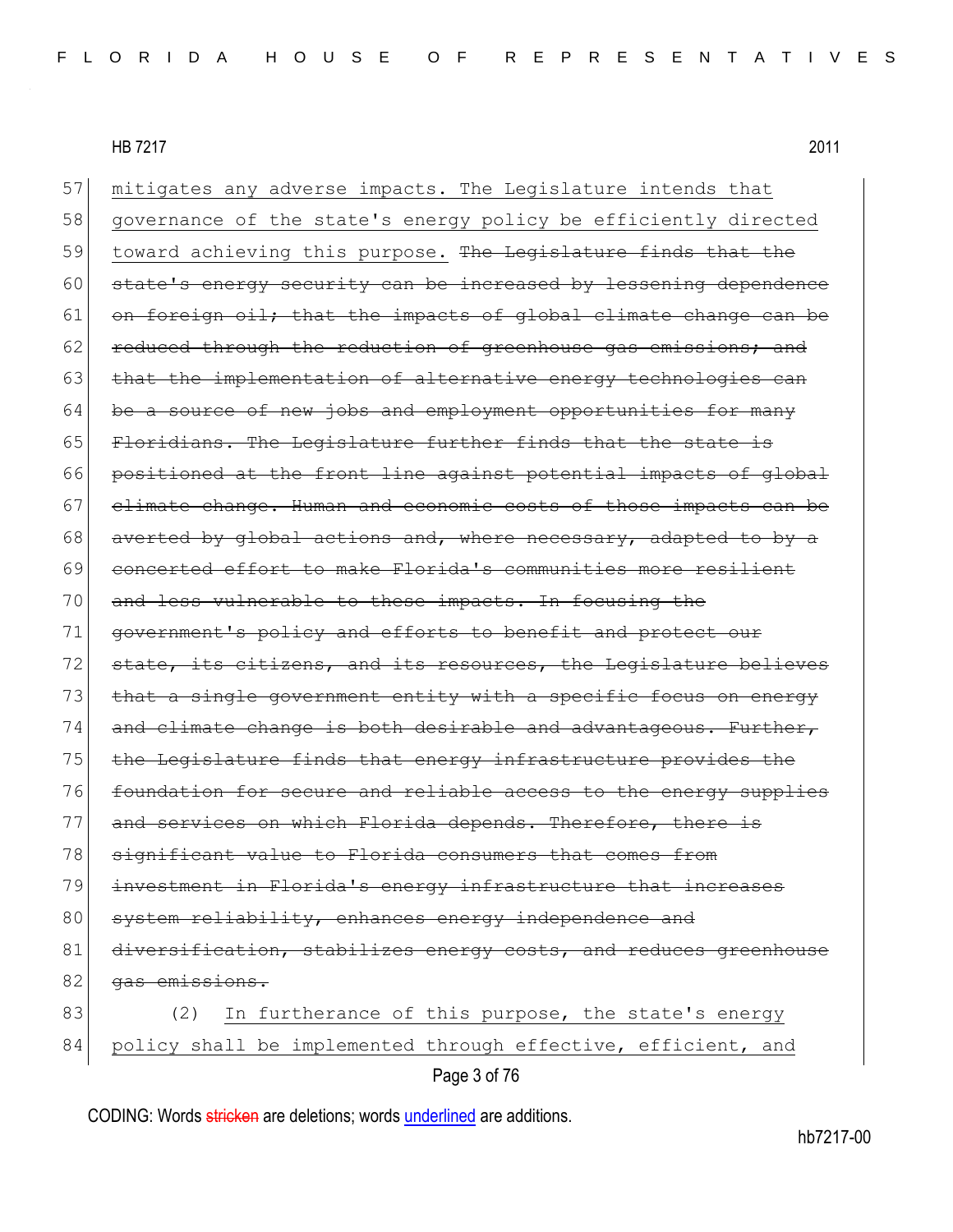|  | FLORIDA HOUSE OF REPRESENTATIVES |
|--|----------------------------------|
|--|----------------------------------|

| 85  | reliable governance and shall be guided by the following goals   |
|-----|------------------------------------------------------------------|
| 86  | in order of their priority:                                      |
| 87  | Ensuring an affordable energy supply.<br>(a)                     |
| 88  | Ensuring adequate energy supply and capacity.<br>(b)             |
| 89  | Ensuring a secure and reliable energy supply.<br>(C)             |
| 90  | Minimizing energy cost volatility.<br>(d)                        |
| 91  | Minimizing the negative impacts of energy production<br>(e)      |
| 92  | on the state's environment, social fabric, and public health and |
| 93  | welfare.                                                         |
| 94  | Maximizing economic synergies for the state associated<br>(f)    |
| 95  | with its energy policy.                                          |
| 96  | Reducing the net export of energy expenditures.<br>(g)           |
| 97  | It is further the policy of the state of Florida to:<br>(3)      |
| 98  | Develop and promote the effective use of energy in the<br>(a)    |
| 99  | state, discourage all forms of energy waste, and recognize and   |
| 100 | address the potential of global climate change wherever          |
| 101 | possible.                                                        |
| 102 | Play a leading role in developing and instituting<br>(b)         |
| 103 | energy management programs aimed at promoting energy             |
| 104 | conservation, energy security, and the reduction of greenhouse   |
| 105 | gas emissions.                                                   |
| 106 | Include energy considerations in all state, regional,<br>(C)     |
| 107 | and local planning.                                              |
| 108 | Utilize and manage effectively energy resources used<br>(d)      |
| 109 | within state agencies.                                           |
| 110 | Encourage local governments to include energy<br>(e)             |
| 111 | considerations in all planning and to support their work in      |
| 112 | promoting energy management programs.                            |
|     | Page 4 of 76                                                     |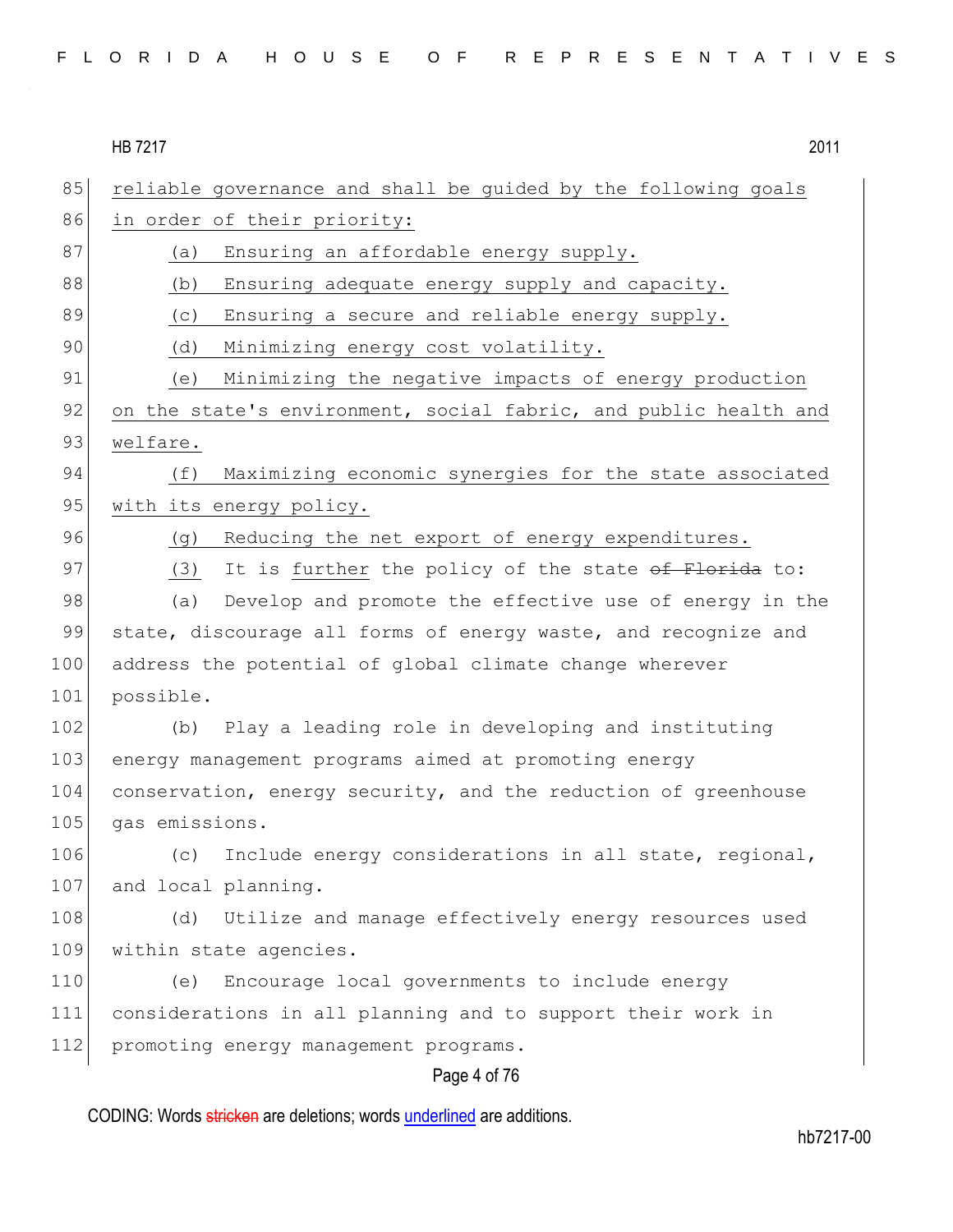113 (f) Include the full participation of citizens in the 114 development and implementation of energy programs.

115 (g) Consider in its decisions the energy needs of each 116 economic sector, including residential, industrial, commercial, 117 agricultural, and governmental uses, and reduce those needs 118 whenever possible.

119 (h) Promote energy education and the public dissemination 120 of information on energy and its environmental, economic, and 121 social impact.

122 (i) Encourage the research, development, demonstration, 123 and application of alternative energy resources, particularly 124 renewable energy resources.

125 (j) Consider, in its decisionmaking, the social, economic, 126 and environmental impacts of energy-related activities, 127 including the whole-life-cycle impacts of any potential energy 128 use choices, so that detrimental effects of these activities are 129 understood and minimized.

130 (k) Develop and maintain energy emergency preparedness 131 plans to minimize the effects of an energy shortage within 132 Florida.

133 Section 2. Section 366.90, Florida Statutes, is created to 134 read:

135 366.90 Renewable energy for electricity production.-In 136 furtherance of the energy policy goals established in s. 137 377.601, the Legislature finds that it is in the public interest 138 to promote the development of renewable energy resources in the 139 state, for purposes of electricity production, through the 140 mechanisms established in ss. 366.91 and 366.92. The Legislature

## Page 5 of 76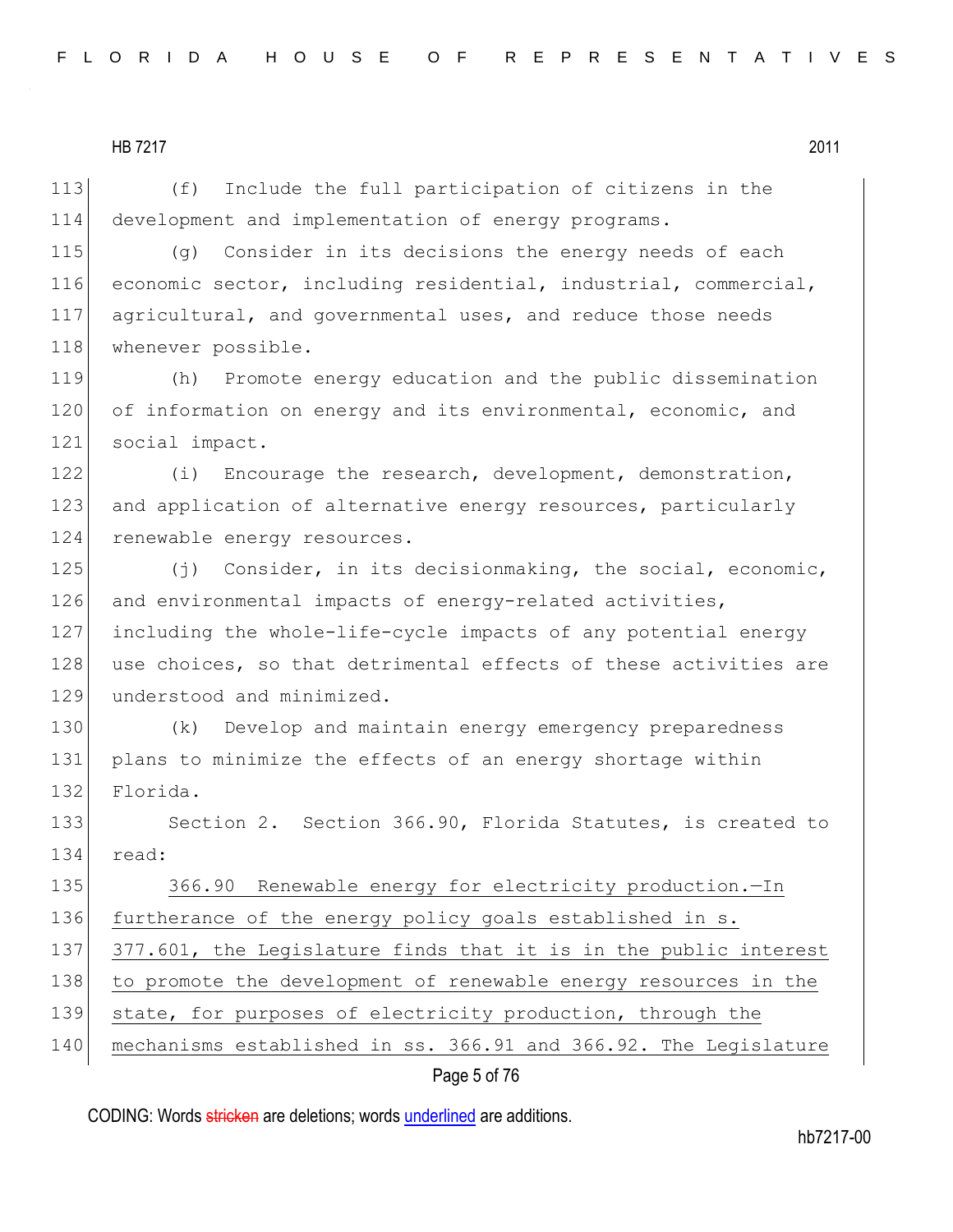|--|

| 141 | further finds that renewable energy resources have the potential |
|-----|------------------------------------------------------------------|
| 142 | to help diversify fuel types to alleviate the state's growing    |
| 143 | dependence on natural gas and other fossil fuels for the         |
| 144 | production of electricity, minimize the volatility of fuel       |
| 145 | costs, encourage investment within the state, improve            |
| 146 | environmental conditions, and make the state a leader in new and |
| 147 | innovative technologies.                                         |
| 148 | Section 3. Section 366.92, Florida Statutes, is amended to       |
| 149 | read:                                                            |
| 150 | 366.92 Florida renewable energy policy.-                         |
| 151 | (1) It is the intent of the Legislature to promote the           |
| 152 | development of renewable energy; protect the economic viability  |
| 153 | of Florida's existing renewable energy facilities; diversify the |
| 154 | types of fuel used to generate electricity in Florida; lessen    |
| 155 | Florida's dependence on natural gas and fuel oil for the         |
| 156 | production of electricity; minimize the volatility of fuel       |
| 157 | costs; encourage investment within the state; improve            |
| 158 | environmental conditions; and, at the same time, minimize the    |
| 159 | costs of power supply to electric utilities and their customers. |
| 160 | $(1)$ $(2)$ As used in this section, the term:                   |
| 161 | (a) "Florida renewable energy resources" means renewable         |
| 162 | energy, as defined in s. 377.803, that is produced in Florida.   |
| 163 | (a) $(b)$ "Provider" means a "utility" as defined in s.          |
| 164 | $366.8255(1)(a)$ .                                               |
| 165 | (b) (e) "Renewable energy" means renewable energy as             |
| 166 | defined in s. $366.91(2)$ (d) that is produced in the state.     |
| 167 | (d) "Renewable energy credit" or "REC" means a product           |
|     |                                                                  |
| 168 | that represents the unbundled, separable, renewable attribute of |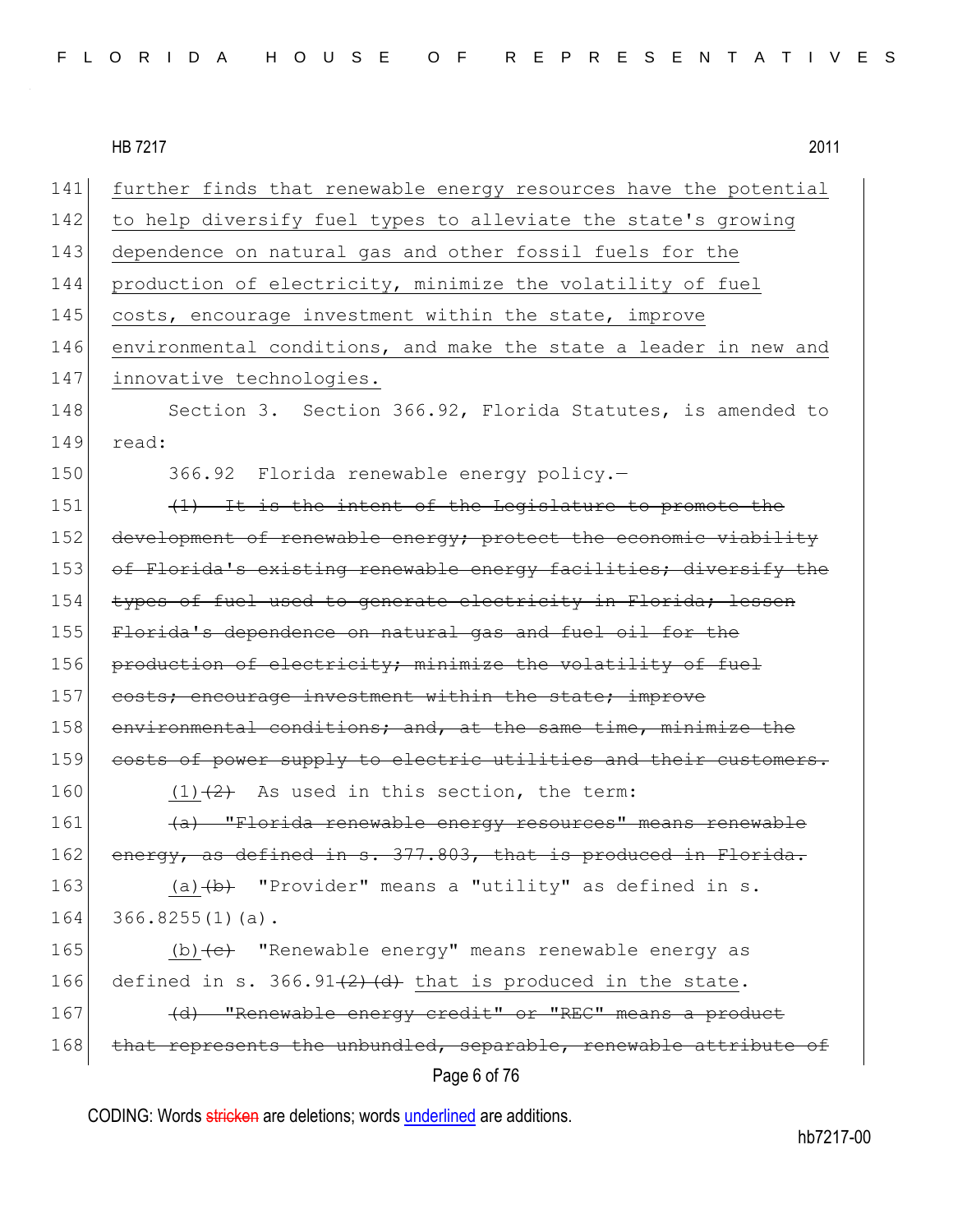169 renewable energy produced in Florida and is equivalent to 1 170 megawatt-hour of electricity generated by a source of renewable 171 energy located in Florida. 172 **(e)** "Renewable portfolio standard" or "RPS" means the 173 minimum percentage of total annual retail electricity sales by a 174 provider to consumers in Florida that shall be supplied by 175 renewable energy produced in Florida. 176  $(3)$  The commission shall adopt rules for a renewable 177 portfolio standard requiring each provider to supply renewable 178 energy to its customers directly, by procuring, or through 179 renewable energy credits. In developing the RPS rule, the 180 commission shall consult the Department of Environmental 181 Protection and the Florida Energy and Climate Commission. The 182 rule shall not be implemented until ratified by the Legislature. 183 The commission shall present a draft rule for legislative 184 consideration by February 1, 2009. 185  $(a)$  In developing the rule, the commission shall evaluate 186 the current and forecasted levelized cost in cents per kilowatt 187 hour through 2020 and current and forecasted installed capacity 188 in kilowatts for each renewable energy generation method through 189 <del>2020.</del>

190 (b) The commission's rule:

Page 7 of 76 191 1. Shall include methods of managing the cost of 192 compliance with the renewable portfolio standard, whether 193 through direct supply or procurement of renewable power or 194 through the purchase of renewable energy credits. The commission 195 shall have rulemaking authority for providing annual cost 196 recovery and incentive-based adjustments to authorized rates of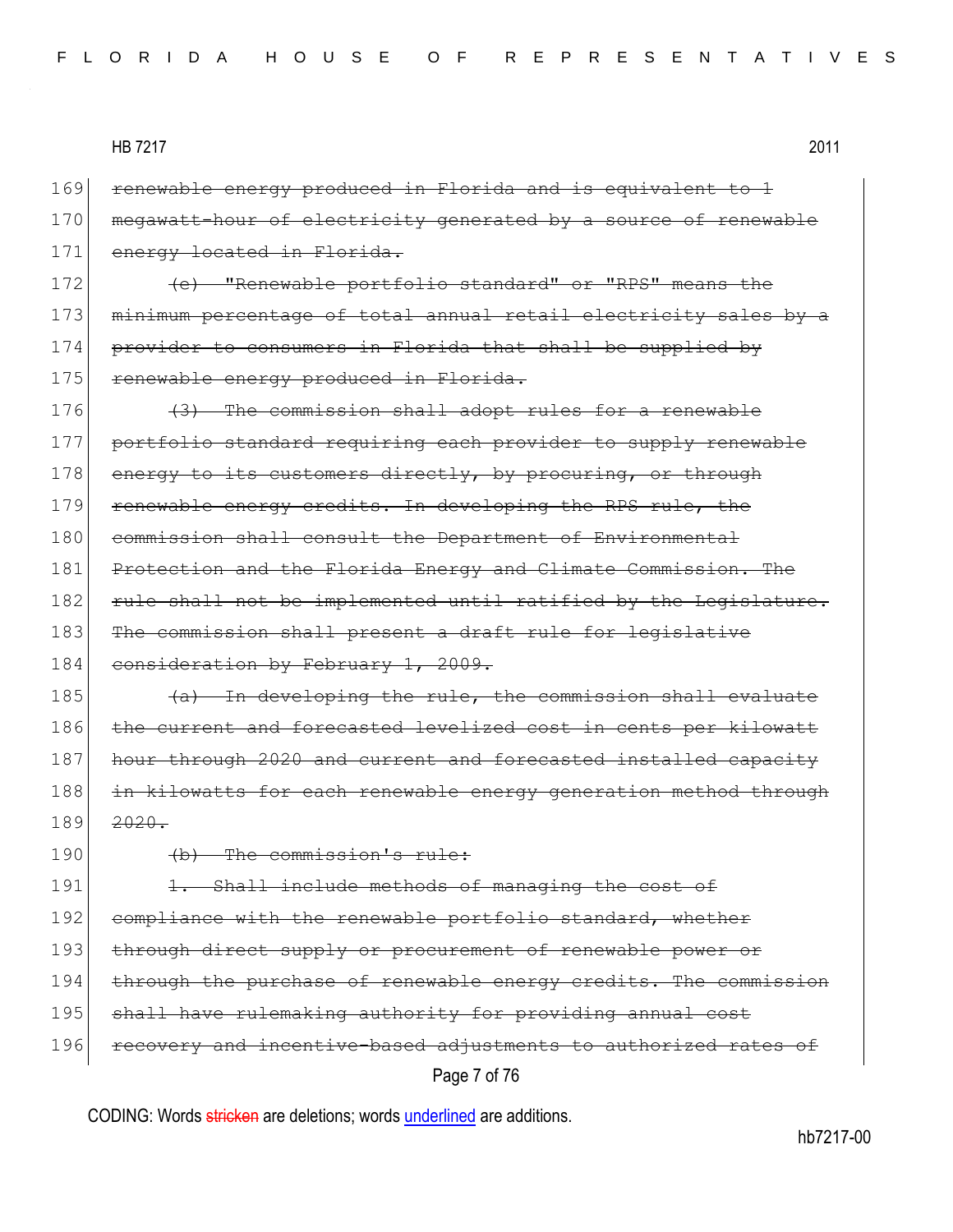Page 8 of 76 197 return on common equity to providers to incentivize renewable 198 energy. Notwithstanding  $s. 366.91(3)$  and  $(4)$ , upon the 199 ratification of the rules developed pursuant to this subsection, 200 the commission may approve projects and power sales agreements 201 with renewable power producers and the sale of renewable energy 202 credits needed to comply with the renewable portfolio standard. 203 In the event of any conflict, this subparagraph shall supersede 204  $\left| \begin{array}{cc} 1.366.91(3) & \text{and} & (4) \\ 0.4000 & \text{and} & (4) \end{array} \right.$  However, nothing in this section shall 205 alter the obligation of each public utility to continuously 206 offer a purchase contract to producers of renewable energy.  $207$   $2.$  Shall provide for appropriate compliance measures and 208 the conditions under which noncompliance shall be excused due to 209 a determination by the commission that the supply of renewable 210 energy or renewable energy credits was not adequate to satisfy 211 the demand for such energy or that the cost of securing 212 renewable energy or renewable energy credits was cost 213 prohibitive. 214 3. May provide added weight to energy provided by wind and 215 solar photovoltaic over other forms of renewable energy, whether 216 directly supplied or procured or indirectly obtained through the 217 purchase of renewable energy credits.  $218$  4. Shall determine an appropriate period of time for which 219 renewable energy credits may be used for purposes of compliance 220 | with the renewable portfolio standard. 221 5. Shall provide for monitoring of compliance with and 222 enforcement of the requirements of this section. 223 6. Shall ensure that energy credited toward compliance 224 with the requirements of this section is not credited toward any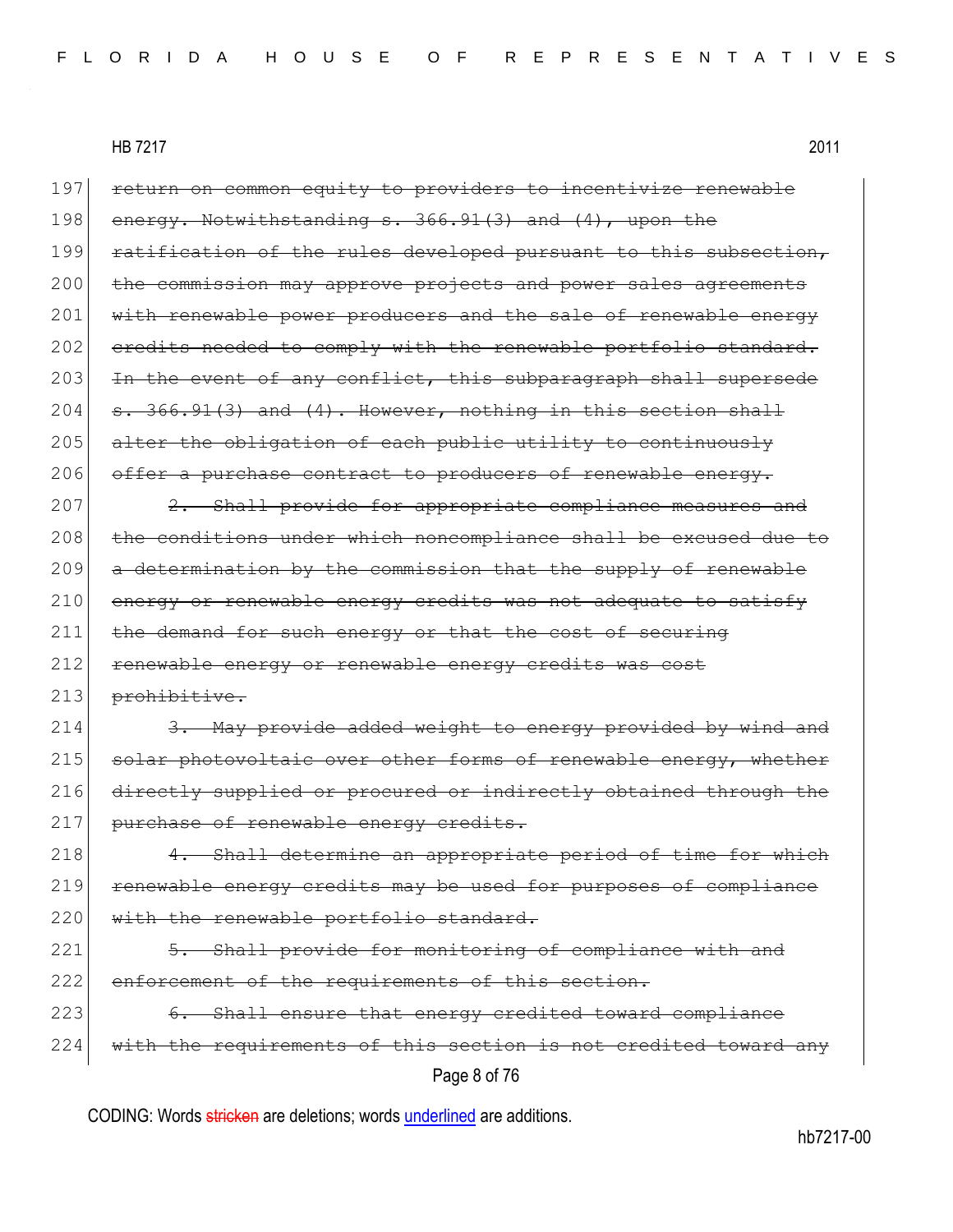225 other purpose.

226 7. Shall include procedures to track and account for 227 renewable energy credits, including ownership of renewable 228 energy credits that are derived from a customer-owned renewable 229 energy facility as a result of any action by a customer of an 230 electric power supplier that is independent of a program 231 sponsored by the electric power supplier.

232 8. Shall provide for the conditions and options for the 233 repeal or alteration of the rule in the event that new 234 provisions of federal law supplant or conflict with the rule.

235 (c) Beginning on April 1 of the year following final 236 adoption of the commission's renewable portfolio standard rule, 237 each provider shall submit a report to the commission describing 238 the steps that have been taken in the previous year and the 239 steps that will be taken in the future to add renewable energy 240 to the provider's energy supply portfolio. The report shall 241 state whether the provider was in compliance with the renewable 242 portfolio standard during the previous year and how it will 243 comply with the renewable portfolio standard in the upcoming  $244$  <del>year.</del>

245 (2) $(4)$  Subject to the provisions of this subsection  $\text{Im }$ 246 order to demonstrate the feasibility and viability of clean 247 energy systems, the commission shall provide for full cost 248 recovery under the environmental cost-recovery clause of all 249 reasonable and prudent costs incurred by a provider to produce 250 or purchase for renewable energy for purposes of supplying 251 electrical energy to its retail customers projects that are zero 252 greenhouse gas emitting at the point of generation, up to a

Page 9 of 76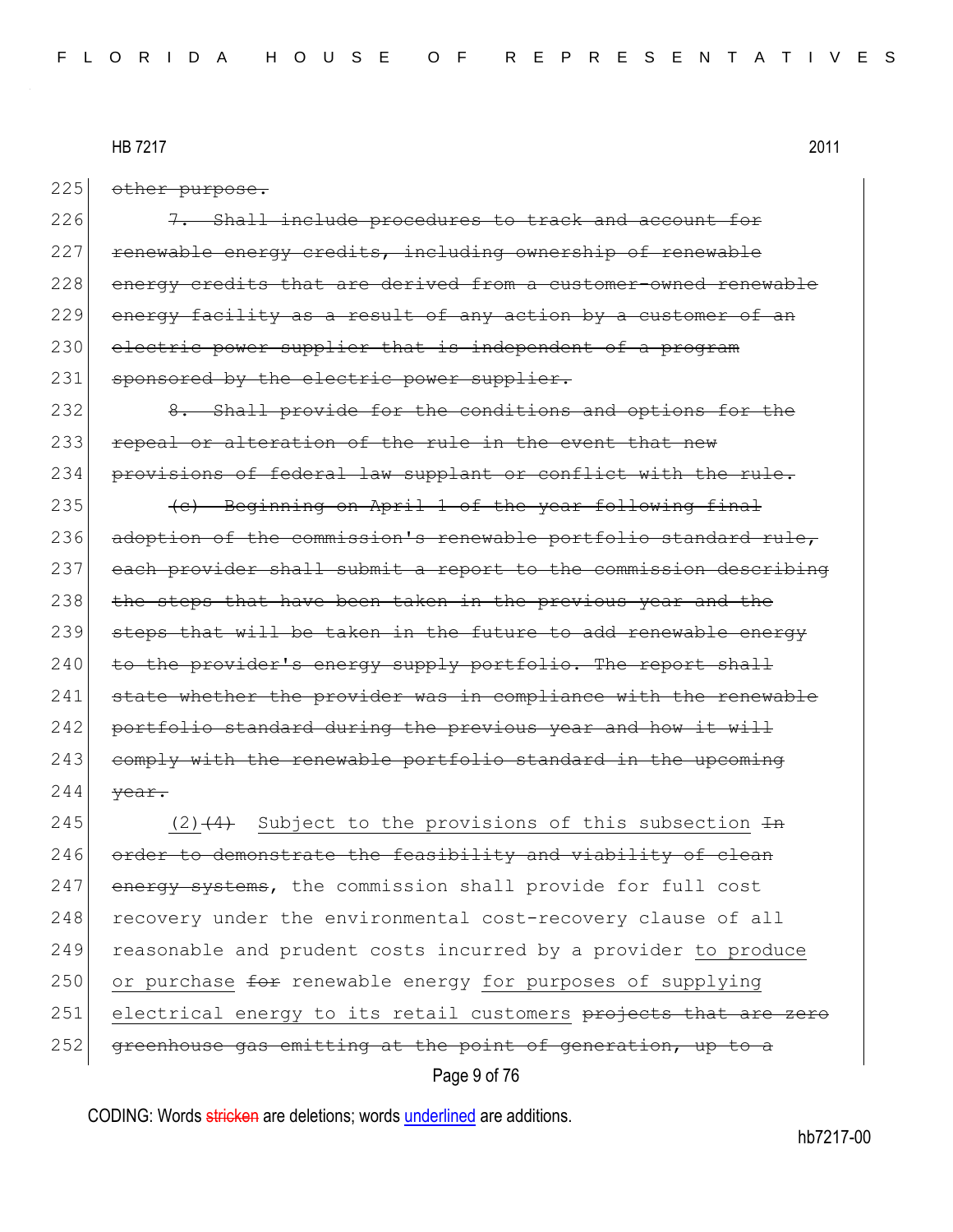| 253 | total of 110 megawatts statewide, and for which the provider has |
|-----|------------------------------------------------------------------|
| 254 | secured necessary land, zoning permits, and transmission rights  |
| 255 | within the state. Such costs shall be deemed reasonable and      |
| 256 | prudent for purposes of cost recovery so long as the provider    |
| 257 | has used reasonable and customary industry practices in the      |
| 258 | design, procurement, and construction of the project in a cost-  |
| 259 | effective manner appropriate to the location of the facility.    |
| 260 | The provider shall report to the commission as part of the cost- |
| 261 | recovery proceedings the construction costs, in-service costs,   |
| 262 | operating and maintenance costs, hourly energy production of the |
| 263 | renewable energy project, and any other information deemed       |
| 264 | relevant by the commission. Any provider constructing a clean    |
| 265 | energy facility pursuant to this section shall file for cost     |
| 266 | recovery no later than July 1, 2009.                             |
| 267 | A provider may petition the commission no later than<br>(a)      |
| 268 | July 1, 2015, requesting recovery of costs over the useful life  |
| 269 | of a project to produce renewable energy or over the term of a   |
| 270 | contract to purchase renewable energy, or a combination of both, |
| 271 | subject to the cost cap in paragraph (c). The provider has sole  |
| 272 | discretion to determine the type and technology of the renewable |
| 273 | energy resource that it intends to use. However, at least 20     |
| 274 |                                                                  |
|     | percent of the total capacity for which a provider is permitted  |
| 275 | to recover costs in any calendar year under this subsection must |
| 276 | be produced or purchased from renewable energy resources other   |
| 277 | than solar energy. A provider must file with the commission, no  |
| 278 | later than when the provider files a petition for cost recovery  |
| 279 | under this subsection, a schedule of planned production and      |
| 280 | purchases for the calendar year in which cost recovery is        |

## Page 10 of 76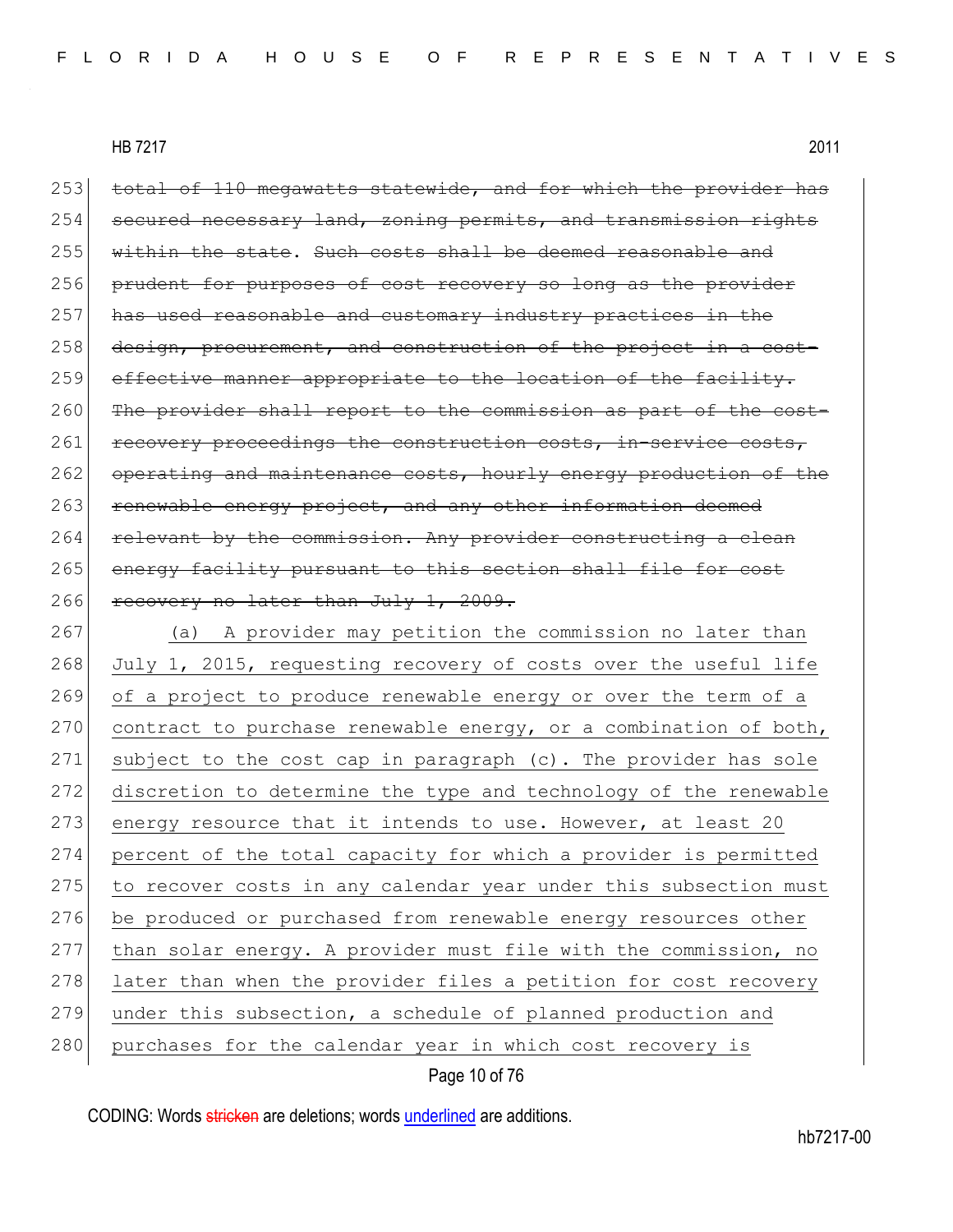281 requested. If any portion of the capacity required from nonsolar 282 renewable energy resources is committed but, for reasons found 283 by the commission to be beyond the control of the provider, is 284 not available during the calendar year for which cost recovery 285 is requested, the provider may continue to recover costs to 286 produce or purchase renewable energy from solar energy resources 287 if the provider continues in good faith to pursue the production 288 or purchase of renewable energy from nonsolar resources. The 289 provider has sole discretion to determine whether to construct 290 new renewable energy generating facilities, convert existing 291 fossil fuel generating facilities to renewable energy generating 292 facilities, or contract for the purchase of renewable energy 293 from third-party generating facilities in the state. 294 (b) In addition to the full cost recovery for such 295 renewable energy projects, a return on equity of 50 basis points 296 above the provider's last authorized rate of return on equity 297 approved by the commission for energy projects shall be approved 298 and provided for a project to produce renewable energy if a 299 majority of the costs of the energy-producing components 300 incorporated into such projects are manufactured in the state. 301 (c) For the production or purchase of renewable energy 302 under this subsection, a provider may annually recover costs up 303 to and in excess of its full avoided cost, as defined in s. 304 366.051 and approved by the commission, if the recovery of costs 305 in excess of the provider's full avoided cost does not exceed, 306 on an annual basis, 2 percent of the provider's total revenues 307 from the retail sale of electricity for calendar year 2010. For 308 purposes of cost recovery under this subsection, costs shall be

Page 11 of 76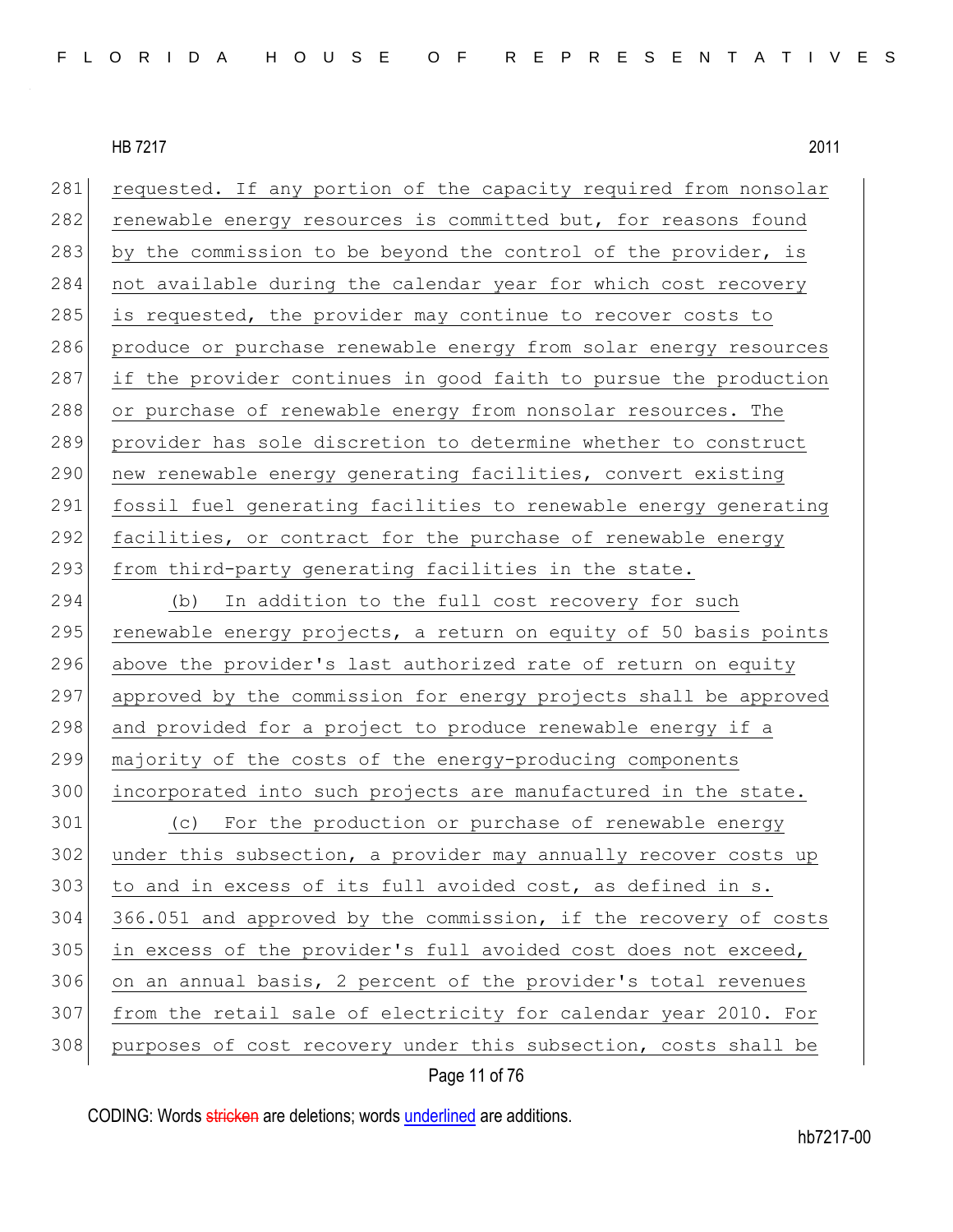| 309 | computed using a methodology that reflects the actual annual     |
|-----|------------------------------------------------------------------|
| 310 | revenue requirements contracted for payment for the purchase of  |
| 311 | renewable capacity and energy from a nonutility renewable        |
| 312 | generator or the revenue requirements using conventional         |
| 313 | regulatory accounting for a utility-owned renewable generator.   |
| 314 | (d) Cost recovery under this subsection is limited to new        |
| 315 | construction or conversion projects for which construction is    |
| 316 | commenced on or after July 1, 2011, and to purchases made on or  |
| 317 | after that date. All renewable energy projects for which costs   |
| 318 | are approved by the commission for recovery through the          |
| 319 | environmental cost recovery clause before July 1, 2011, are not  |
| 320 | subject to or included in the calculation of the cost cap. At    |
| 321 | least 5 percent of the total costs of solar generation for which |
| 322 | a provider is permitted recovery in any calendar year under this |
| 323 | subsection shall be dedicated to the provider's demand-side      |
| 324 | renewable energy system incentive program approved by the        |
| 325 | commission pursuant to s. 366.82.                                |
| 326 | The costs incurred by a provider to produce or<br>(e)            |
| 327 | purchase renewable energy under this subsection are deemed to be |
| 328 | prudent for purposes of cost recovery if the provider            |
| 329 | demonstrates to the commission that the project is the most      |
| 330 | cost-effective alternative for the type of renewable energy      |
| 331 | resource selected by the utility and that it has used reasonable |
| 332 | and customary industry practices in the design, procurement, and |
| 333 | construction of the project.                                     |
| 334 | Subject to the cost cap in paragraph (c), the<br>(f)             |
| 335 | commission shall allow a provider to recover the costs           |
| 336 | associated with the production or purchase of renewable energy   |
|     | Page 12 of 76                                                    |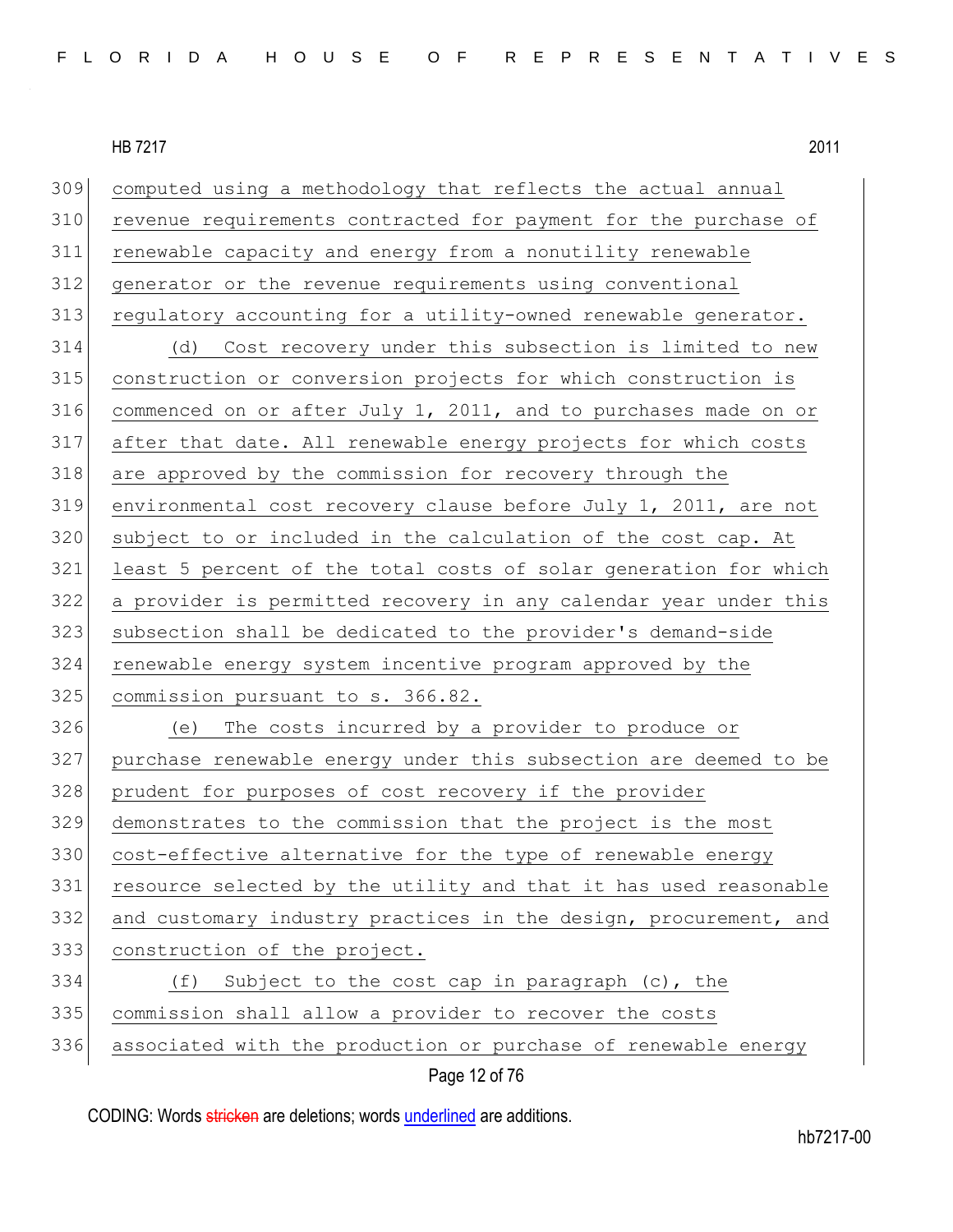| 337 | under this subsection as follows:                                |
|-----|------------------------------------------------------------------|
| 338 | 1. For new renewable energy generating facilities, the           |
| 339 | commission shall allow recovery of reasonable and prudent costs, |
| 340 | including, but not limited to, the siting, licensing,            |
| 341 | engineering, design, permitting, construction, operation, and    |
| 342 | maintenance of such facilities, including any applicable taxes   |
| 343 | and a return based on the provider's last authorized rate of     |
| 344 | return.                                                          |
| 345 | For conversion of existing fossil fuel generating<br>2.          |
| 346 | facilities to renewable energy generating facilities, the        |
| 347 | commission shall allow recovery of reasonable and prudent        |
| 348 | conversion costs, including the costs of retirement of the       |
| 349 | fossil fuel plant that exceed any amounts accrued by the         |
| 350 | provider for such purposes through rates previously set by the   |
| 351 | commission.                                                      |
| 352 | 3. For purchase of renewable energy from third-party             |
| 353 | generating facilities in the state, the commission shall allow   |
| 354 | recovery of reasonable and prudent costs associated with the     |
| 355 | purchase.                                                        |
| 356 | In a proceeding to recover costs incurred under this<br>(q)      |
| 357 | subsection, a provider must provide the commission all cost      |
| 358 | information, hourly energy production information, and other     |
| 359 | information deemed relevant by the commission with respect to    |
| 360 | each project.                                                    |
| 361 | When a provider purchases renewable energy under this<br>(h)     |
| 362 | subsection at a cost in excess of its full avoided cost, the     |
| 363 | seller must surrender to the provider all renewable attributes   |
| 364 | of the renewable energy purchased.                               |

# Page 13 of 76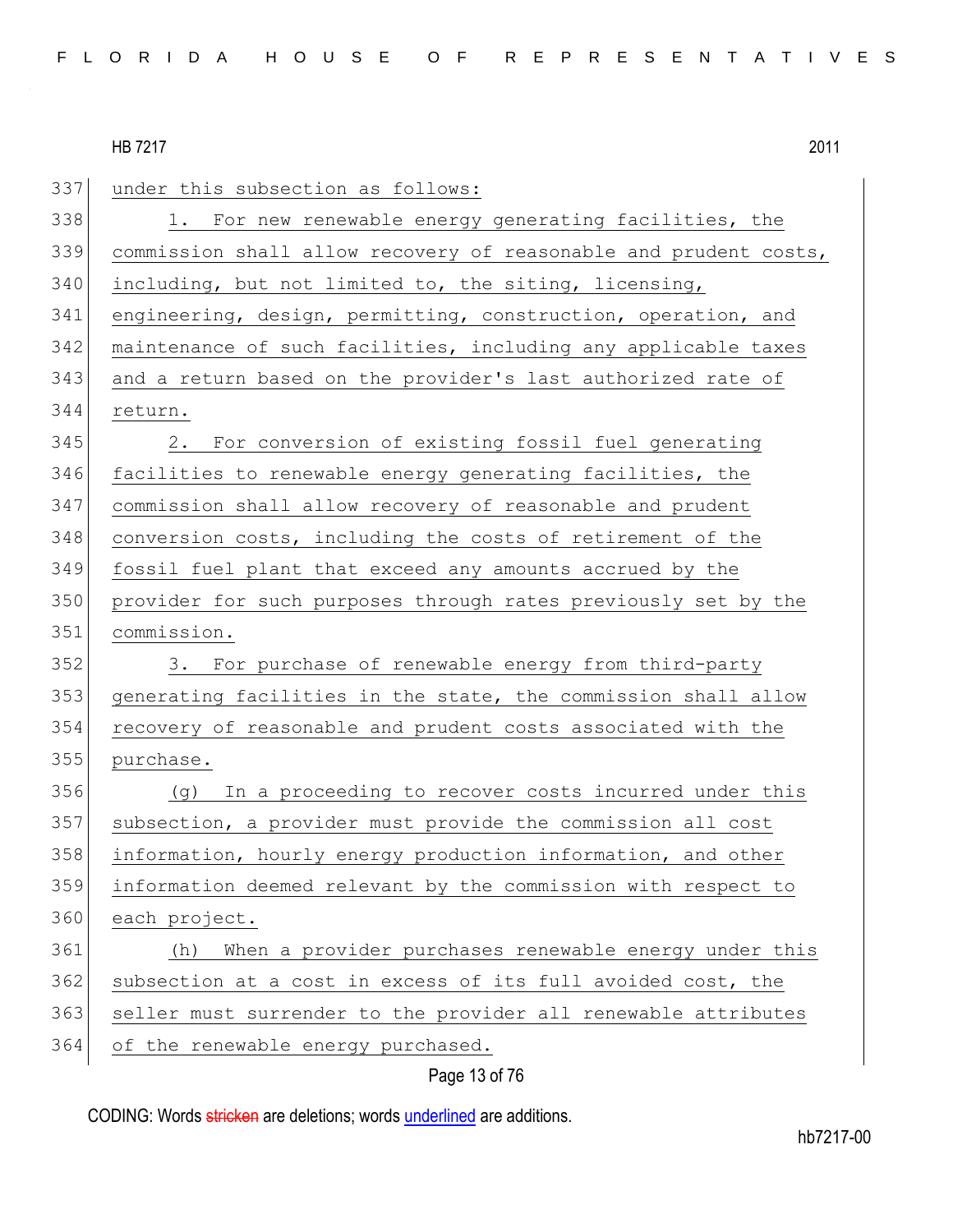365 (i) Revenues derived from any renewable energy credit, 366 carbon credit, or other mechanism that attributes value to the 367 production of renewable energy, either existing or hereafter 368 devised, received by a provider by virtue of the production or 369 purchase of renewable energy for which cost recovery is approved 370 under this subsection shall be shared with the provider's 371 ratepayers such that the ratepayers are credited at least 75 372 percent of such revenues. However, the provider is not required 373 to share with its ratepayers any value derived from credits 374 received by the provider by virtue of the purchase of renewable 375 energy from a third-party generating facility in the state that 376 does not exceed 2 megawatts in capacity and that is not a 377 regulated utility or its unregulated affiliate. 378 (j) Section 403.519 does not apply to a renewable energy 379 generating facility constructed or converted from an existing 380 fossil fuel generating facility under this subsection, and the 381 commission is not required to submit a report for such a project 382 under s. 403.507(4)(a). 383 (3) Each provider shall, in its 10-year site plan 384 submitted to the commission pursuant to s. 186.801, provide the 385 following information: 386 (a) The amount of renewable energy resources the provider 387 produces or purchases. 388 (b) The amount of renewable energy resources the provider 389 plans to produce or purchase over the 10-year planning horizon 390 and the means by which such production or purchases will be 391 achieved. 392 (c) A statement indicating how the production and purchase

Page 14 of 76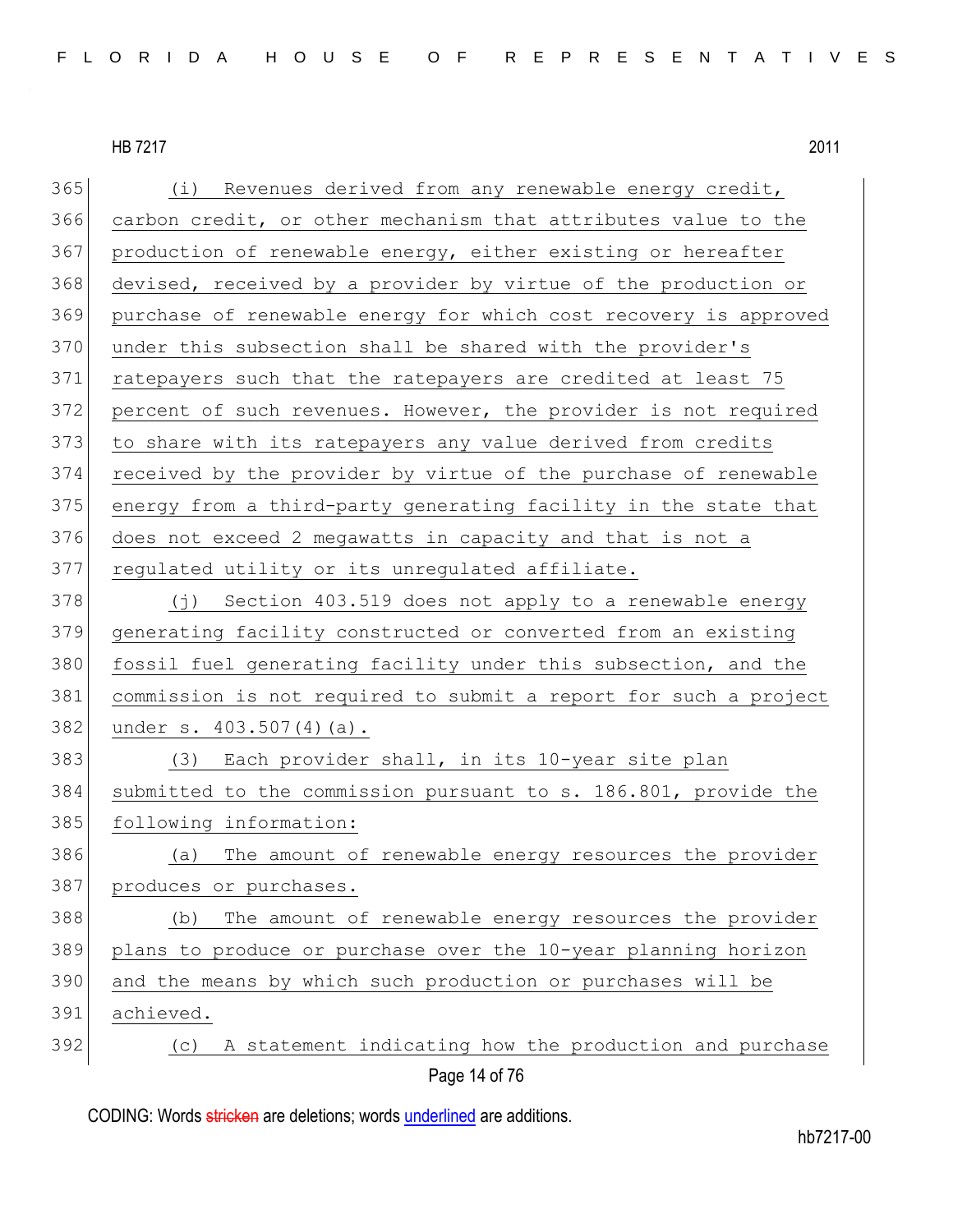393 of renewable energy resources impact the provider's present and 394 future capacity and energy needs.

395  $(4)$   $\overline{5}$  Each municipal electric utility and rural electric 396 cooperative shall develop standards for the promotion, 397 encouragement, and expansion of the use of renewable energy 398 resources and energy conservation and efficiency measures. On or 399 before April 1, 2009, and annually thereafter, each municipal 400 electric utility and electric cooperative shall submit to the 401 commission a report that identifies such standards.

 $402$  (5)<del>(6)</del> Nothing in This section and any action taken under 403 this section may not shall be construed to impede or impair the 404 terms and conditions of, or serve as a basis for renegotiating 405 or repricing, an existing contract contracts.

406  $(6)$   $(7)$  The commission may adopt rules to administer and 407 implement the provisions of this section.

408 Section 4. Subsection (14) of section 403.503, Florida 409 Statutes, is amended to read:

410 403.503 Definitions relating to Florida Electrical Power 411 Plant Siting Act.—As used in this act:

412 (14) "Electrical power plant" means, for the purpose of 413 certification, any steam or solar electrical generating facility 414 using any process or fuel, including nuclear materials, except  $415$  that this term does not include any steam  $\theta$  and  $\theta$  electrical 416 generating facility of less than 75 megawatts in capacity or any 417 solar electrical generating facility of any sized capacity 418 unless the applicant for such a facility elects to apply for 419 certification under this act. This term also includes the site; 420 all associated facilities that will be owned by the applicant

#### Page 15 of 76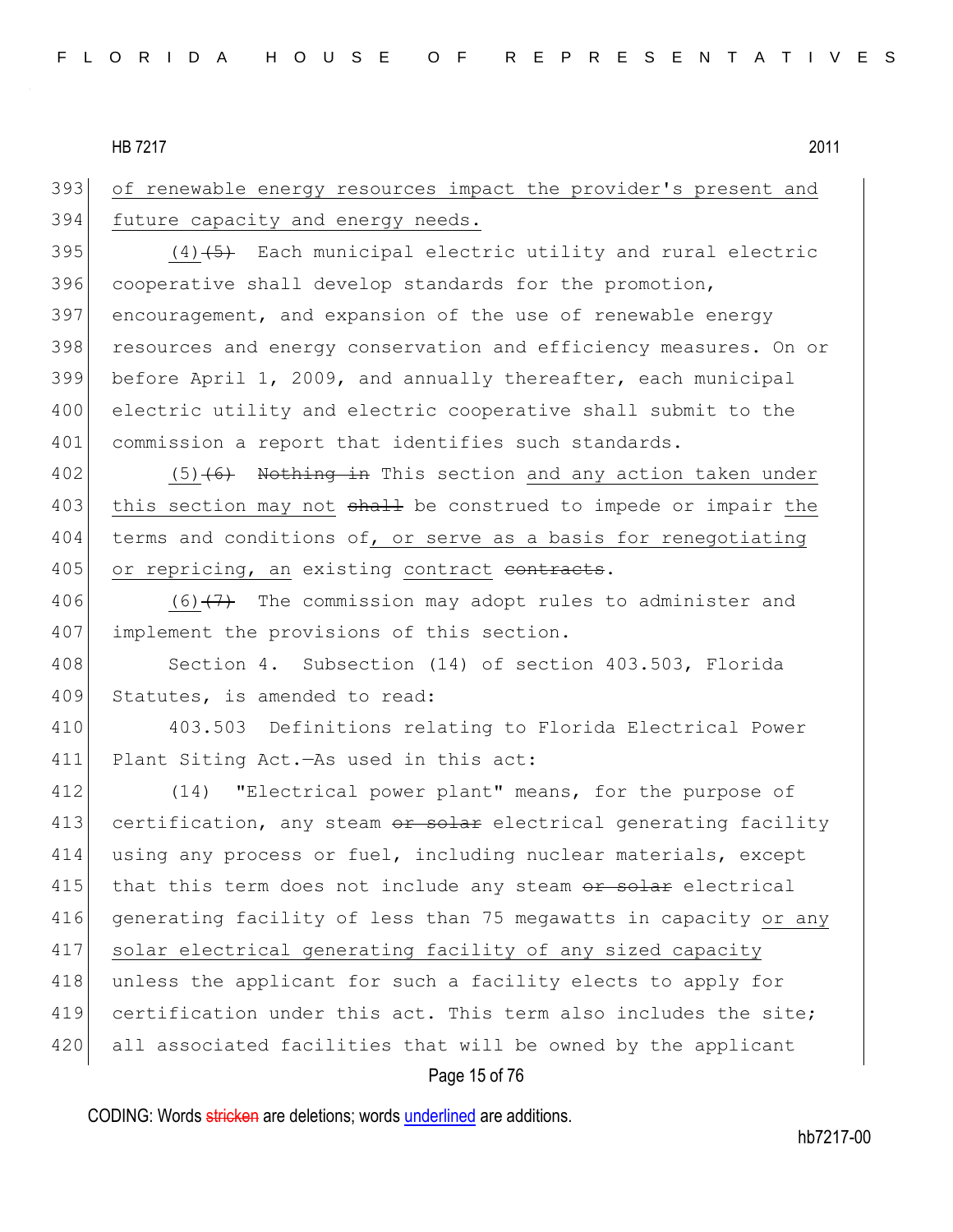421 that are physically connected to the site; all associated 422 facilities that are indirectly connected to the site by other 423 proposed associated facilities that will be owned by the 424 applicant; and associated transmission lines that will be owned 425 by the applicant which connect the electrical power plant to an 426 existing transmission network or rights-of-way to which the 427 applicant intends to connect. At the applicant's option, this 428 term may include any offsite associated facilities that will not 429 be owned by the applicant; offsite associated facilities that 430 are owned by the applicant but that are not directly connected 431 to the site; any proposed terminal or intermediate substations 432 or substation expansions connected to the associated 433 transmission line; or new transmission lines, upgrades, or 434 improvements of an existing transmission line on any portion of 435 the applicant's electrical transmission system necessary to 436 support the generation injected into the system from the 437 proposed electrical power plant. 438 Section 5. The powers, duties, functions, records,

439 personnel, property, pending issues and existing contracts, 440 administrative authority, administrative rules, and unexpended 441 balances of appropriations, allocations, and other funds of the 442 Florida Energy and Climate Commission within the Executive 443 Office of the Governor are transferred by a type two transfer, 444 as defined in s. 20.06(2), Florida Statutes, to the Department 445 of Agriculture and Consumer Services. 446 Section 6. The powers, duties, functions, records, 447 personnel, property, pending issues and existing contracts, 448 administrative authority, administrative rules, and unexpended

Page 16 of 76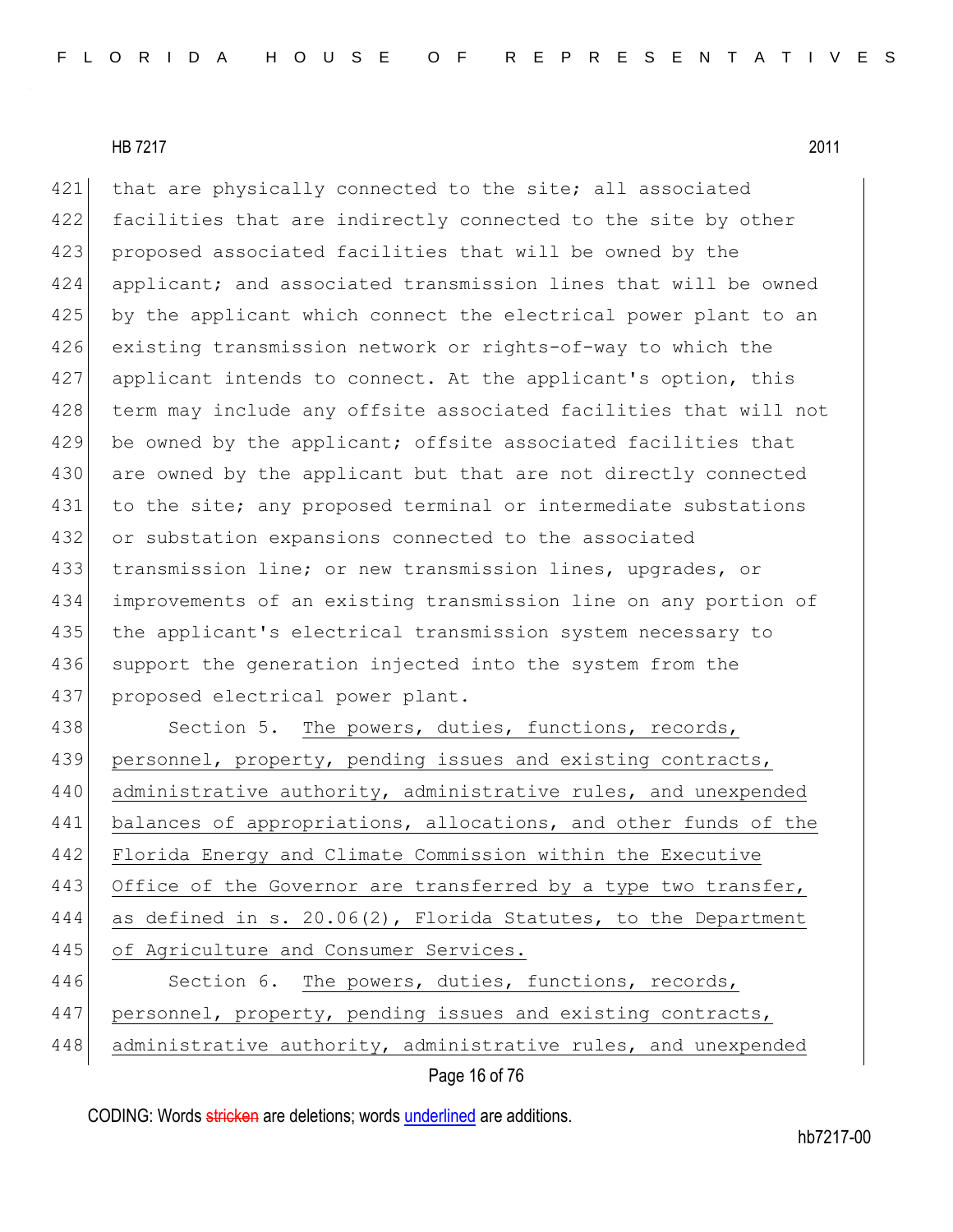| FLORIDA HOUSE OF REPRESENTATIVES |  |
|----------------------------------|--|
|----------------------------------|--|

| 449  | balances of appropriations, allocations, and other funds of the |
|------|-----------------------------------------------------------------|
| 450  | low-income home energy assistance program, authorized under s.  |
| 451  | 409.508, Florida Statutes, and the weatherization assistance    |
| 452  | program, authorized under ss. 409.509-409.5093, Florida         |
| 453  | Statutes, within the Department of Community Affairs, are       |
| 454  | transferred by a type two transfer, pursuant to s. 20.06(2),    |
| 455  | Florida Statutes, to the Department of Agriculture and Consumer |
| 456  | Services.                                                       |
| 4571 | Section 7. Paragraph (e) of subsection (3) of section           |
| 458  | 163.03, Florida Statutes, is amended to read:                   |
| 459  | 163.03 Secretary of Community Affairs; powers and duties;       |
| 460  | function of Department of Community Affairs with respect to     |
| 461  | federal grant-in-aid programs.-                                 |
| 462  | (3) The department is authorized to adopt rules                 |
| 463  | implementing the following grant programs, which rules shall be |
| 464  | consistent with the laws, regulations, or guidelines governing  |
| 465  | the grant to the department:                                    |
| 466  | (e) Federal weatherization grant programs.                      |
| 467  | Section 8. Paragraph (a) of subsection (1) of section           |
| 468  | 212.05, Florida Statutes, is amended to read:                   |
| 469  | 212.05 Sales, storage, use tax. It is hereby declared to        |
| 470  | be the legislative intent that every person is exercising a     |
| 471  | taxable privilege who engages in the business of selling        |
| 472  | tangible personal property at retail in this state, including   |
| 473  | the business of making mail order sales, or who rents or        |
| 474  | furnishes any of the things or services taxable under this      |
| 475  | chapter, or who stores for use or consumption in this state any |
| 476  | item or article of tangible personal property as defined herein |
|      | Page 17 of 76                                                   |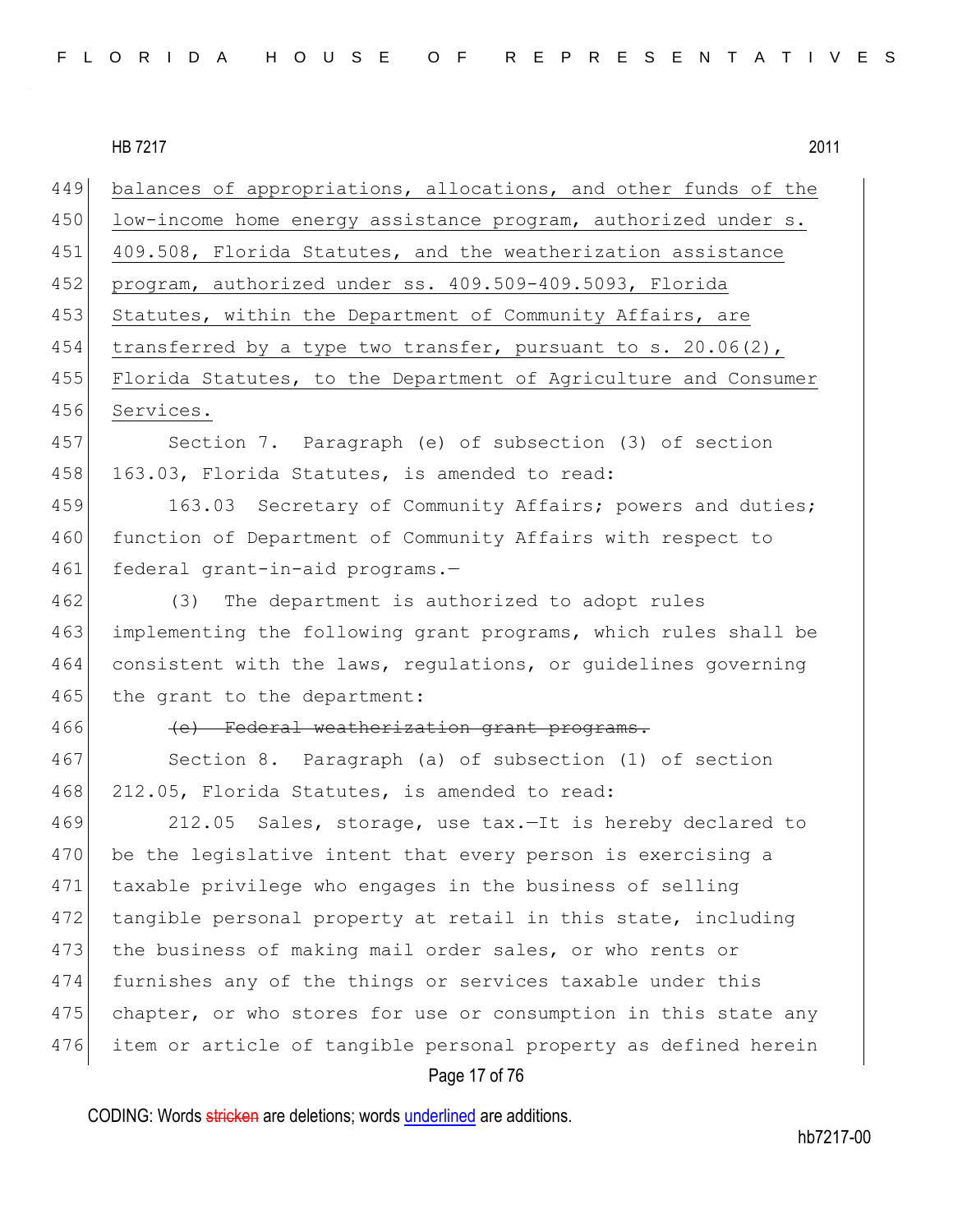477 and who leases or rents such property within the state.

478 (1) For the exercise of such privilege, a tax is levied on 479 each taxable transaction or incident, which tax is due and 480 payable as follows:

481 (a) 1.a. At the rate of 6 percent of the sales price of 482 each item or article of tangible personal property when sold at 483 retail in this state, computed on each taxable sale for the 484 purpose of remitting the amount of tax due the state, and 485 including each and every retail sale.

486 b. Each occasional or isolated sale of an aircraft, boat, 487 mobile home, or motor vehicle of a class or type which is 488 required to be registered, licensed, titled, or documented in 489 this state or by the United States Government shall be subject 490 to tax at the rate provided in this paragraph. The department 491 shall by rule adopt any nationally recognized publication for 492 valuation of used motor vehicles as the reference price list for 493 any used motor vehicle which is required to be licensed pursuant 494 to s. 320.08(1), (2), (3)(a), (b), (c), or (e), or (9). If any 495 party to an occasional or isolated sale of such a vehicle 496 reports to the tax collector a sales price which is less than 80 497 percent of the average loan price for the specified model and 498 year of such vehicle as listed in the most recent reference 499 price list, the tax levied under this paragraph shall be 500 computed by the department on such average loan price unless the 501 parties to the sale have provided to the tax collector an 502 affidavit signed by each party, or other substantial proof, 503 stating the actual sales price. Any party to such sale who 504 reports a sales price less than the actual sales price is quilty

#### Page 18 of 76

CODING: Words stricken are deletions; words underlined are additions.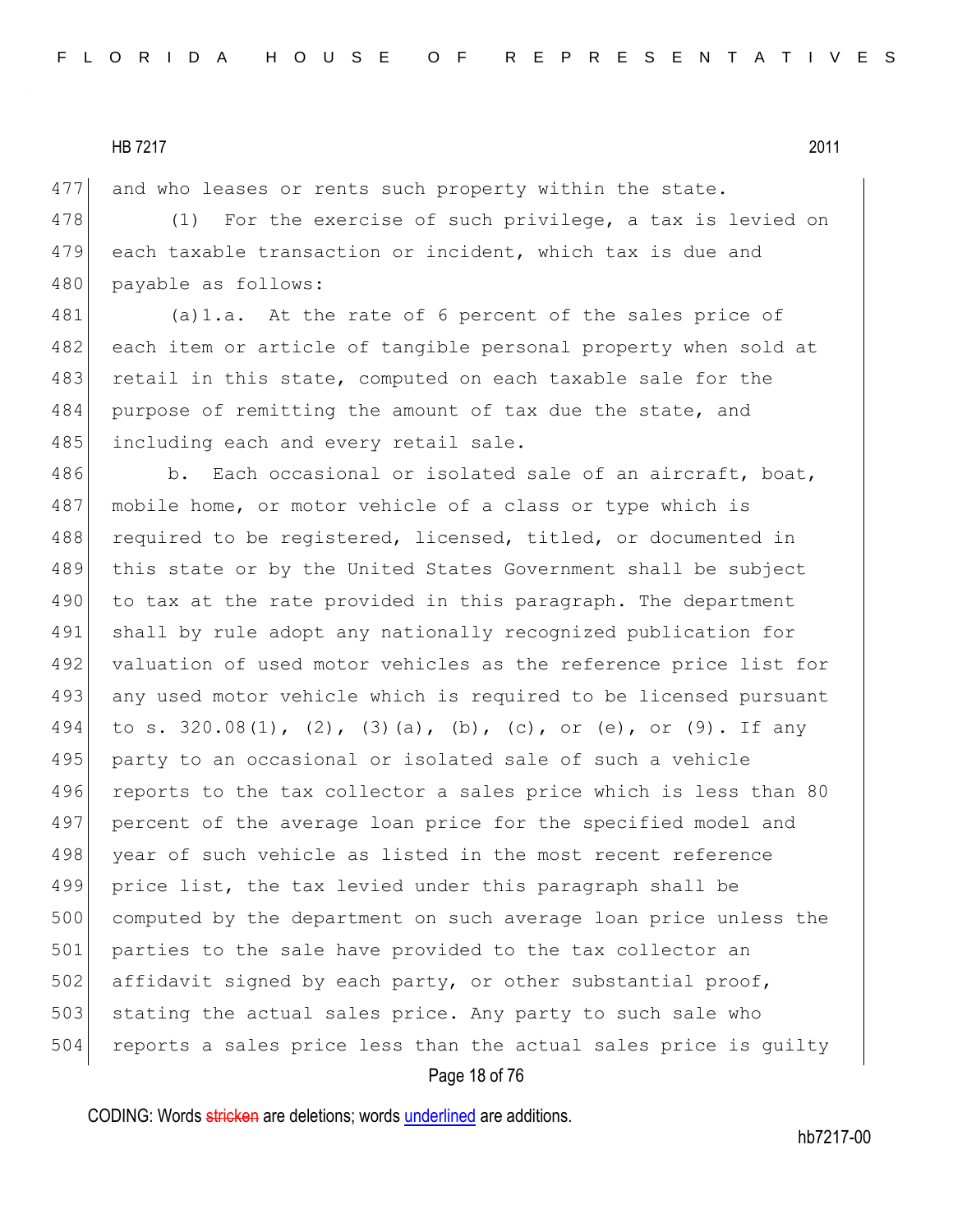505 of a misdemeanor of the first degree, punishable as provided in 506 s. 775.082 or s. 775.083. The department shall collect or 507 attempt to collect from such party any delinquent sales taxes. 508 In addition, such party shall pay any tax due and any penalty 509 and interest assessed plus a penalty equal to twice the amount 510 of the additional tax owed. Notwithstanding any other provision 511 of law, the Department of Revenue may waive or compromise any 512 penalty imposed pursuant to this subparagraph.

513 2. This paragraph does not apply to the sale of a boat or 514 aircraft by or through a registered dealer under this chapter to 515 a purchaser who, at the time of taking delivery, is a 516 nonresident of this state, does not make his or her permanent 517 place of abode in this state, and is not engaged in carrying on 518 in this state any employment, trade, business, or profession in 519 which the boat or aircraft will be used in this state, or is a 520 corporation none of the officers or directors of which is a 521 resident of, or makes his or her permanent place of abode in, 522 this state, or is a noncorporate entity that has no individual 523 vested with authority to participate in the management, 524 direction, or control of the entity's affairs who is a resident 525 of, or makes his or her permanent abode in, this state. For 526 purposes of this exemption, either a registered dealer acting on 527 his or her own behalf as seller, a registered dealer acting as 528 broker on behalf of a seller, or a registered dealer acting as 529 broker on behalf of the purchaser may be deemed to be the 530 selling dealer. This exemption shall not be allowed unless: 531 a. The purchaser removes a qualifying boat, as described 532 in sub-subparagraph f., from the state within 90 days after the

Page 19 of 76

CODING: Words stricken are deletions; words underlined are additions.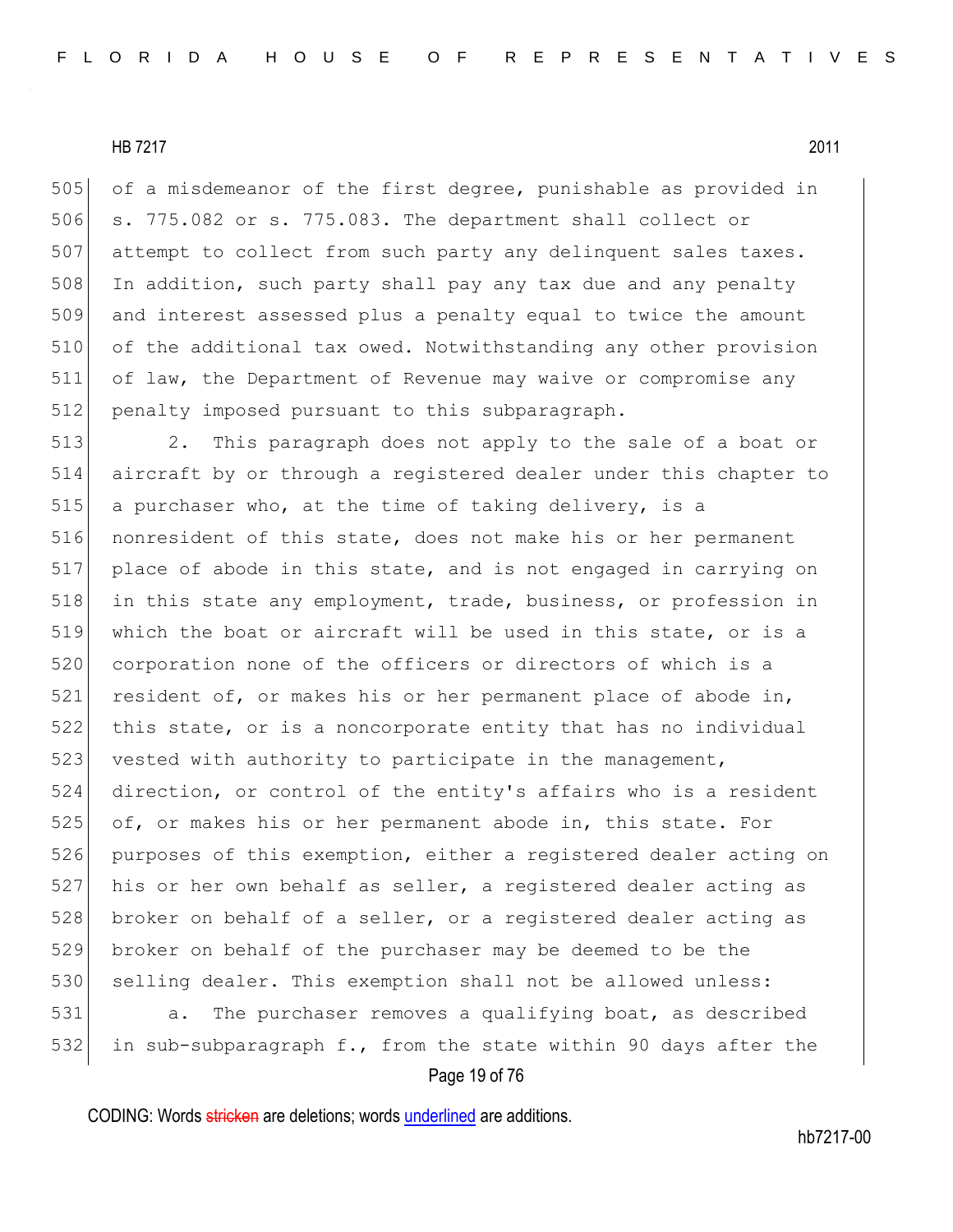533 date of purchase or extension, or the purchaser removes a 534 nonqualifying boat or an aircraft from this state within 10 days 535 after the date of purchase or, when the boat or aircraft is 536 repaired or altered, within 20 days after completion of the 537 repairs or alterations;

538 b. The purchaser, within 30 days from the date of 539 departure, shall provide the department with written proof that 540 the purchaser licensed, registered, titled, or documented the 541 boat or aircraft outside the state. If such written proof is 542 unavailable, within 30 days the purchaser shall provide proof 543 that the purchaser applied for such license, title, 544 registration, or documentation. The purchaser shall forward to 545 the department proof of title, license, registration, or 546 documentation upon receipt;

547 c. The purchaser, within 10 days of removing the boat or 548 aircraft from Florida, shall furnish the department with proof 549 of removal in the form of receipts for fuel, dockage, slippage, 550 tie-down, or hangaring from outside of Florida. The information 551 so provided must clearly and specifically identify the boat or 552 aircraft;

553 d. The selling dealer, within 5 days of the date of sale, 554 shall provide to the department a copy of the sales invoice, 555 closing statement, bills of sale, and the original affidavit 556 signed by the purchaser attesting that he or she has read the 557 provisions of this section;

558 e. The seller makes a copy of the affidavit a part of his 559 or her record for as long as required by s. 213.35; and 560 f. Unless the nonresident purchaser of a boat of 5 net

#### Page 20 of 76

CODING: Words stricken are deletions; words underlined are additions.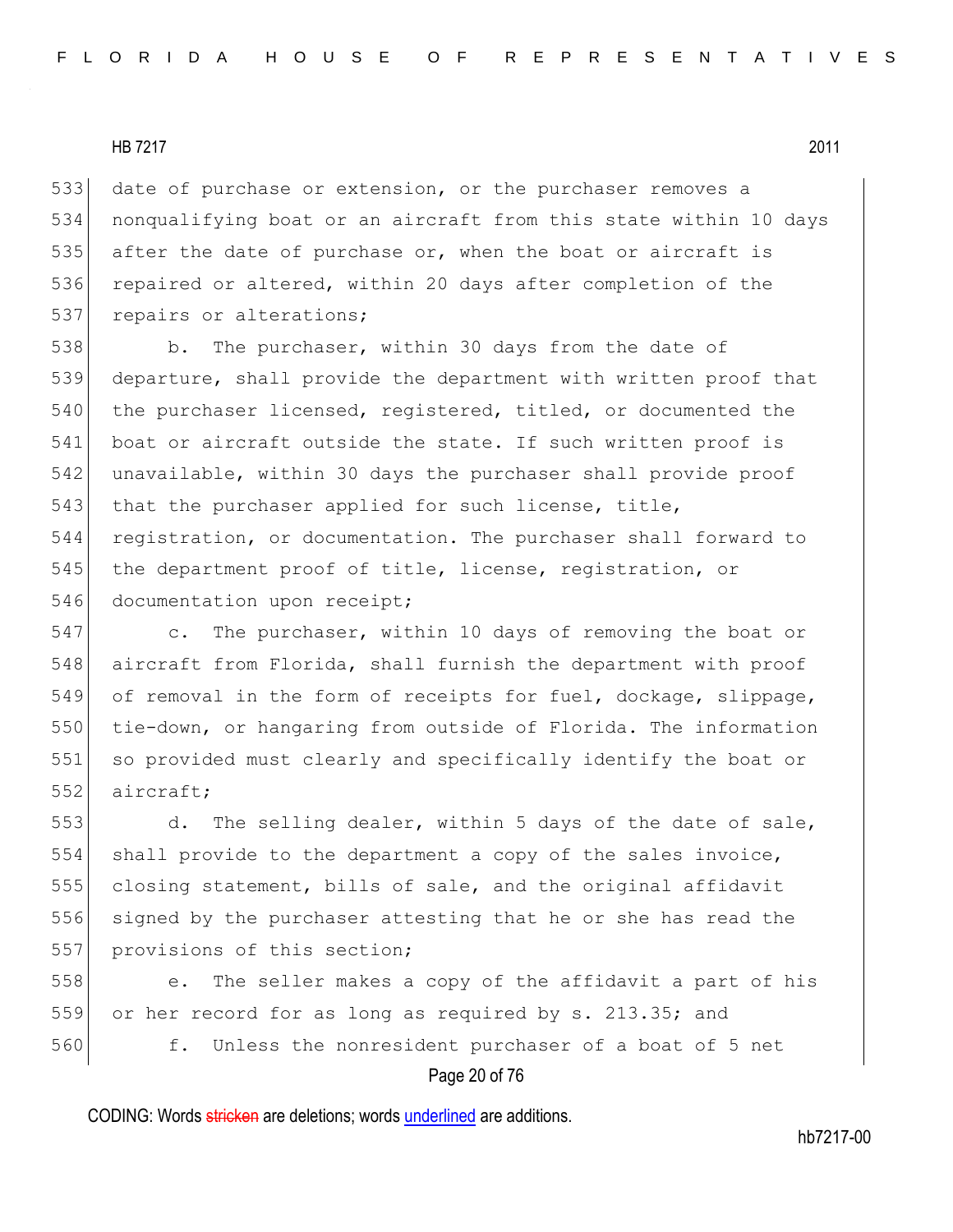561 tons of admeasurement or larger intends to remove the boat from 562 this state within 10 days after the date of purchase or when the 563 boat is repaired or altered, within 20 days after completion of 564 the repairs or alterations, the nonresident purchaser shall 565 apply to the selling dealer for a decal which authorizes 90 days 566 after the date of purchase for removal of the boat. The 567 nonresident purchaser of a qualifying boat may apply to the 568 selling dealer within 60 days after the date of purchase for an 569 extension decal that authorizes the boat to remain in this state 570 for an additional 90 days, but not more than a total of 180 571 days, before the nonresident purchaser is required to pay the 572 tax imposed by this chapter. The department is authorized to 573 issue decals in advance to dealers. The number of decals issued 574 in advance to a dealer shall be consistent with the volume of 575 the dealer's past sales of boats which qualify under this sub-576 subparagraph. The selling dealer or his or her agent shall mark 577 and affix the decals to qualifying boats in the manner 578 prescribed by the department, prior to delivery of the boat.

579 (I) The department is hereby authorized to charge dealers 580 a fee sufficient to recover the costs of decals issued, except 581 the extension decal shall cost \$425.

582 (II) The proceeds from the sale of decals will be 583 deposited into the administrative trust fund.

584 (III) Decals shall display information to identify the 585 boat as a qualifying boat under this sub-subparagraph, 586 including, but not limited to, the decal's date of expiration.

587 (IV) The department is authorized to require dealers who 588 purchase decals to file reports with the department and may

## Page 21 of 76

CODING: Words stricken are deletions; words underlined are additions.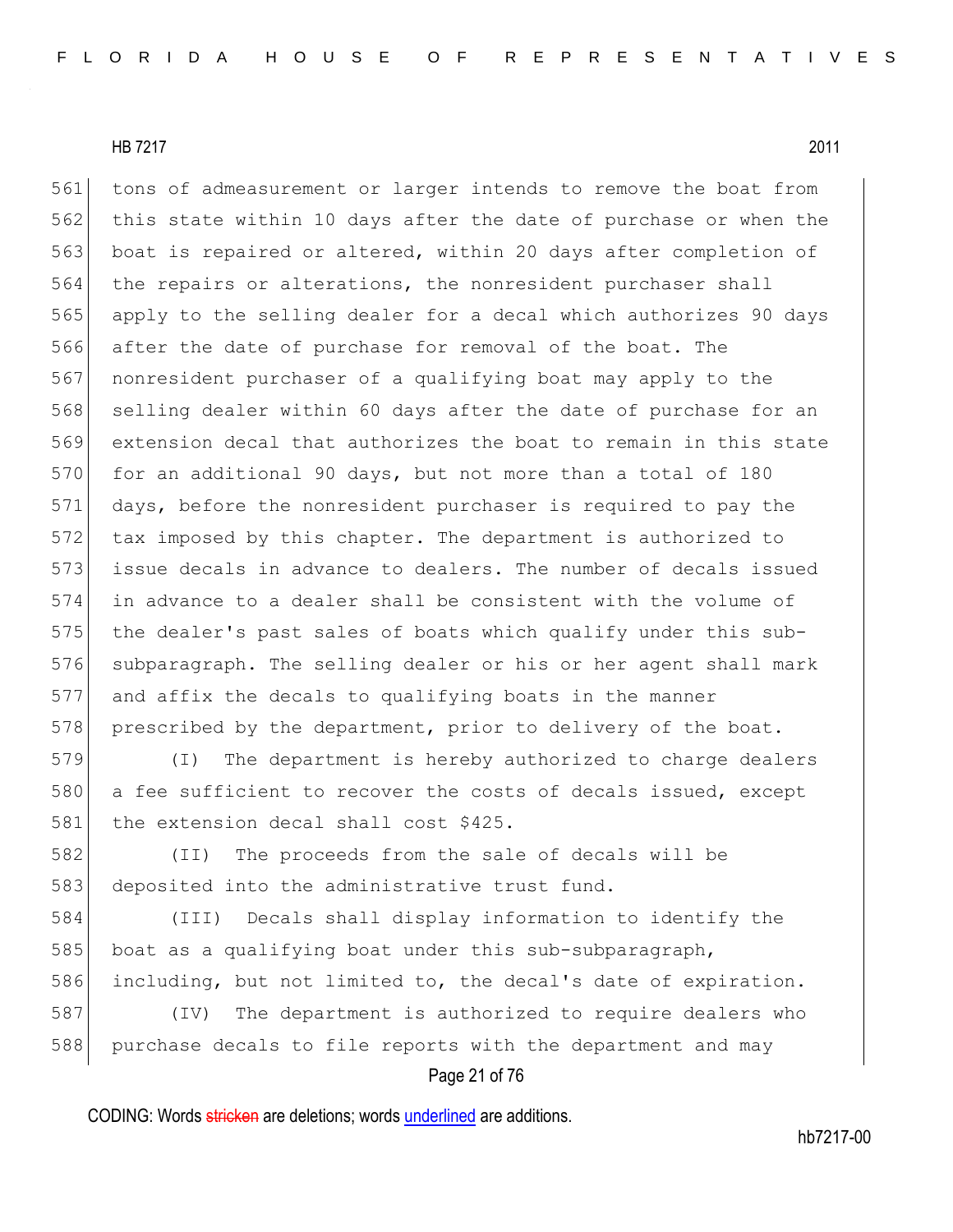589 prescribe all necessary records by rule. All such records are 590 subject to inspection by the department.

591 (V) Any dealer or his or her agent who issues a decal 592 falsely, fails to affix a decal, mismarks the expiration date of 593 a decal, or fails to properly account for decals will be 594 considered prima facie to have committed a fraudulent act to 595 evade the tax and will be liable for payment of the tax plus a 596 mandatory penalty of 200 percent of the tax, and shall be liable 597 for fine and punishment as provided by law for a conviction of a 598 misdemeanor of the first degree, as provided in s. 775.082 or s. 599 775.083.

 (VI) Any nonresident purchaser of a boat who removes a decal prior to permanently removing the boat from the state, or 602 defaces, changes, modifies, or alters a decal in a manner 603 affecting its expiration date prior to its expiration, or who causes or allows the same to be done by another, will be considered prima facie to have committed a fraudulent act to evade the tax and will be liable for payment of the tax plus a mandatory penalty of 200 percent of the tax, and shall be liable 608 for fine and punishment as provided by law for a conviction of a misdemeanor of the first degree, as provided in s. 775.082 or s. 610 775.083.

611 (VII) The department is authorized to adopt rules 612 necessary to administer and enforce this subparagraph and to 613 publish the necessary forms and instructions.

614 (VIII) The department is hereby authorized to adopt 615 emergency rules pursuant to s.  $120.54(4)$  to administer and 616 enforce the provisions of this subparagraph.

## Page 22 of 76

CODING: Words stricken are deletions; words underlined are additions.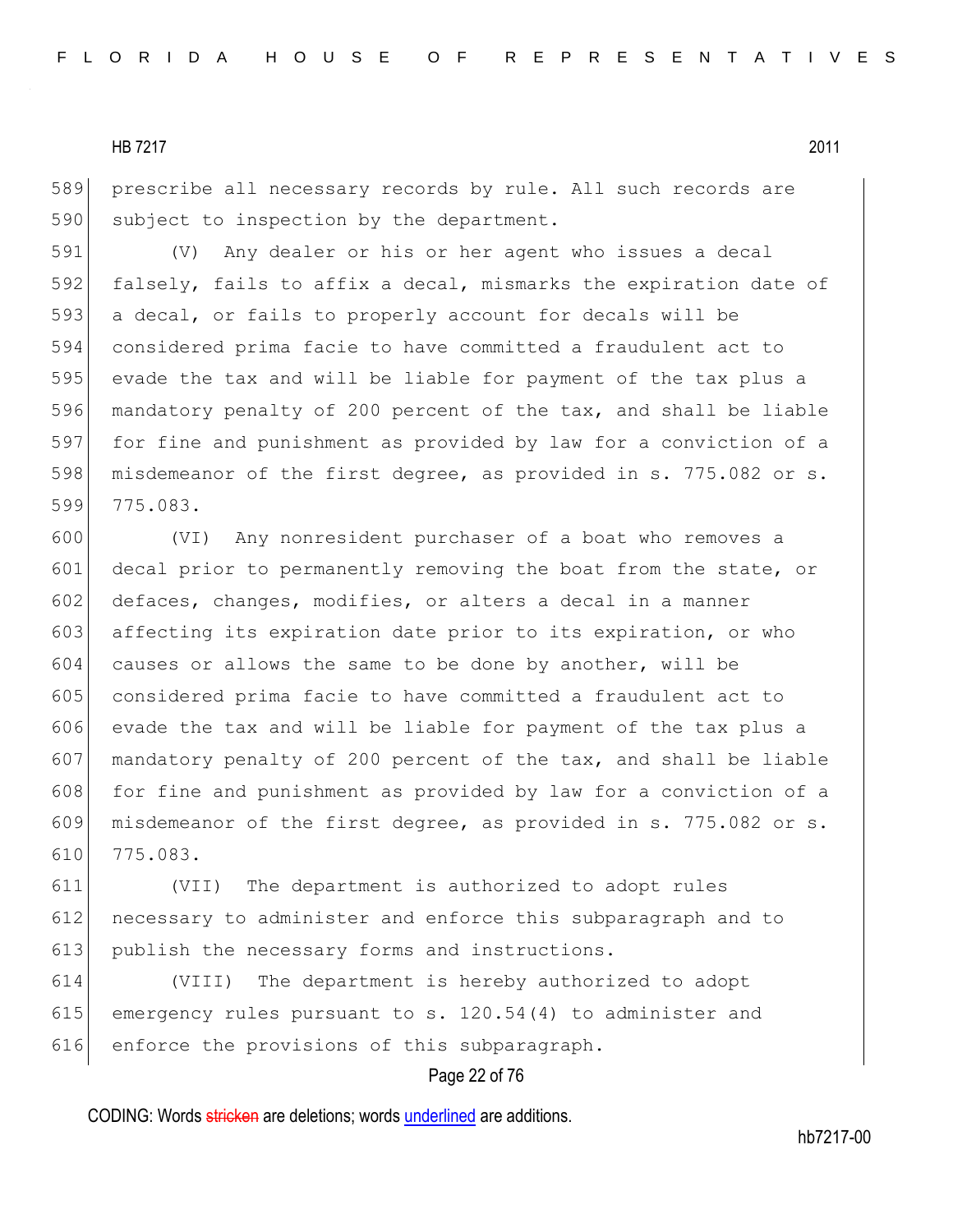617

 $618$  If the purchaser fails to remove the qualifying boat from this 619 state within the maximum 180 days after purchase or a 620 | nonqualifying boat or an aircraft from this state within 10 days 621 after purchase or, when the boat or aircraft is repaired or 622 altered, within 20 days after completion of such repairs or 623 alterations, or permits the boat or aircraft to return to this 624 state within 6 months from the date of departure, except as 625 provided in s. 212.08(7)  $(fff)$  (ggg), or if the purchaser fails to 626 furnish the department with any of the documentation required by 627 this subparagraph within the prescribed time period, the 628 purchaser shall be liable for use tax on the cost price of the 629 boat or aircraft and, in addition thereto, payment of a penalty 630 to the Department of Revenue equal to the tax payable. This 631 penalty shall be in lieu of the penalty imposed by s.  $212.12(2)$ . 632 The maximum 180-day period following the sale of a qualifying 633 boat tax-exempt to a nonresident may not be tolled for any 634 reason. 635 Section 9. Paragraph (y) of subsection (8) of section 636 213.053, Florida Statutes, is amended to read: 637 213.053 Confidentiality and information sharing.-638 (8) Notwithstanding any other provision of this section, 639 the department may provide: 640  $(y)$  Information relative to s.  $\frac{12.08(7)}{1000}$  (cec) and 641 220.192 to the Department of Agriculture and Consumer Services 642 Florida Energy and Climate Commission for use in the conduct of 643 its official business.

644

#### Page 23 of 76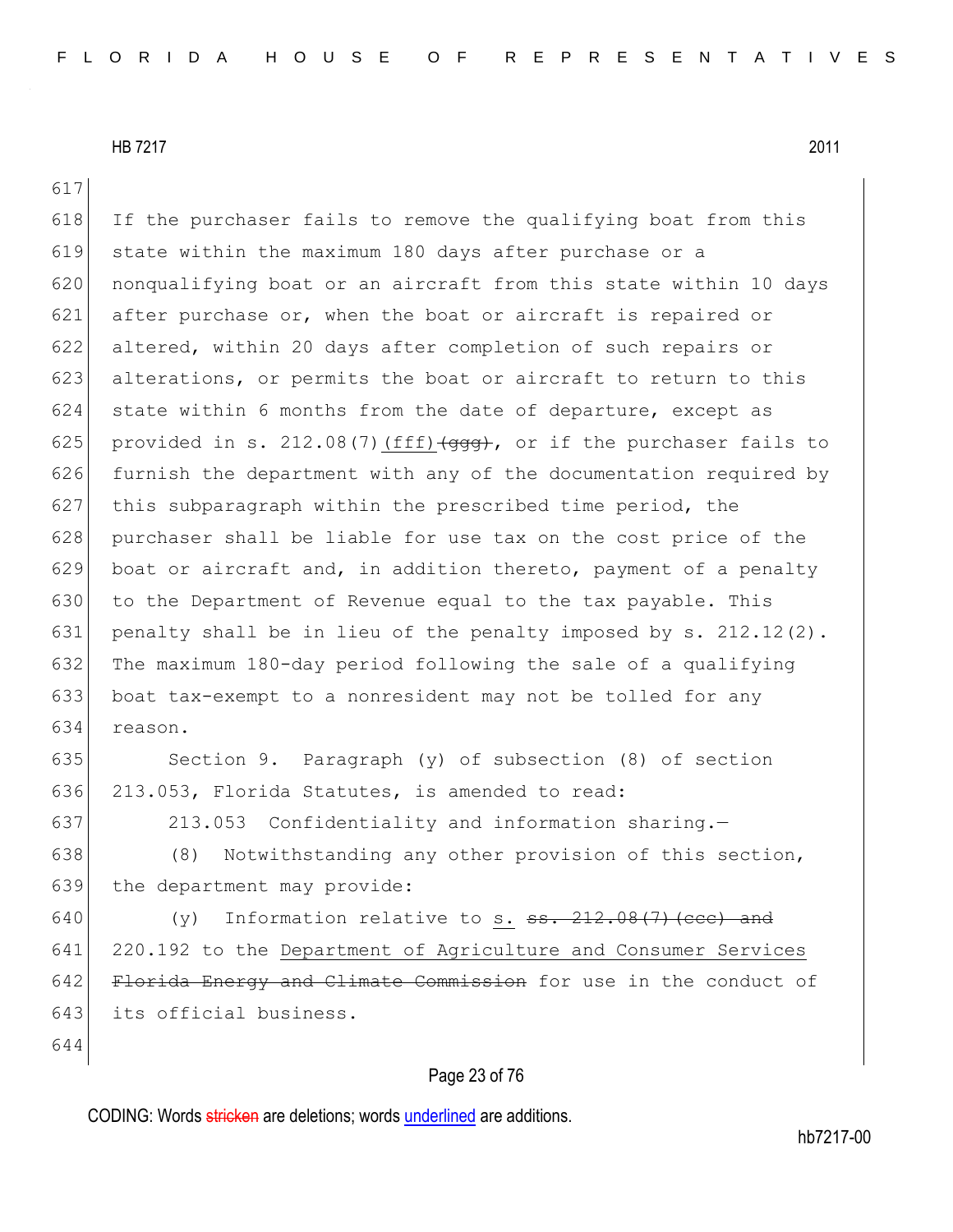645 Disclosure of information under this subsection shall be 646 pursuant to a written agreement between the executive director 647 and the agency. Such agencies, governmental or nongovernmental,  $648$  shall be bound by the same requirements of confidentiality as 649 the Department of Revenue. Breach of confidentiality is a 650 misdemeanor of the first degree, punishable as provided by  $s$ . 651 775.082 or s. 775.083.

652 Section 10. Section 220.192, Florida Statutes, is amended 653 to read:

654 220.192 Renewable energy technologies investment tax 655  $\vert$  credit.-

656 (1) DEFINITIONS.—For purposes of this section, the term:

657 (a) "Biodiesel" means the mono-alkyl esters of long-chain 658 fatty acids derived from plant or animal matter for use as a 659 source of energy and meeting the specifications for biodiesel 660 and biodiesel blends with petroleum products as adopted by the 661 Department of Agriculture and Consumer Services. Biodiesel may 662 refer to biodiesel blends designated BXX, where XX represents 663 the volume percentage of biodiesel fuel in the blend biodiesel 664 as defined in  $s. 212.08(7)$  (ccc).

665 (b) "Corporation" includes a general partnership, limited 666 partnership, limited liability company, unincorporated business, 667 or other business entity, including entities taxed as 668 partnerships for federal income tax purposes.

669 (c) "Eligible costs" means:

670 1. Seventy-five percent of all capital costs, operation 671 and maintenance costs, and research and development costs 672 incurred between July 1, 2006, and June 30, 2010, up to a limit

## Page 24 of 76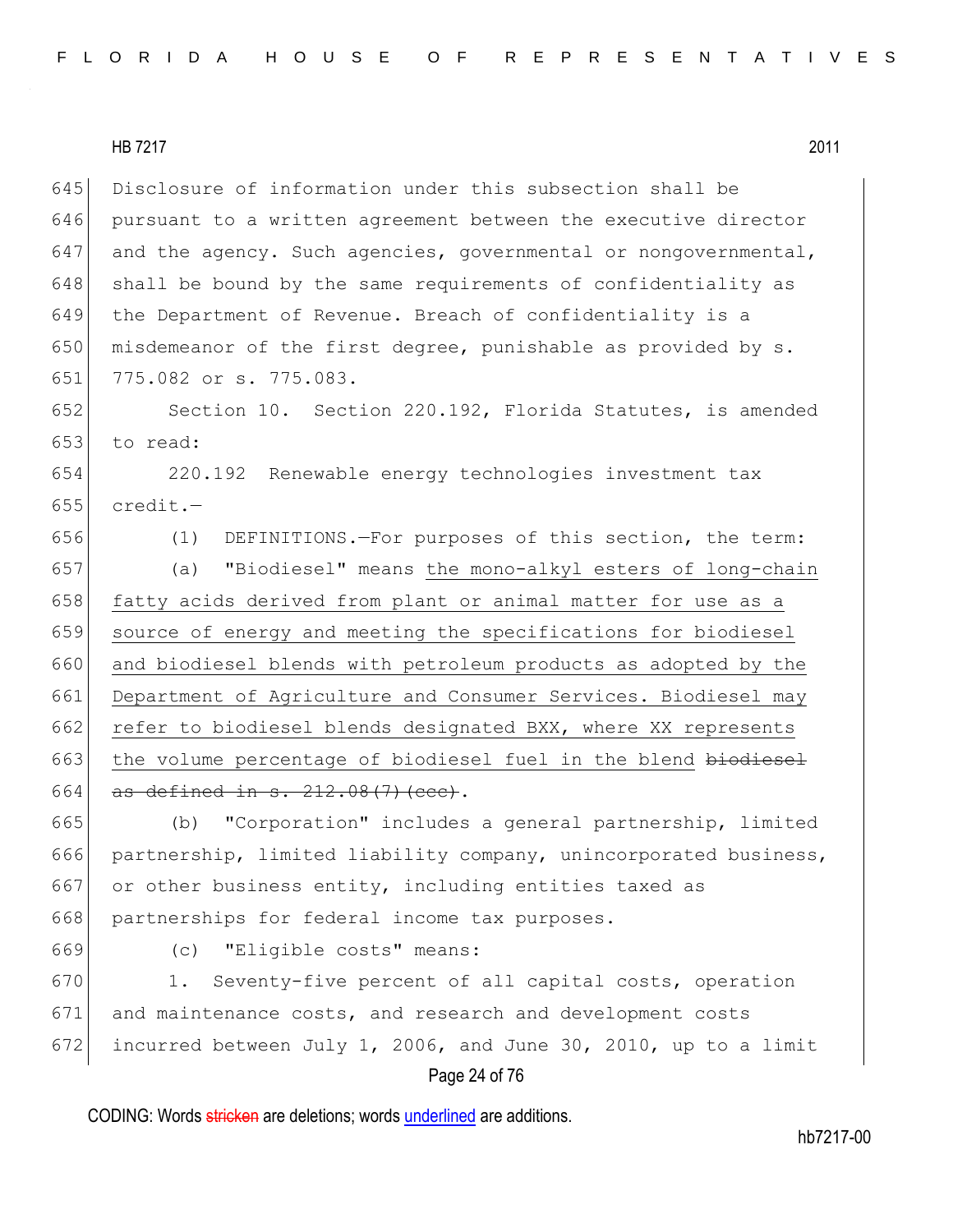673 of \$3 million per state fiscal year for all taxpayers, in 674 connection with an investment in hydrogen-powered vehicles and 675 hydrogen vehicle fueling stations in the state, including, but 676 not limited to, the costs of constructing, installing, and 677 equipping such technologies in the state.

678 2. Seventy-five percent of all capital costs, operation 679 and maintenance costs, and research and development costs 680 incurred between July 1, 2006, and June 30, 2010, up to a limit 681 of \$1.5 million per state fiscal year for all taxpayers, and 682 limited to a maximum of \$12,000 per fuel cell, in connection 683 with an investment in commercial stationary hydrogen fuel cells 684 in the state, including, but not limited to, the costs of 685 constructing, installing, and equipping such technologies in the 686 state.

687 3. Seventy-five percent of all capital costs, operation 688 and maintenance costs, and research and development costs 689 incurred between July 1, 2006, and June 30, 2010, up to a limit 690 of \$6.5 million per state fiscal year for all taxpayers, in 691 connection with an investment in the production, storage, and 692 distribution of biodiesel (B10-B100) and ethanol (E10-E100) in 693 the state, including the costs of constructing, installing, and 694 equipping such technologies in the state. Gasoline fueling 695 station pump retrofits for ethanol (E10-E100) distribution 696 qualify as an eligible cost under this subparagraph.

697 (d) "Ethanol" means an anhydrous denatured alcohol 698 produced by the conversion of carbohydrates meeting the 699 specifications for fuel ethanol and fuel ethanol blends with 700 petroleum products as adopted by the Department of Agriculture

#### Page 25 of 76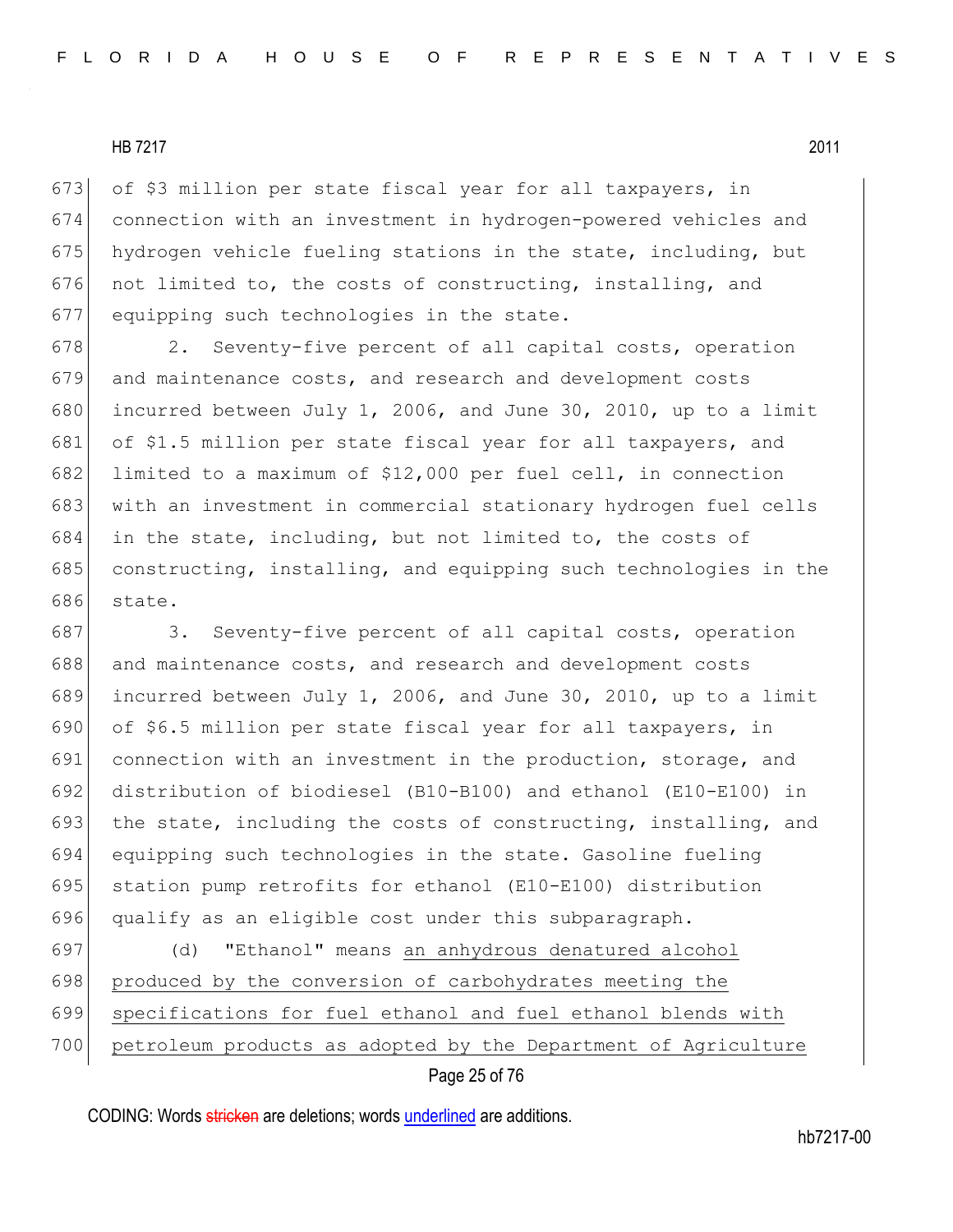701 and Consumer Services. Ethanol may refer to fuel ethanol blends 702 designated EXX, where XX represents the volume percentage of 703 fuel ethanol in the blend ethanol as defined in s.  $704 \mid 212.08(7)$  (ccc). 705 (e) "Hydrogen fuel cell" means equipment using hydrogen or 706 a hydrogen-rich fuel in an electrochemical process to generate 707 energy, electricity, or the transfer of heat hydrogen fuel cell 708 as defined in s.  $212.08(7)$  (ccc). 709 (f) "Taxpayer" includes a corporation as defined in 710 paragraph (b) or s. 220.03. 711 (2) TAX CREDIT.—For tax years beginning on or after 712 January 1, 2007, a credit against the tax imposed by this 713 chapter shall be granted in an amount equal to the eligible

714 costs. Credits may be used in tax years beginning January 1, 715 2007, and ending December 31, 2010, after which the credit shall expire. If the credit is not fully used in any one tax year because of insufficient tax liability on the part of the corporation, the unused amount may be carried forward and used in tax years beginning January 1, 2007, and ending December 31, 720 2012, after which the credit carryover expires and may not be 721 used. A taxpayer that files a consolidated return in this state as a member of an affiliated group under s. 220.131(1) may be allowed the credit on a consolidated return basis up to the amount of tax imposed upon the consolidated group. Any eligible cost for which a credit is claimed and which is deducted or otherwise reduces federal taxable income shall be added back in computing adjusted federal income under s. 220.13.

#### 728 (3) CORPORATE APPLICATION PROCESS.—Any corporation wishing

#### Page 26 of 76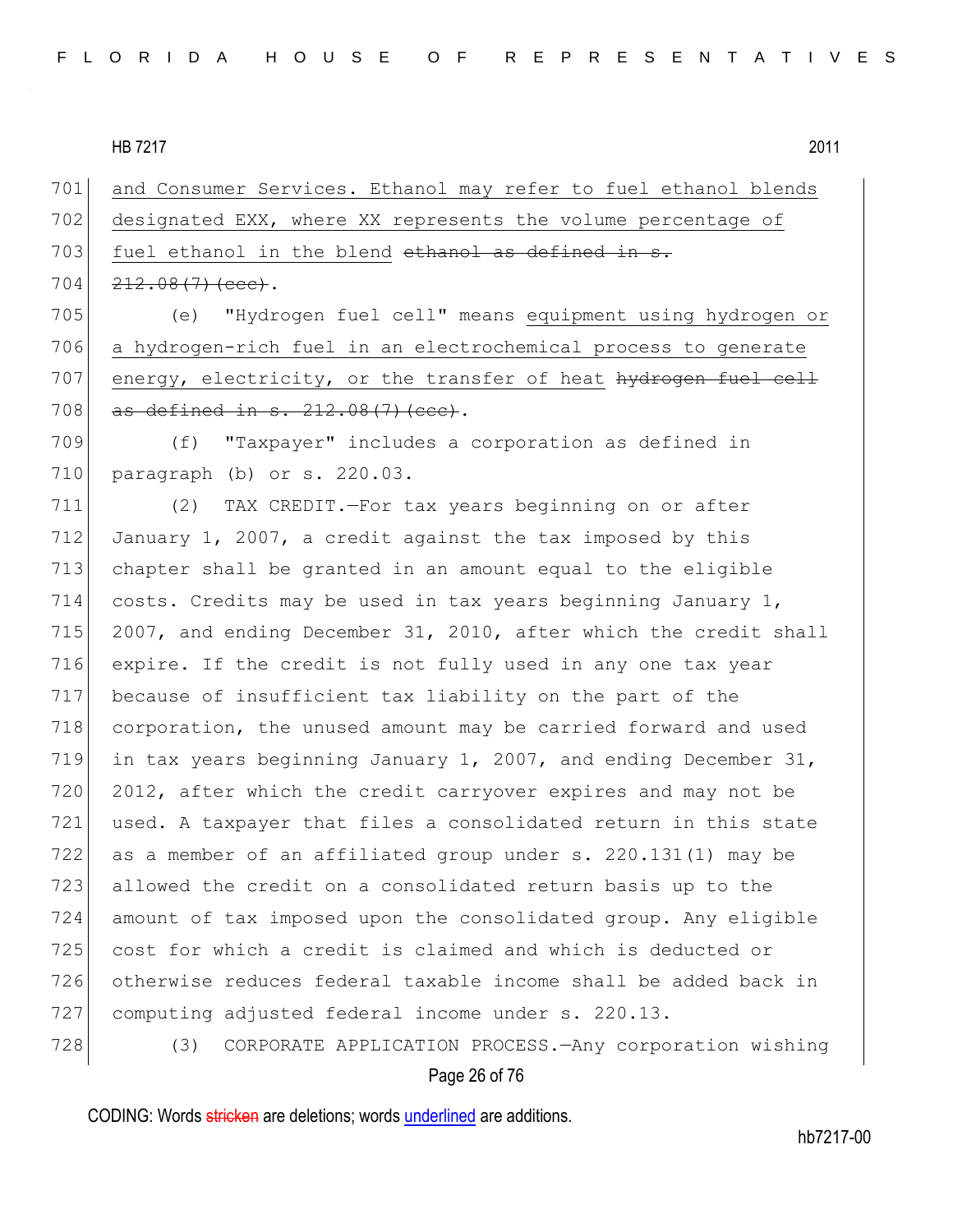729 to obtain tax credits available under this section must submit 730 to the Department of Agriculture and Consumer Services Florida 731 Energy and Climate Commission an application for tax credit that 732 includes a complete description of all eligible costs for which 733 the corporation is seeking a credit and a description of the 734 total amount of credits sought. The Department of Agriculture 735 and Consumer Services Florida Energy and Climate Commission 736 shall make a determination on the eligibility of the applicant 737 for the credits sought and certify the determination to the 738 applicant and the Department of Revenue. The corporation must 739 attach the Department of Agriculture and Consumer Services' 740 Florida Energy and Climate Commission's certification to the tax 741 return on which the credit is claimed. The Department of 742 Agriculture and Consumer Services Florida Energy and Climate 743 Commission shall be responsible for ensuring that the corporate 744 income tax credits granted in each fiscal year do not exceed the 745 limits provided for in this section. The Department of 746 Agriculture and Consumer Services Florida Energy and Climate  $747$  Commission is authorized to adopt the necessary rules, 748 quidelines, and application materials for the application 749 process.

750 (4) TAXPAYER APPLICATION PROCESS.—To claim a credit under 751 this section, each taxpayer must apply to the Department of 752 Agriculture and Consumer Services Florida Energy and Climate 753 Commission for an allocation of each type of annual credit by 754 the date established by the Department of Agriculture and 755 Consumer Services Florida Energy and Climate Commission. The 756 application form may be established by the Department of

```
Page 27 of 76
```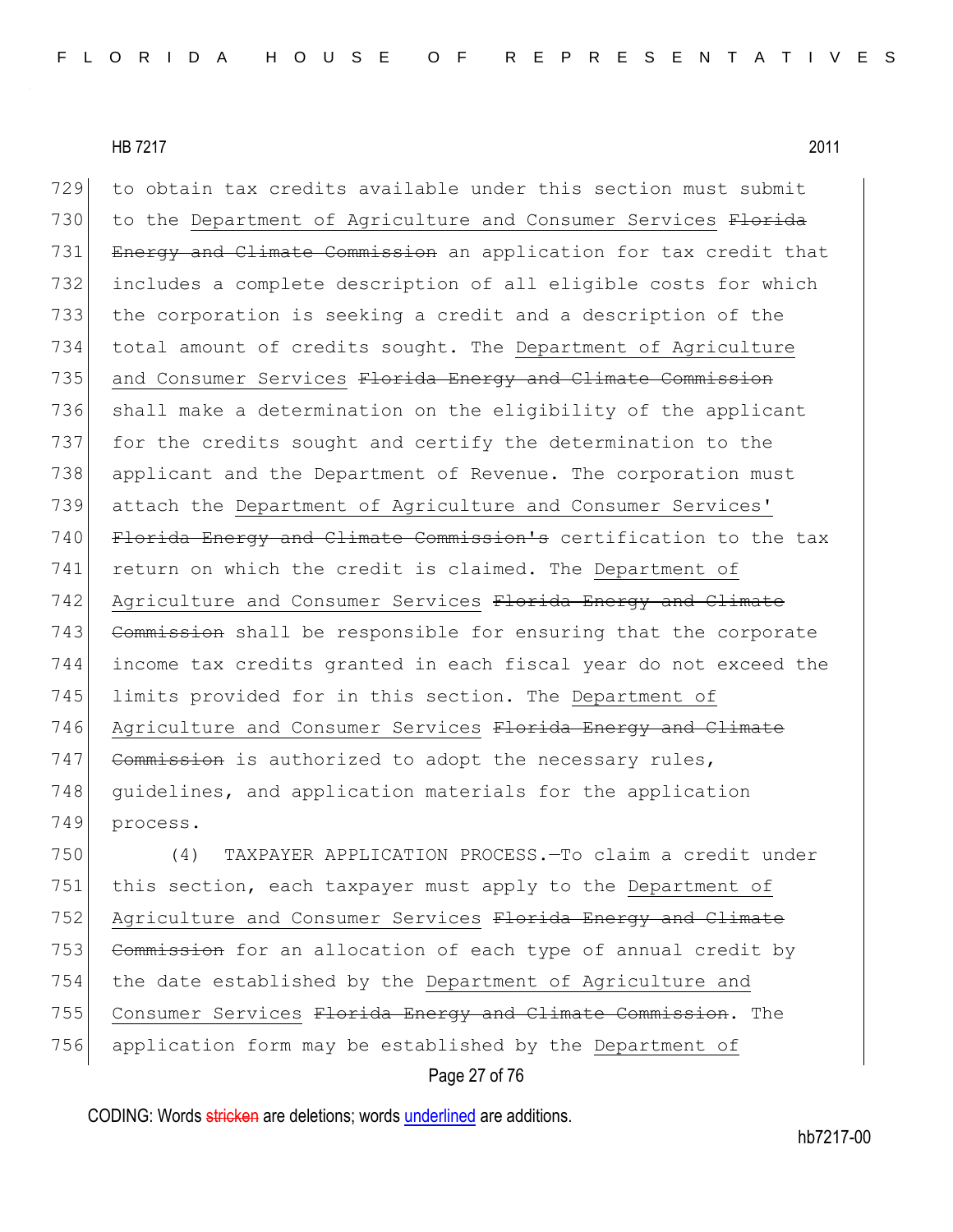757 Agriculture and Consumer Services Florida Energy and Climate 758 Commission. The form must include an affidavit from each 759 taxpayer certifying that all information contained in the 760 application, including all records of eligible costs claimed as 761 the basis for the tax credit, are true and correct. Approval of 762 the credits under this section shall be accomplished on a first-763 come, first-served basis, based upon the date complete 764 applications are received by the Department of Agriculture and 765 Consumer Services Florida Energy and Climate Commission. A 766 taxpayer shall submit only one complete application based upon 767 eligible costs incurred within a particular state fiscal year. 768 Incomplete placeholder applications will not be accepted and 769 will not secure a place in the first-come, first-served 770 application line. If a taxpayer does not receive a tax credit 771 allocation due to the exhaustion of the annual tax credit 772 authorizations, then such taxpayer may reapply in the following 773 year for those eligible costs and will have priority over other 774 applicants for the allocation of credits.

775 (5) ADMINISTRATION; AUDIT AUTHORITY; RECAPTURE OF  $776$  CREDITS. $-$ 

777 (a) In addition to its existing audit and investigation 778 authority, the Department of Revenue may perform any additional 779 financial and technical audits and investigations, including 780 examining the accounts, books, and records of the tax credit 781 applicant, which are necessary to verify the eligible costs 782 included in the tax credit return and to ensure compliance with 783 this section. The Department of Agriculture and Consumer 784 Services Florida Energy and Climate Commission shall provide

#### Page 28 of 76

CODING: Words stricken are deletions; words underlined are additions.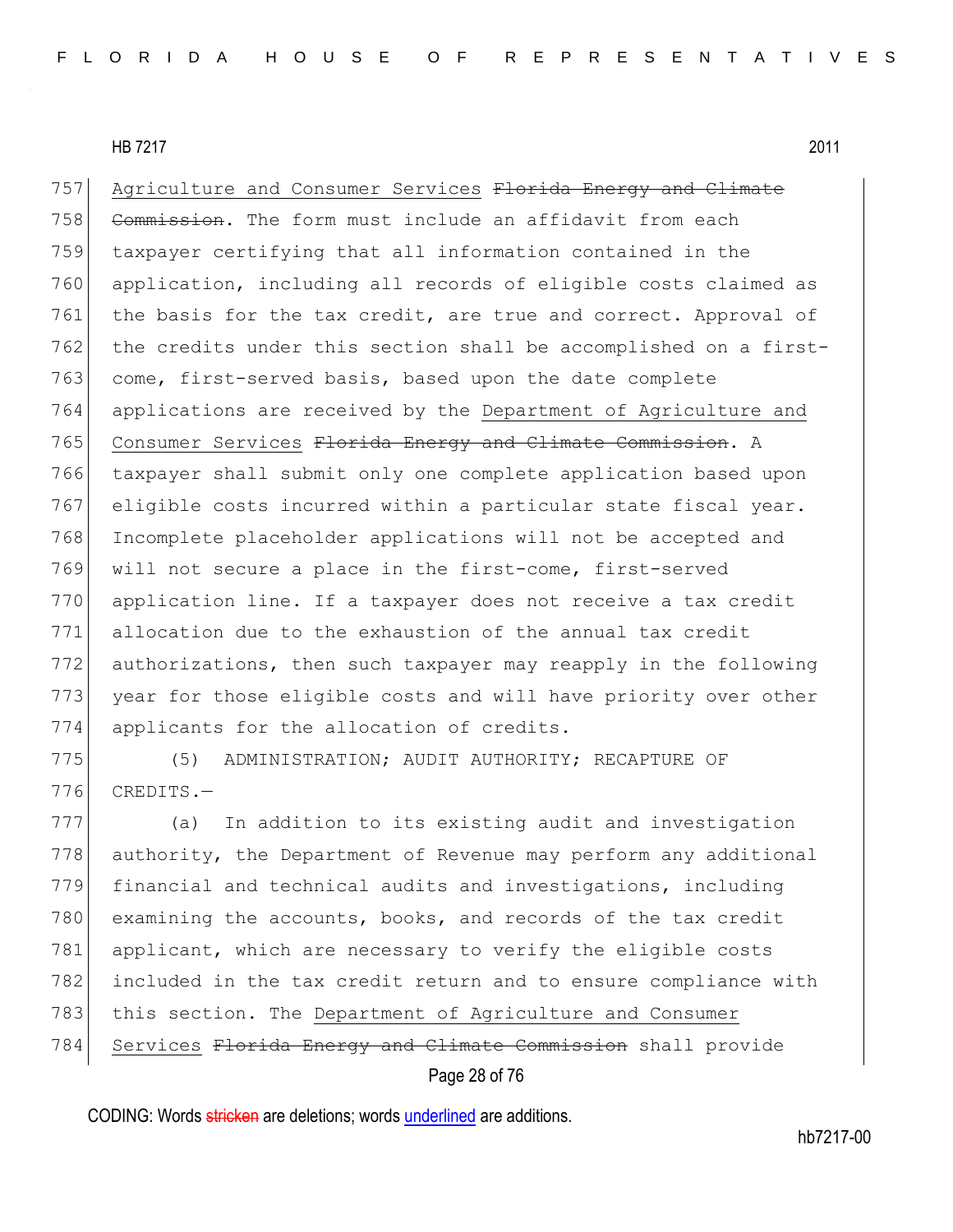785 technical assistance when requested by the Department of Revenue 786 on any technical audits or examinations performed pursuant to 787 this section.

788 (b) It is grounds for forfeiture of previously claimed and 789 received tax credits if the Department of Revenue determines, as 790 a result of an audit or examination or from information received 791 from the Department of Agriculture and Consumer Services Florida 792 Energy and Climate Commission, that a taxpayer received tax 793 credits pursuant to this section to which the taxpayer was not 794 entitled. The taxpayer is responsible for returning forfeited 795 tax credits to the Department of Revenue, and such funds shall 796 be paid into the General Revenue Fund of the state.

797 (c) The Department of Agriculture and Consumer Services 798 Florida Energy and Climate Commission may revoke or modify any 799 written decision granting eligibility for tax credits under this 800 section if it is discovered that the tax credit applicant 801 submitted any false statement, representation, or certification 802 in any application, record, report, plan, or other document 803 filed in an attempt to receive tax credits under this section. 804 The Department of Agriculture and Consumer Services Florida 805 Energy and Climate Commission shall immediately notify the 806 Department of Revenue of any revoked or modified orders 807 affecting previously granted tax credits. Additionally, the 808 taxpayer must notify the Department of Revenue of any change in 809 its tax credit claimed.

810 (d) The taxpayer shall file with the Department of Revenue 811 an amended return or such other report as the Department of 812 Revenue prescribes by rule and shall pay any required tax and

#### Page 29 of 76

CODING: Words stricken are deletions; words underlined are additions.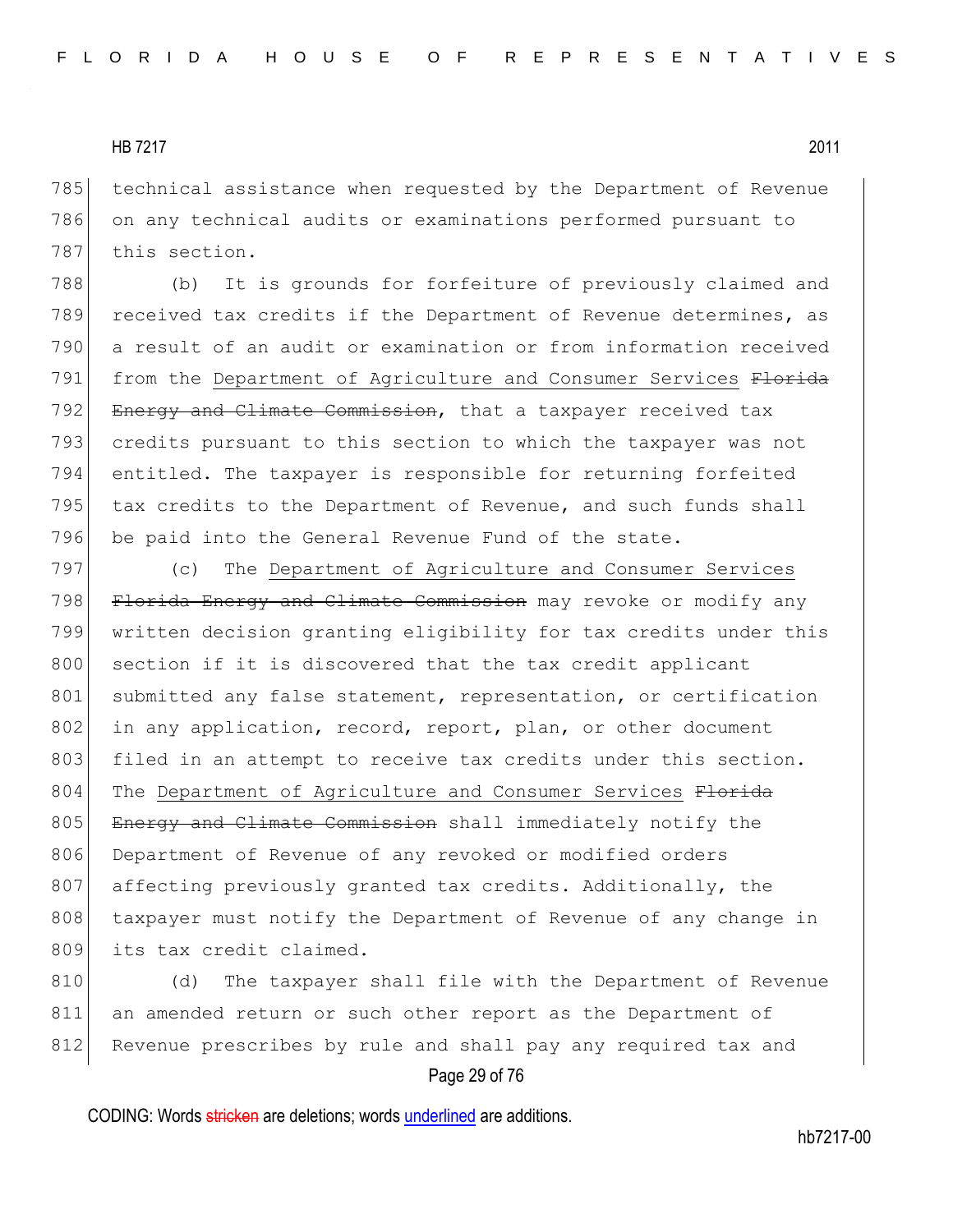813 interest within 60 days after the taxpayer receives notification 814 from the Department of Agriculture and Consumer Services Florida 815 Energy and Climate Commission that previously approved tax 816 credits have been revoked or modified. If the revocation or 817 modification order is contested, the taxpayer shall file an 818 amended return or other report as provided in this paragraph 819 within 60 days after a final order is issued after proceedings.

820 (e) A notice of deficiency may be issued by the Department 821 of Revenue at any time within 3 years after the taxpayer 822 receives formal notification from the Department of Agriculture 823 and Consumer Services Florida Energy and Climate Commission that 824 previously approved tax credits have been revoked or modified. 825 If a taxpayer fails to notify the Department of Revenue of any 826 changes to its tax credit claimed, a notice of deficiency may be 827 issued at any time.

828 (6) TRANSFERABILITY OF CREDIT.

829 (a) For tax years beginning on or after January 1, 2009, 830 any corporation or subsequent transferee allowed a tax credit 831 under this section may transfer the credit, in whole or in part, 832 to any taxpayer by written agreement without transferring any 833 ownership interest in the property generating the credit or any 834 interest in the entity owning such property. The transferee is 835 entitled to apply the credits against the tax with the same 836 effect as if the transferee had incurred the eligible costs.

837 (b) To perfect the transfer, the transferor shall provide 838 | the Department of Revenue with a written transfer statement 839 notifying the Department of Revenue of the transferor's intent 840 to transfer the tax credits to the transferee; the date the

## Page 30 of 76

CODING: Words stricken are deletions; words underlined are additions.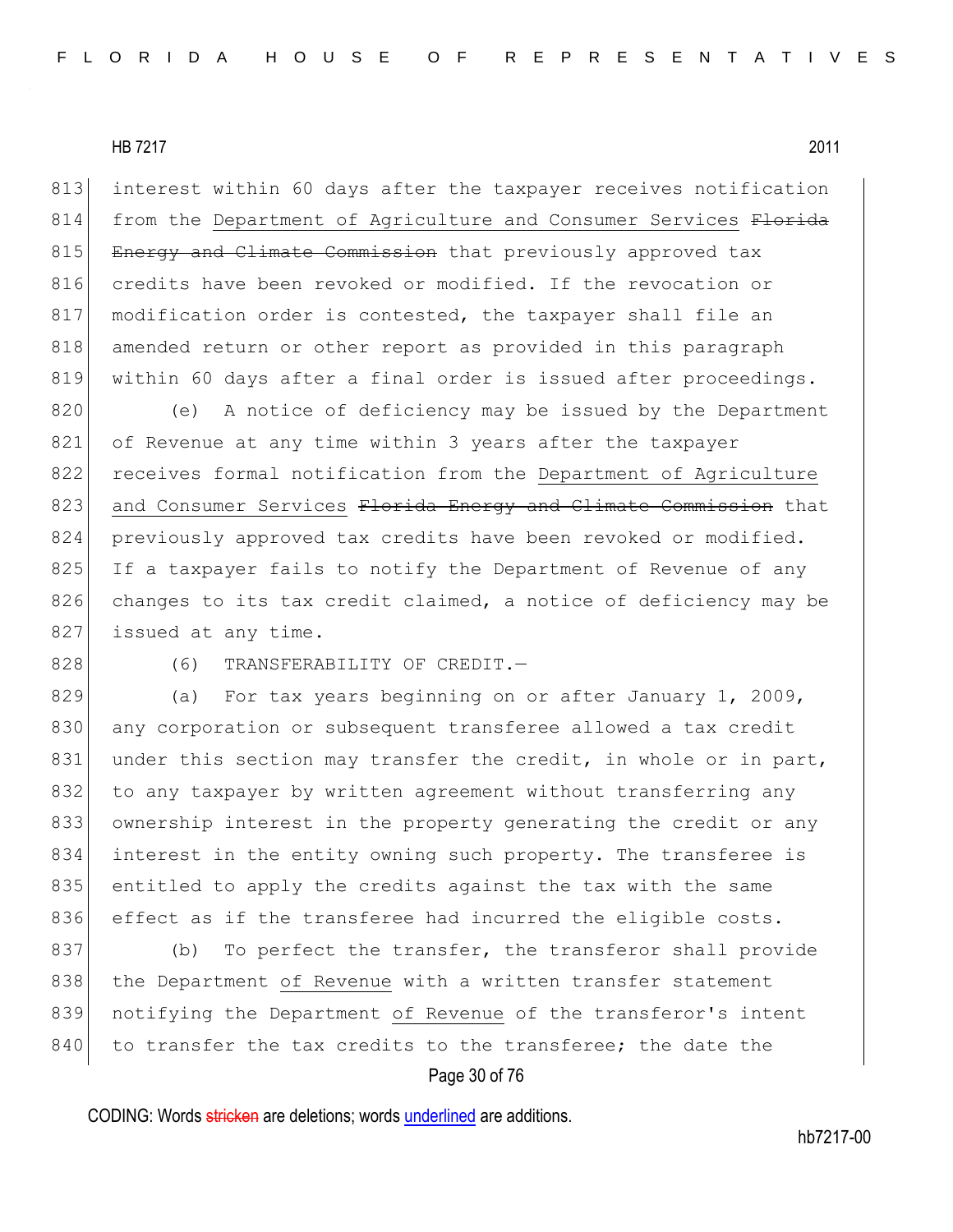841 transfer is effective; the transferee's name, address, and 842 federal taxpayer identification number; the tax period; and the 843 amount of tax credits to be transferred. The Department of 844 Revenue shall, upon receipt of a transfer statement conforming 845 to the requirements of this section, provide the transferee with 846 a certificate reflecting the tax credit amounts transferred. A 847 copy of the certificate must be attached to each tax return for 848 which the transferee seeks to apply such tax credits.

849 (c) A tax credit authorized under this section that is 850 held by a corporation and not transferred under this subsection 851 shall be passed through to the taxpayers designated as partners, 852 members, or owners, respectively, in the manner agreed to by 853 such persons regardless of whether such partners, members, or 854 owners are allocated or allowed any portion of the federal 855 energy tax credit for the eligible costs. A corporation that 856 passes the credit through to a partner, member, or owner must 857 comply with the notification requirements described in paragraph 858 (b). The partner, member, or owner must attach a copy of the 859 certificate to each tax return on which the partner, member, or 860 owner claims any portion of the credit.

861 (7) RULES.—The Department of Revenue shall have the 862 authority to adopt rules pursuant to ss. 120.536(1) and 120.54 863 to administer this section, including rules relating to:

864 (a) The forms required to claim a tax credit under this 865 section, the requirements and basis for establishing an 866 entitlement to a credit, and the examination and audit 867 procedures required to administer this section.

868 (b) The implementation and administration of the

## Page 31 of 76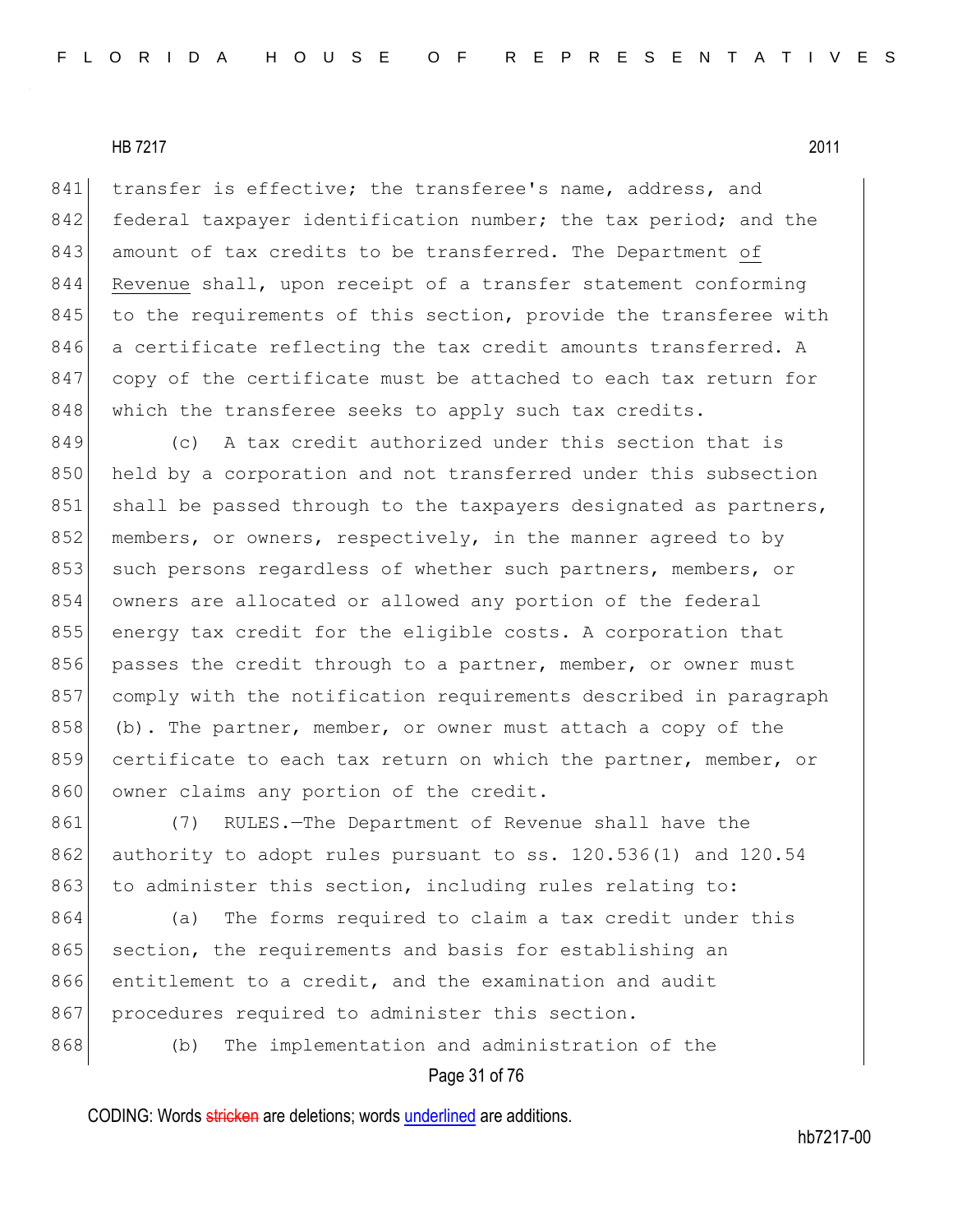869 provisions allowing a transfer of a tax credit, including rules 870 prescribing forms, reporting requirements, and specific 871 procedures, guidelines, and requirements necessary to transfer a 872 tax credit. 873 (8) PUBLICATION.—The Department of Agriculture and

874 Consumer Services Florida Energy and Climate Commission shall 875 determine and publish on a regular basis the amount of available 876 tax credits remaining in each fiscal year.

877 Section 11. Paragraphs (d) and (e) of subsection (2) and 878 subsection (5) of section 288.1089, Florida Statutes, are 879 amended to read:

880 288.1089 Innovation Incentive Program.-

881 (2) As used in this section, the term:

882 (d)  $\left\{e\right\}$  "Cumulative investment" means cumulative capital 883 investment and all eligible capital costs, as defined in s. 884 220.191.

885 (e)  $\left(\frac{d}{dt}\right)$  "Department" "Commission" means the Department of 886 Agriculture and Consumer Services Florida Energy and Climate 887 Commission.

888 (5) Enterprise Florida, Inc., shall evaluate proposals for 889 all three categories of innovation incentive awards and transmit 890 recommendations for awards to the office. Before making its 891 recommendations on alternative and renewable energy projects, 892 Enterprise Florida, Inc., shall solicit comments and 893 recommendations from the department Florida Energy and Climate 894 Commission. For each project, the evaluation and recommendation 895 to the office must include, but need not be limited to: 896 (a) A description of the project, its required facilities,

## Page 32 of 76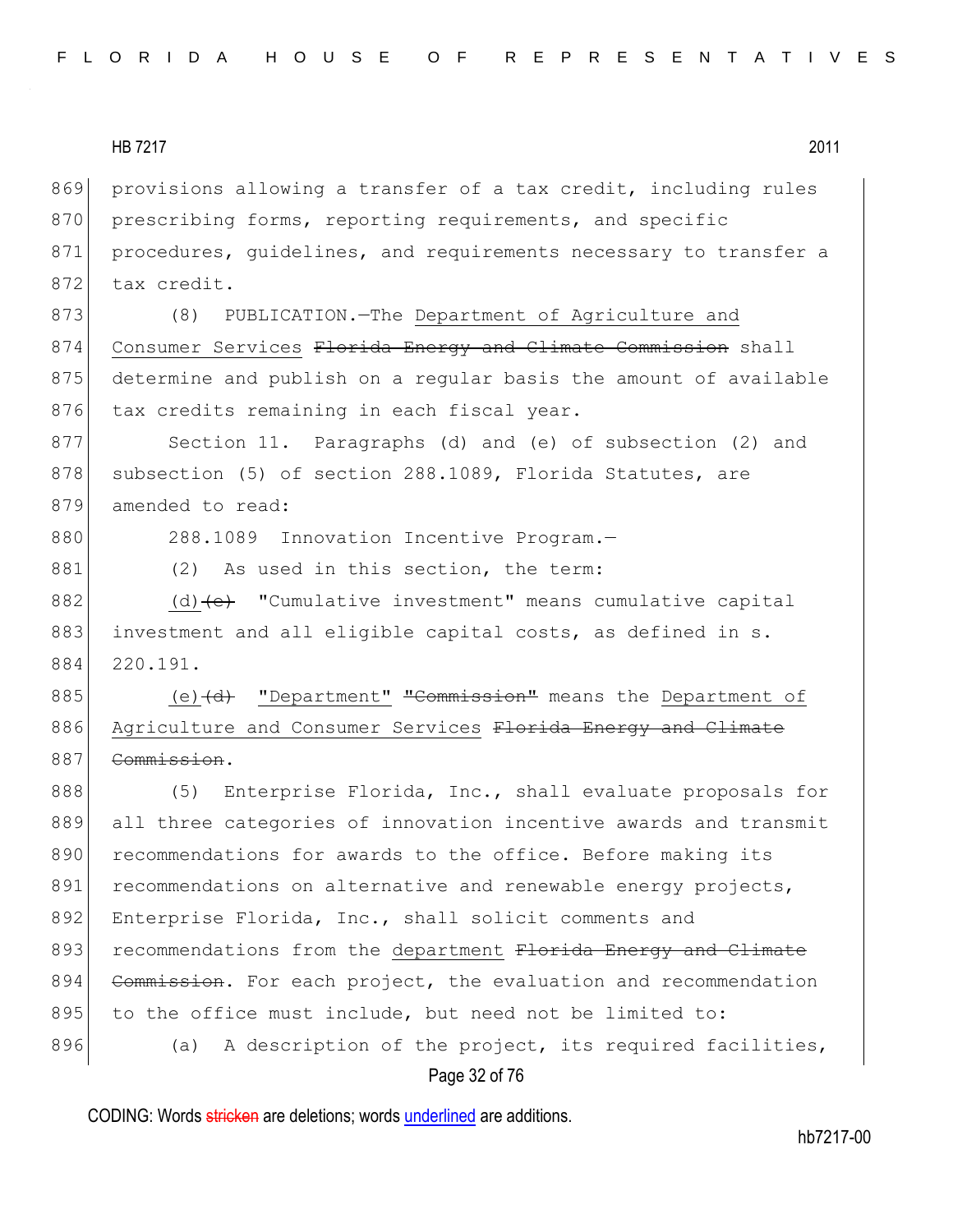897 and the associated product, service, or research and development 898 associated with the project.

899 (b) The percentage of match provided for the project.

900 (c) The number of full-time equivalent jobs that will be 901 created by the project, the total estimated average annual wages 902 of such jobs, and the types of business activities and jobs 903 likely to be stimulated by the project.

904 (d) The cumulative investment to be dedicated to the 905 project within 5 years and the total investment expected in the 906 project if more than 5 years.

907 (e) The projected economic and fiscal impacts on the local 908 and state economies relative to investment.

909 (f) A statement of any special impacts the project is 910 expected to stimulate in a particular business sector in the 911 state or regional economy or in the state's universities and 912 community colleges.

913 (g) A statement of any anticipated or proposed 914 relationships with state universities.

915 (h) A statement of the role the incentive is expected to 916 play in the decision of the applicant to locate or expand in 917 this state.

918 (i) A recommendation and explanation of the amount of the 919 award needed to cause the applicant to expand or locate in this 920 state.

921 (j) A discussion of the efforts and commitments made by 922 the local community in which the project is to be located to 923 induce the applicant's location or expansion, taking into 924 consideration local resources and abilities.

## Page 33 of 76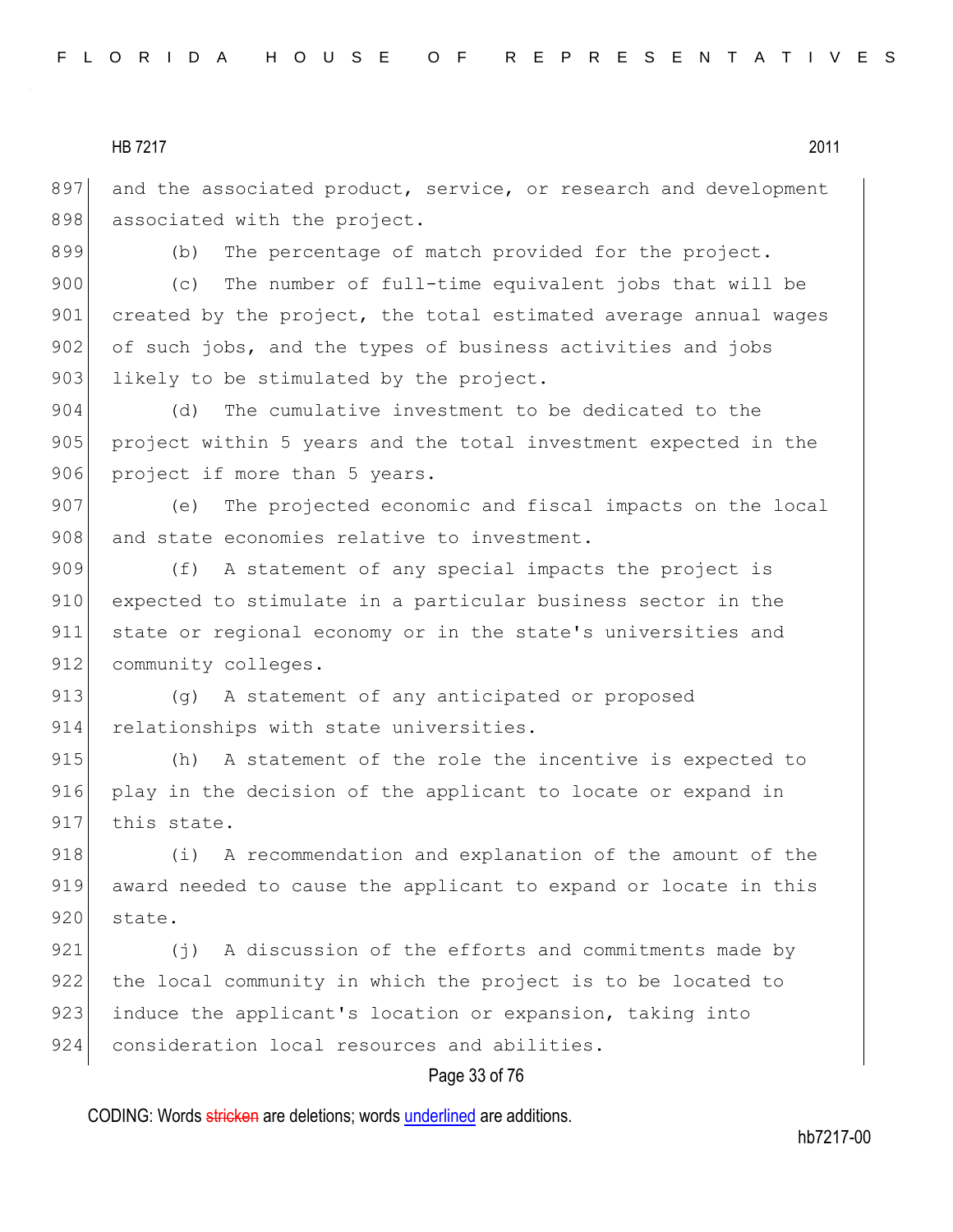925 (k) A recommendation for specific performance criteria the 926 applicant would be expected to achieve in order to receive 927 payments from the fund and penalties or sanctions for failure to 928 meet or maintain performance conditions.

929 (1) Additional evaluative criteria for a research and 930 development facility project, including:

931 1. A description of the extent to which the project has 932 the potential to serve as catalyst for an emerging or evolving 933 cluster.

934 2. A description of the extent to which the project has or 935 could have a long-term collaborative research and development 936 relationship with one or more universities or community colleges 937 in this state.

938 3. A description of the existing or projected impact of 939 the project on established clusters or targeted industry 940 sectors.

941 4. A description of the project's contribution to the 942 diversity and resiliency of the innovation economy of this 943 state.

944 5. A description of the project's impact on special needs 945 communities, including, but not limited to, rural areas, 946 distressed urban areas, and enterprise zones.

947 (m) Additional evaluative criteria for alternative and 948 renewable energy proposals, including:

949 1. The availability of matching funds or other in-kind 950 contributions applied to the total project from an applicant. 951 The department commission shall give greater preference to 952 projects that provide such matching funds or other in-kind

#### Page 34 of 76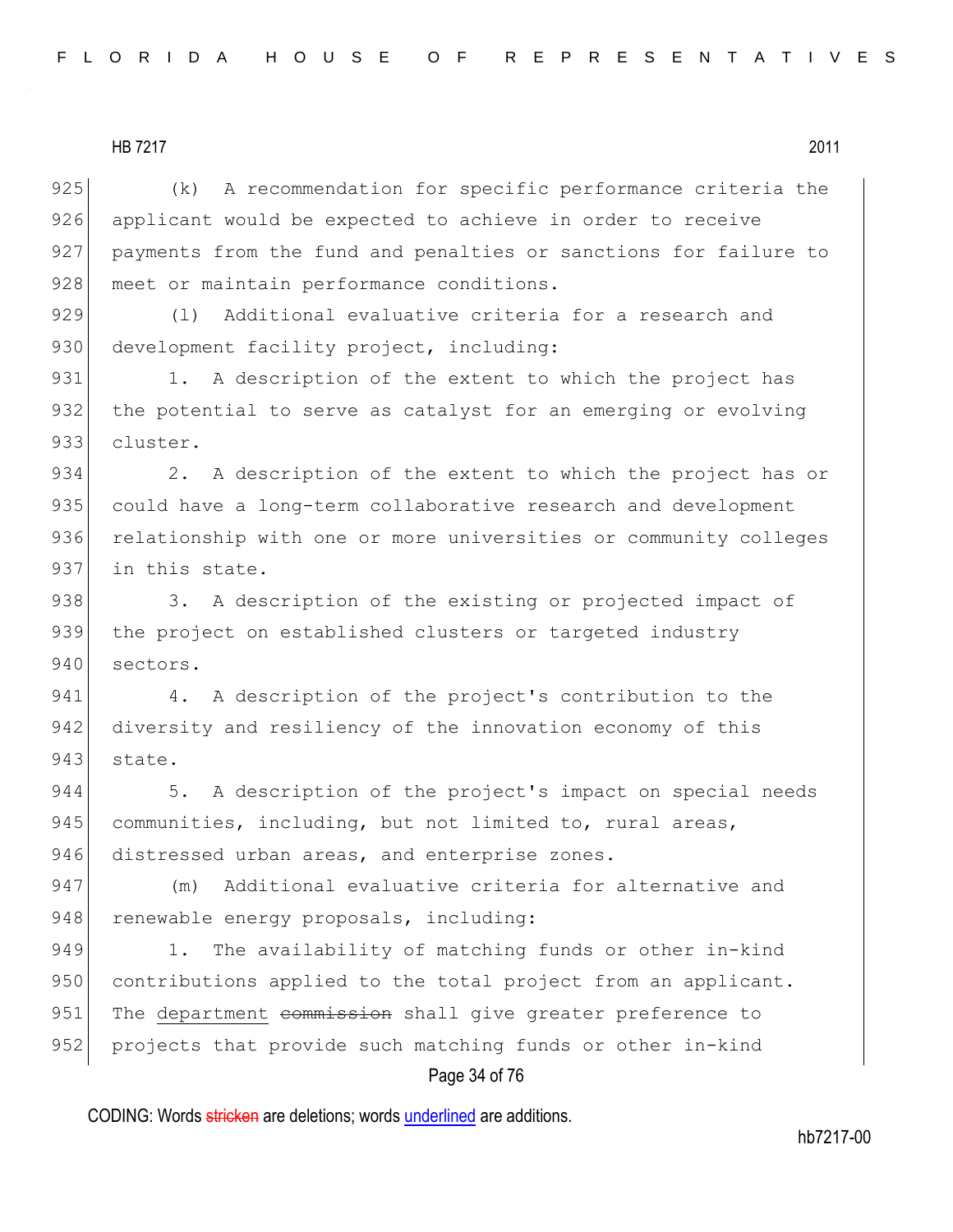953 contributions.

954 2. The degree to which the project stimulates in-state 955 capital investment and economic development in metropolitan and 956 rural areas, including the creation of jobs and the future 957 development of a commercial market for renewable energy 958 technologies.

959 3. The extent to which the proposed project has been 960 demonstrated to be technically feasible based on pilot project 961 demonstrations, laboratory testing, scientific modeling, or 962 engineering or chemical theory that supports the proposal.

963 4. The degree to which the project incorporates an 964 innovative new technology or an innovative application of an 965 existing technology.

966 5. The degree to which a project generates thermal, 967 mechanical, or electrical energy by means of a renewable energy 968 resource that has substantial long-term production potential.

969 6. The degree to which a project demonstrates efficient 970 use of energy and material resources.

971 7. The degree to which the project fosters overall 972 understanding and appreciation of renewable energy technologies.

973 8. The ability to administer a complete project.

974 9. Project duration and timeline for expenditures.

975 10. The geographic area in which the project is to be 976 conducted in relation to other projects.

977 11. The degree of public visibility and interaction. 978 Section 12. Subsection (9) of section 288.9607, Florida 979 Statutes, is amended to read: 980 288.9607 Guaranty of bond issues.-

#### Page 35 of 76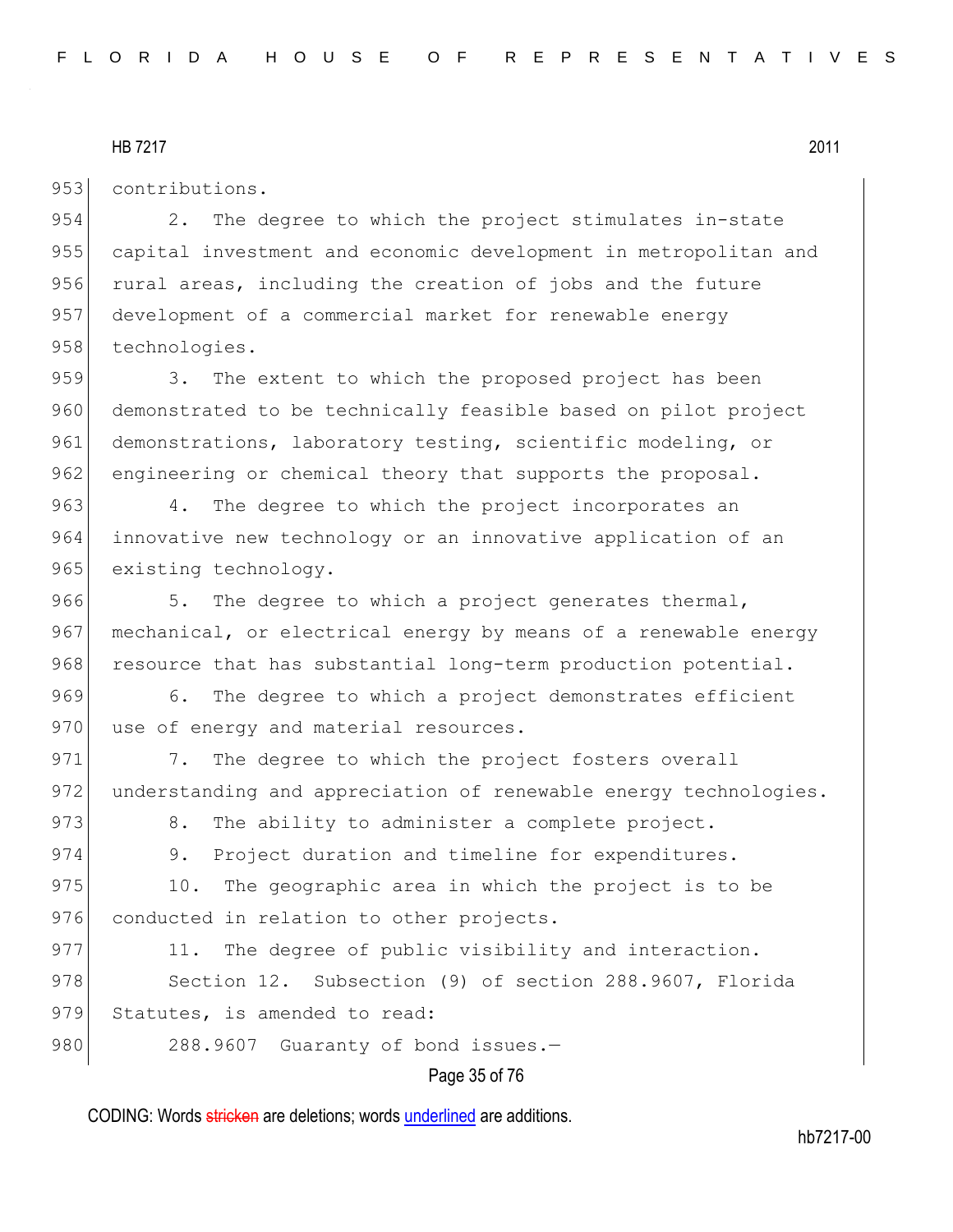981 (9) The membership of the corporation is authorized and 982 directed to conduct such investigation as it may deem necessary 983 for promulgation of regulations to govern the operation of the 984 guaranty program authorized by this section. The regulations may 985 include such other additional provisions, restrictions, and 986 conditions as the corporation, after its investigation referred 987 to in this subsection, shall determine to be proper to achieve 988 the most effective utilization of the guaranty program. This may 989 include, without limitation, a detailing of the remedies that 990 must be exhausted by bondholders, a trustee acting on their 991 behalf, or other credit provided before calling upon the 992 corporation to perform under its quaranty agreement and the 993 subrogation of other rights of the corporation with reference to 994 the capital project and its operation or the financing in the 995 event the corporation makes payment pursuant to the applicable 996 quaranty agreement. The regulations promulgated by the 997 corporation to govern the operation of the quaranty program may 998 contain specific provisions with respect to the rights of the 999 corporation to enter, take over, and manage all financed 1000 properties upon default. These regulations shall be submitted by 1001 the corporation to the Department of Agriculture and Consumer 1002 Services Florida Energy and Climate Commission for approval.

1003 Section 13. Subsection (5) of section 366.82, Florida 1004 Statutes, is amended to read:

1005 366.82 Definition; goals; plans; programs; annual reports; 1006 energy audits.-

1007 (5) The Department of Agriculture and Consumer Services 1008 Florida Energy and Climate Commission shall be a party in the

Page 36 of 76

CODING: Words stricken are deletions; words underlined are additions.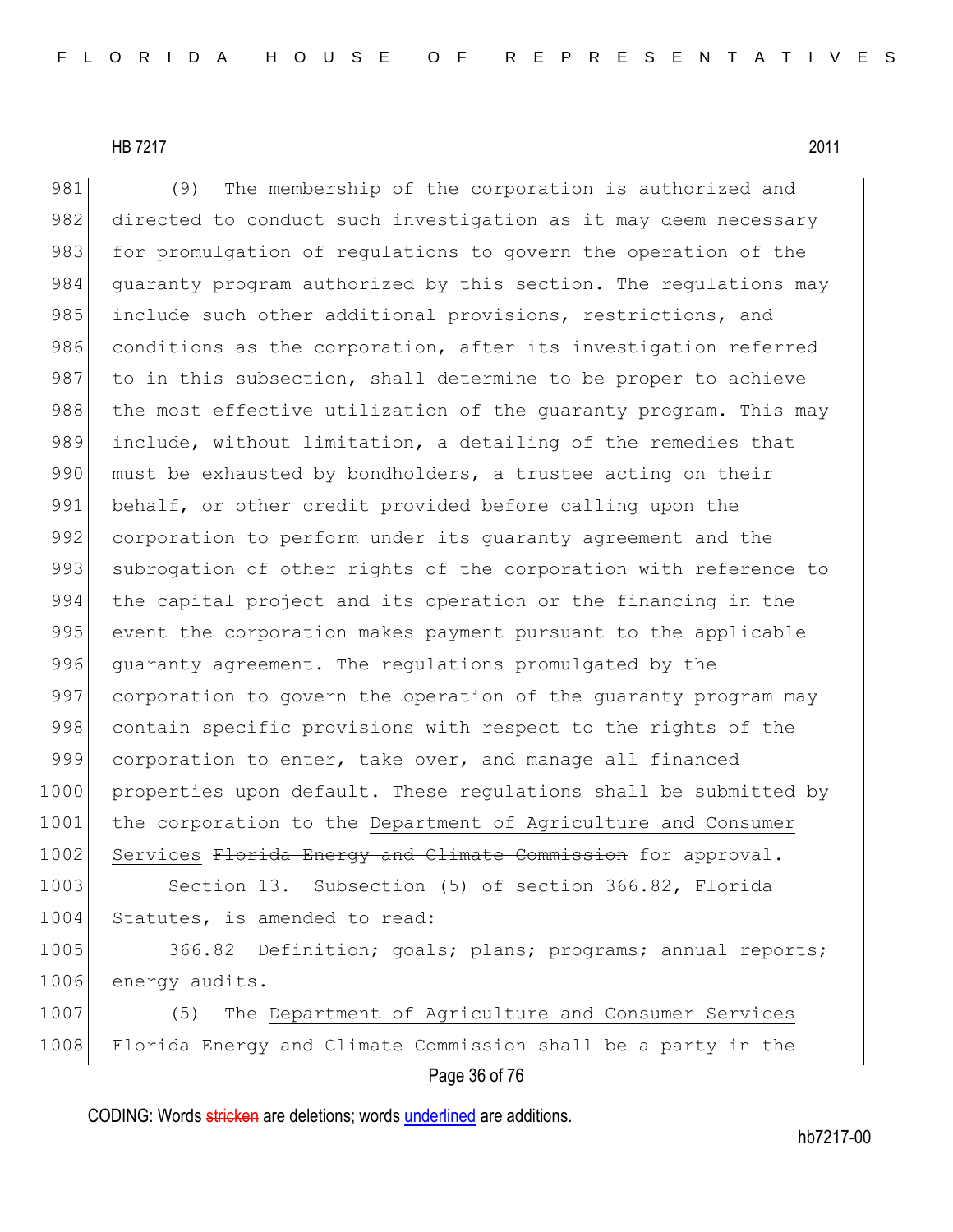1009 proceedings to adopt goals and shall file with the commission 1010 comments on the proposed goals, including, but not limited to:

1011 (a) An evaluation of utility load forecasts, including an 1012 assessment of alternative supply-side and demand-side resource 1013 options.

 (b) An analysis of various policy options that can be implemented to achieve a least-cost strategy, including nonutility programs targeted at reducing and controlling the per 1017 capita use of electricity in the state.

1018 (c) An analysis of the impact of state and local building 1019 codes and appliance efficiency standards on the need for 1020 utility-sponsored conservation and energy efficiency measures 1021 and programs.

1022 Section 14. Section 377.6015, Florida Statutes, is amended  $1023$  to read:

1024 377.6015 Department of Agriculture and Consumer Services; 1025 powers and duties Florida Energy and Climate Commission. - To 1026 carry out the purposes of this part:

1027 (1) The Florida Energy and Climate Commission is created 1028 within the Executive Office of the Governor. The commission 1029 shall be comprised of nine members appointed by the Governor, 1030 the Commissioner of Agriculture, and the Chief Financial  $1031$   $0f$ ficer.

Page 37 of 76 1032 (a) The Governor shall appoint one member from three 1033 persons nominated by the Florida Public Service Commission 1034 Nominating Council, created in s. 350.031, to each of seven 1035 seats on the commission. The Commissioner of Agriculture shall 1036 appoint one member from three persons nominated by the council

CODING: Words stricken are deletions; words underlined are additions.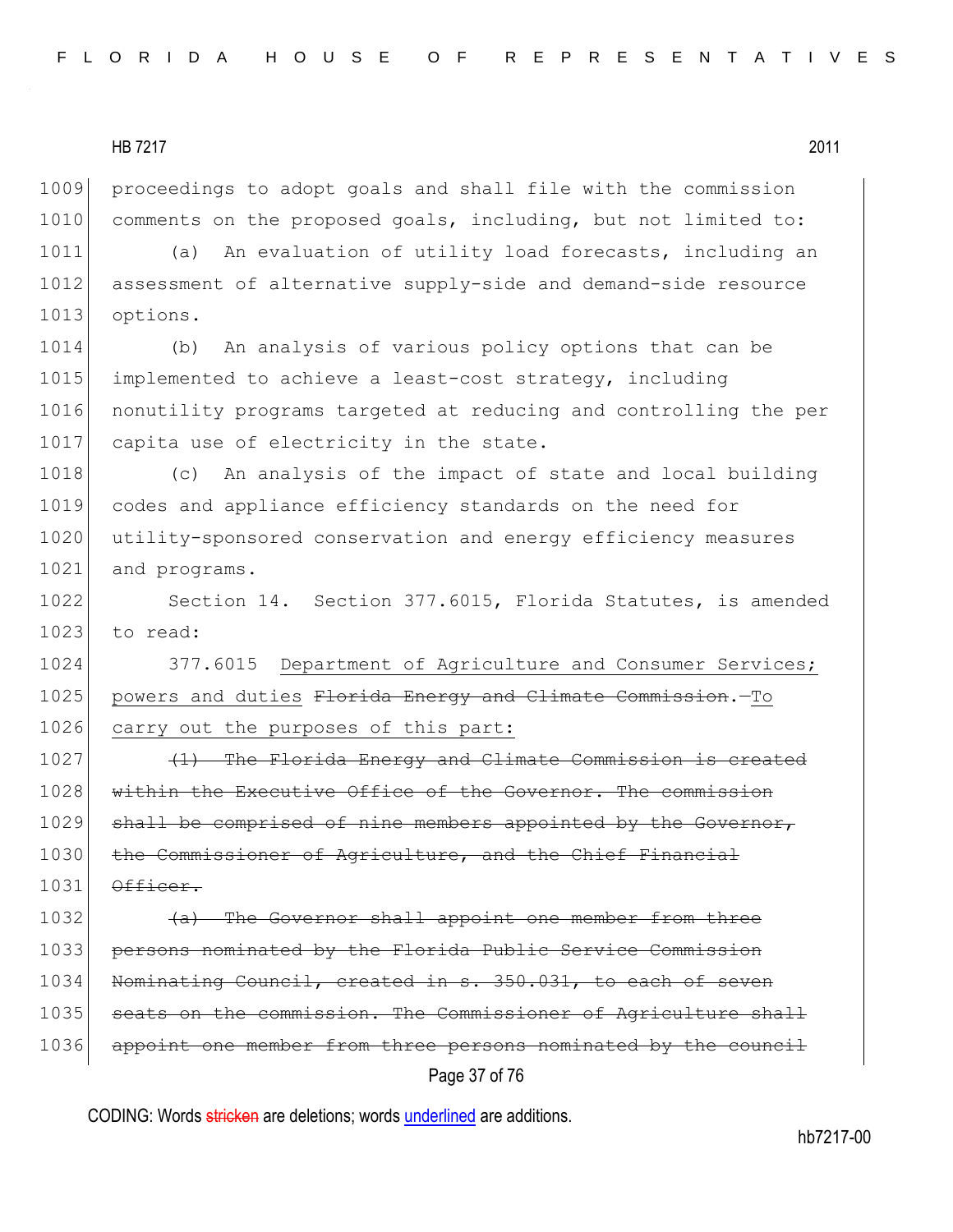Page 38 of 76 1037 to one seat on the commission. The Chief Financial Officer shall 1038 appoint one member from three persons nominated by the council 1039 to one seat on the commission. 1040 1. The council shall submit the recommendations to the 1041 Governor, the Commissioner of Agriculture, and the Chief 1042 Financial Officer by September 1 of those years in which the 1043 terms are to begin the following October or within 60 days after 1044 a vacancy occurs for any reason other than the expiration of the 1045 term. The Governor, the Commissioner of Agriculture, and the 1046 Chief Financial Officer may proffer names of persons to be 1047 considered for nomination by the council. 1048 2. The Governor, the Commissioner of Agriculture, and the 1049 Chief Financial Officer shall fill a vacancy occurring on the 1050 commission by appointment of one of the applicants nominated by 1051 the council only after a background investigation of such 1052 applicant has been conducted by the Department of Law 1053 Enforcement. 1054 3. Members shall be appointed to 3-year terms; however, in 1055 order to establish staggered terms, for the initial 1056 appointments, the Governor shall appoint four members to 3-year 1057 terms, two members to 2-year terms, and one member to a 1-year 1058 term, and the Commissioner of Agriculture and the Chief 1059 Financial Officer shall each appoint one member to a 3-year term 1060 and shall appoint a successor when that appointee's term expires 1061 in the same manner as the original appointment. 1062 4. The Governor shall select from the membership of the 1063 commission one person to serve as chair. 1064 5. A vacancy on the commission shall be filled for the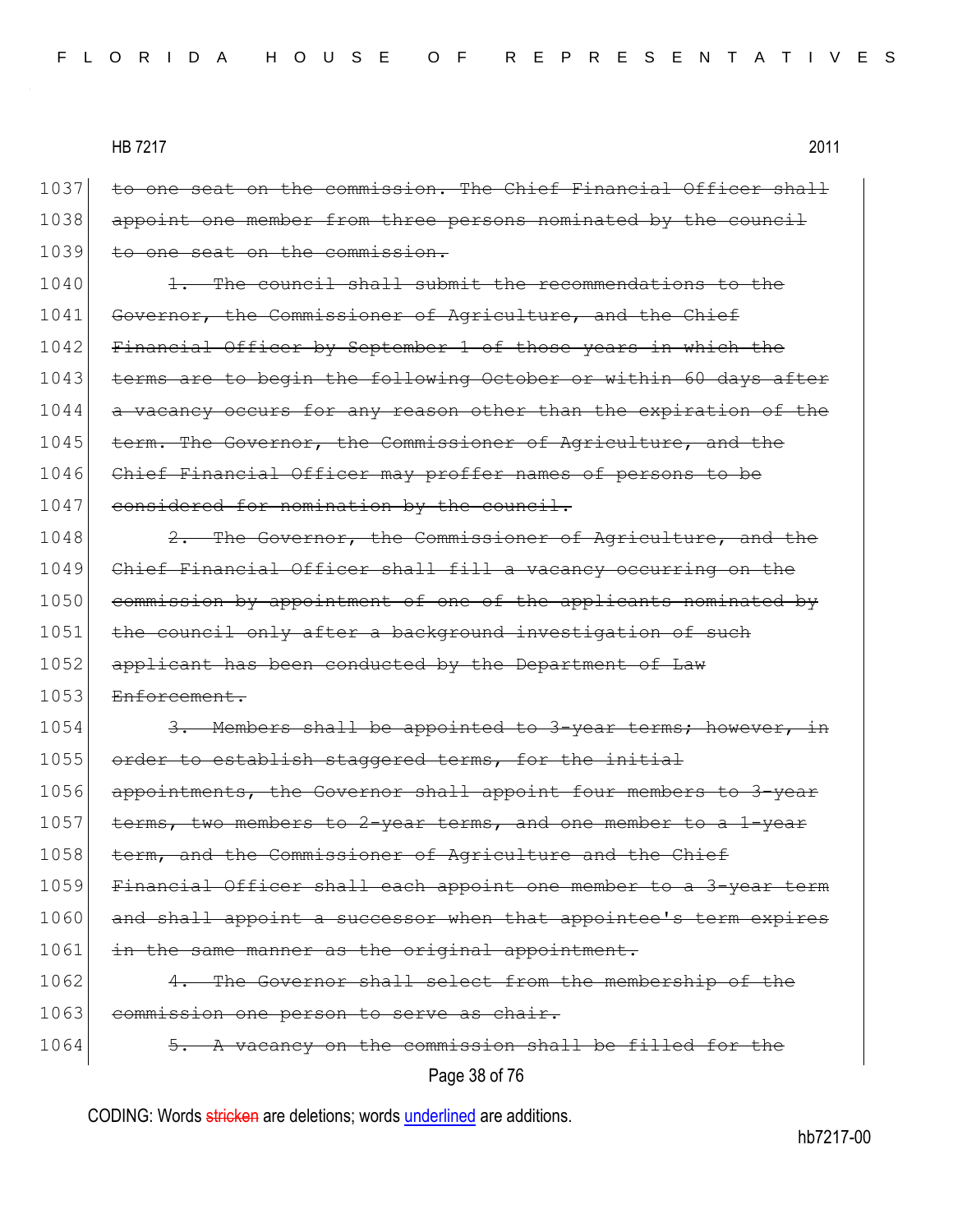1065 unexpired portion of the term in the same manner as the original 1066 appointment.

1067 6. If the Governor, the Commissioner of Agriculture, or 1068 the Chief Financial Officer has not made an appointment within 1069 30 consecutive calendar days after the receipt of the 1070 recommendations, the council shall initiate, in accordance with 1071 this section, the nominating process within 30 days.

1072 **7.** Each appointment to the commission shall be subject to 1073 confirmation by the Senate during the next regular session after 1074 the vacancy occurs. If the Senate refuses to confirm or fails to 1075 consider the appointment of the Governor, the Commissioner of 1076 Agriculture, or the Chief Financial Officer, the council shall 1077 initiate, in accordance with this section, the nominating 1078 process within 30 days.

1079 8. The Governor or the Governor's successor may recall an 1080 appointee.

1081 9. Notwithstanding subparagraph 7. and for the initial 1082 appointments to the commission only, each initial appointment to 1083 the commission is subject to confirmation by the Senate by the 1084 2010 Regular Session. If the Senate refuses to confirm or fails 1085 to consider an appointment made by the Governor, the 1086 Commissioner of Agriculture, or the Chief Financial Officer, the 1087 council shall initiate, in accordance with this section, the 1088 nominating process within 30 days after the Senate's refusal to 1089 confirm or failure to consider such appointment. This 1090 subparagraph expires July 1, 2010. 1091 (b) Members must meet the following qualifications and 1092 restrictions:

## Page 39 of 76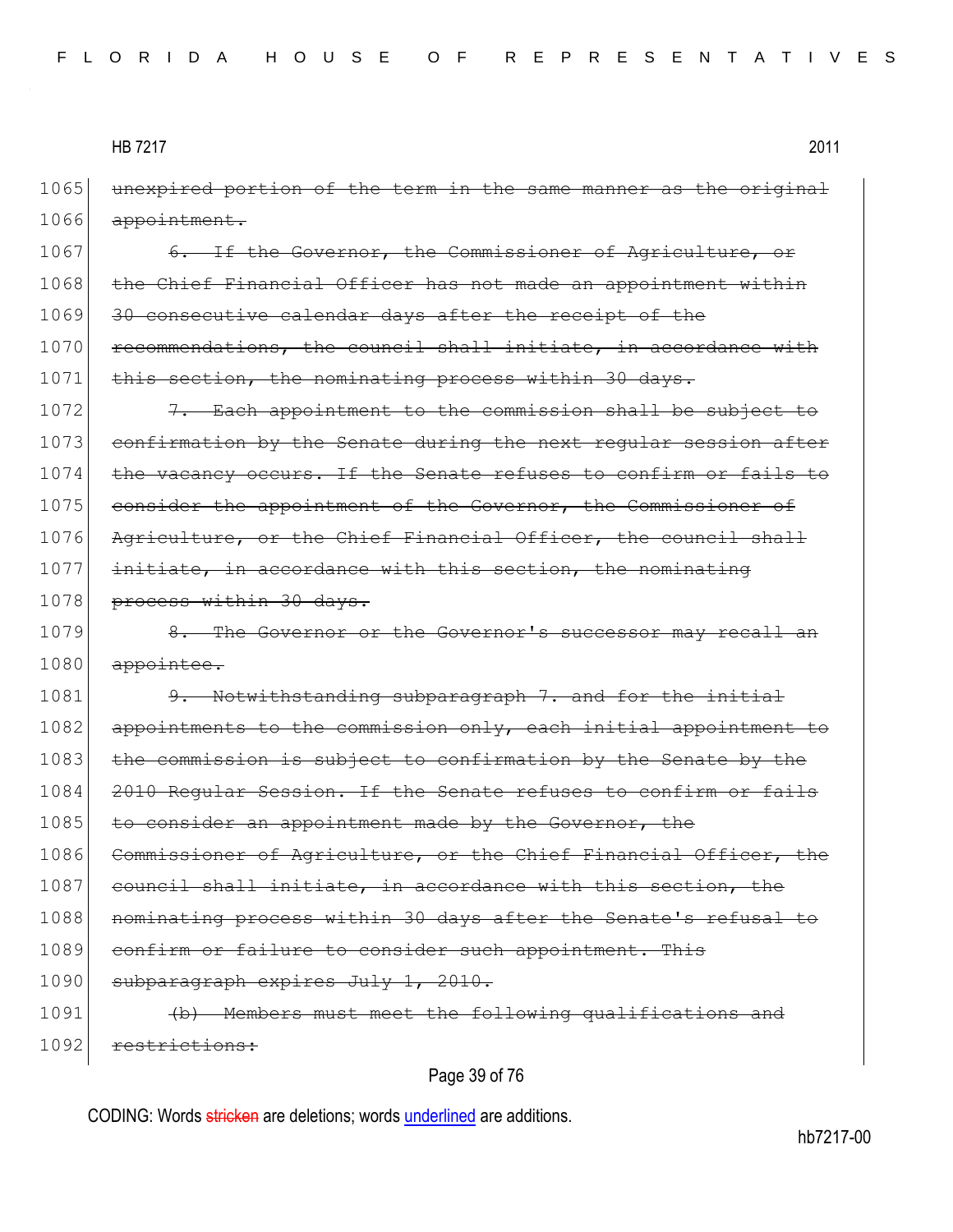| 1093 | A member must be an expert in one or more of the                |
|------|-----------------------------------------------------------------|
| 1094 | following fields: energy, natural resource conservation,        |
| 1095 | economics, engineering, finance, law, transportation and land   |
| 1096 | use, consumer protection, state energy policy, or another field |
| 1097 | substantially related to the duties and functions of the        |
| 1098 | commission. The commission shall fairly represent the fields    |
| 1099 | specified in this subparagraph.                                 |
| 1100 | 2. Each member shall, at the time of appointment and at         |
| 1101 | each commission meeting during his or her term of office,       |
| 1102 | disclose:                                                       |
| 1103 | a. Whether he or she has any financial interest, other          |
| 1104 | than ownership of shares in a mutual fund, in any business      |
| 1105 | entity that, directly or indirectly, owns or controls, or is an |
| 1106 | affiliate or subsidiary of, any business entity that may be     |
| 1107 | affected by the policy recommendations developed by the         |
| 1108 | commission.                                                     |
| 1109 | b. Whether he or she is employed by or is engaged in any        |
| 1110 | business activity with any business entity that, directly or    |
| 1111 | indirectly, owns or controls, or is an affiliate or subsidiary  |
| 1112 | of, any business entity that may be affected by the policy      |
| 1113 | recommendations developed by the commission.                    |
| 1114 | (c) The chair may designate the following ex officio,           |
| 1115 | nonvoting members to provide information and advice to the      |
| 1116 | commission at the request of the chair:                         |
| 1117 | The chair of the Florida Public Service Commission, or          |
| 1118 | his or her designee.                                            |
| 1119 | The Public Counsel, or his or her designee.                     |
| 1120 | 3. A representative of the Department of Agriculture and        |
|      | Page 40 of 76                                                   |

CODING: Words stricken are deletions; words underlined are additions.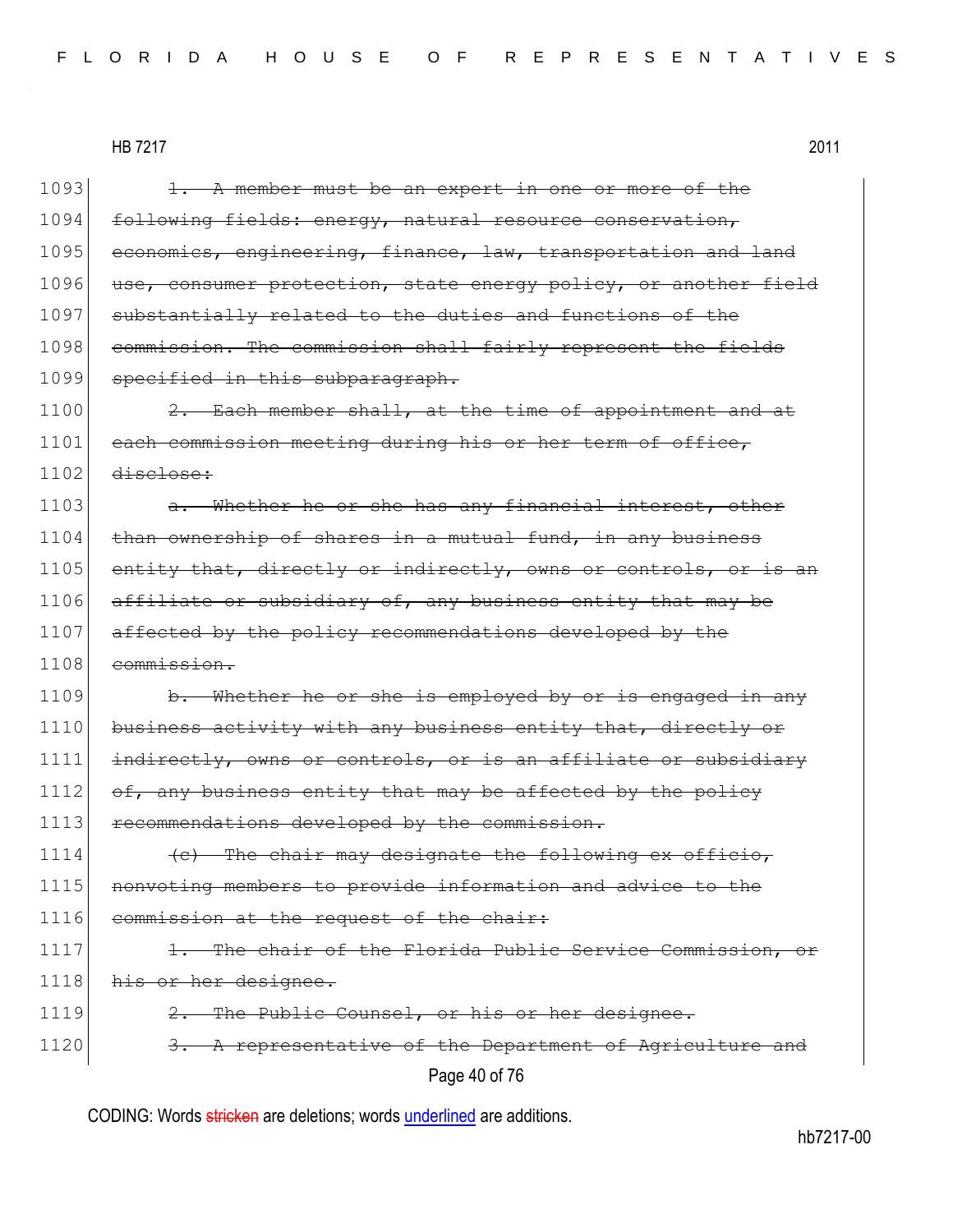|  |  |  | FLORIDA HOUSE OF REPRESENTATIVES |  |  |  |  |  |  |  |  |  |  |  |  |  |
|--|--|--|----------------------------------|--|--|--|--|--|--|--|--|--|--|--|--|--|
|  |  |  |                                  |  |  |  |  |  |  |  |  |  |  |  |  |  |

|      | 2011<br><b>HB 7217</b>                                          |
|------|-----------------------------------------------------------------|
| 1121 | Consumer Services.                                              |
| 1122 | 4. A representative of the Department of Financial              |
| 1123 | Services.                                                       |
| 1124 | 5. A representative of the Department of Environmental          |
| 1125 | Protection.                                                     |
| 1126 | 6. A representative of the Department of Community              |
| 1127 | Affairs.                                                        |
| 1128 | 7. A representative of the Board of Governors of the State      |
| 1129 | University System.                                              |
| 1130 | 8. A representative of the Department of Transportation.        |
| 1131 | (2) Members shall serve without compensation but are            |
| 1132 | entitled to reimbursement for per diem and travel expenses as   |
| 1133 | provided in s. 112.061.                                         |
| 1134 | (3) Meetings of the commission may be held in various           |
| 1135 | locations around the state and at the call of the chair,        |
| 1136 | however, the commission must meet at least six times each year. |
| 1137 | $(1)$ $(4)$ The department commission may:                      |
| 1138 | Employ staff and counsel as needed in the performance<br>(a)    |
| 1139 | of its duties.                                                  |
| 1140 | Prosecute and defend legal actions in its own name.<br>(b)      |
| 1141 | (c) Form advisory groups consisting of members of the           |
| 1142 | public to provide information on specific issues.               |
| 1143 | $(2)$ $(5)$ The department commission shall:                    |
| 1144 | Administer the Florida Renewable Energy and Energy-<br>(a)      |
| 1145 | Efficient Technologies Grants Program pursuant to s. 377.804 to |
| 1146 | assure a robust grant portfolio.                                |
| 1147 | Develop policy for requiring grantees to provide<br>(b)         |
| 1148 | royalty-sharing or licensing agreements with state government   |
|      | Page 41 of 76                                                   |

CODING: Words stricken are deletions; words underlined are additions.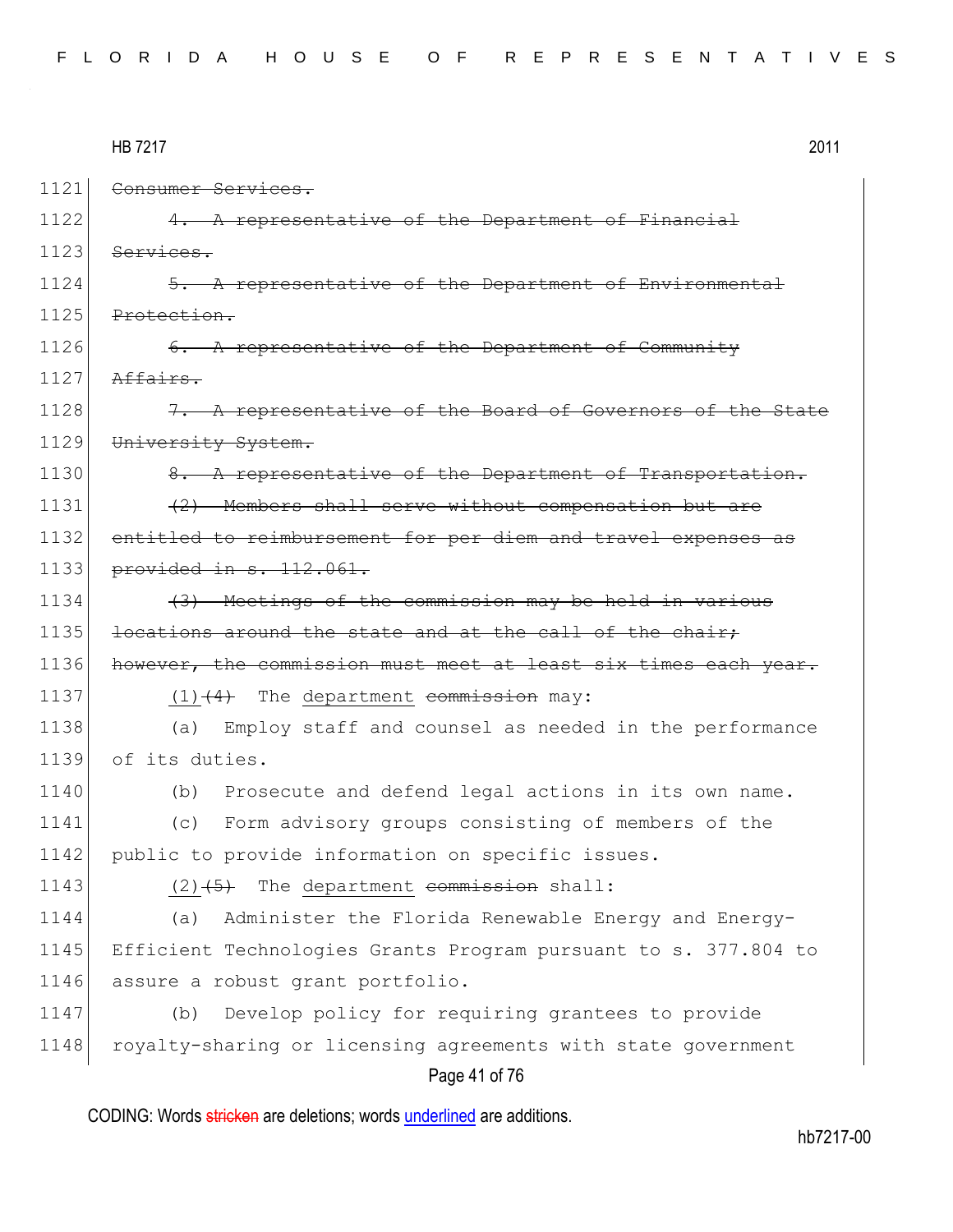1149 for commercialized products developed under a state grant. 1150 (c) Administer the Florida Green Government Grants Act 1151 pursuant to s. 377.808 and set annual priorities for grants. 1152 (d) Administer the information gathering and reporting 1153 functions pursuant to ss. 377.601-377.608. 1154 (e) Administer petroleum planning and emergency 1155 contingency planning pursuant to ss. 377.701, 377.703, and 1156 377.704. 1157 (f) Represent Florida in the Southern States Energy 1158 Compact pursuant to ss. 377.71-377.712. 1159 **(g)** Complete the annual assessment of the efficacy of 1160 Florida's Energy and Climate Change Action Plan, upon completion 1161 by the Governor's Action Team on Energy and Climate Change 1162 pursuant to the Governor's Executive Order 2007-128, and provide 1163 specific recommendations to the Governor and the Legislature 1164 each year to improve results. 1165 (g) $\frac{h}{h}$  Administer the provisions of the Florida Energy and 1166 Climate Protection Act pursuant to ss. 377.801-377.807 377.801-1167 377.806. 1168  $(h)$   $(i)$  Advocate for energy and climate change issues and 1169 provide educational outreach and technical assistance in

1171  $(i)$   $(i)$  Be a party in the proceedings to adopt goals and 1172 submit comments to the Public Service Commission pursuant to s. 1173 366.82.

1174  $(j)$   $(k)$  Adopt rules pursuant to chapter 120 in order to 1175 implement all powers and duties described in this section.

## Page 42 of 76

CODING: Words stricken are deletions; words underlined are additions.

1170 cooperation with the state's academic institutions.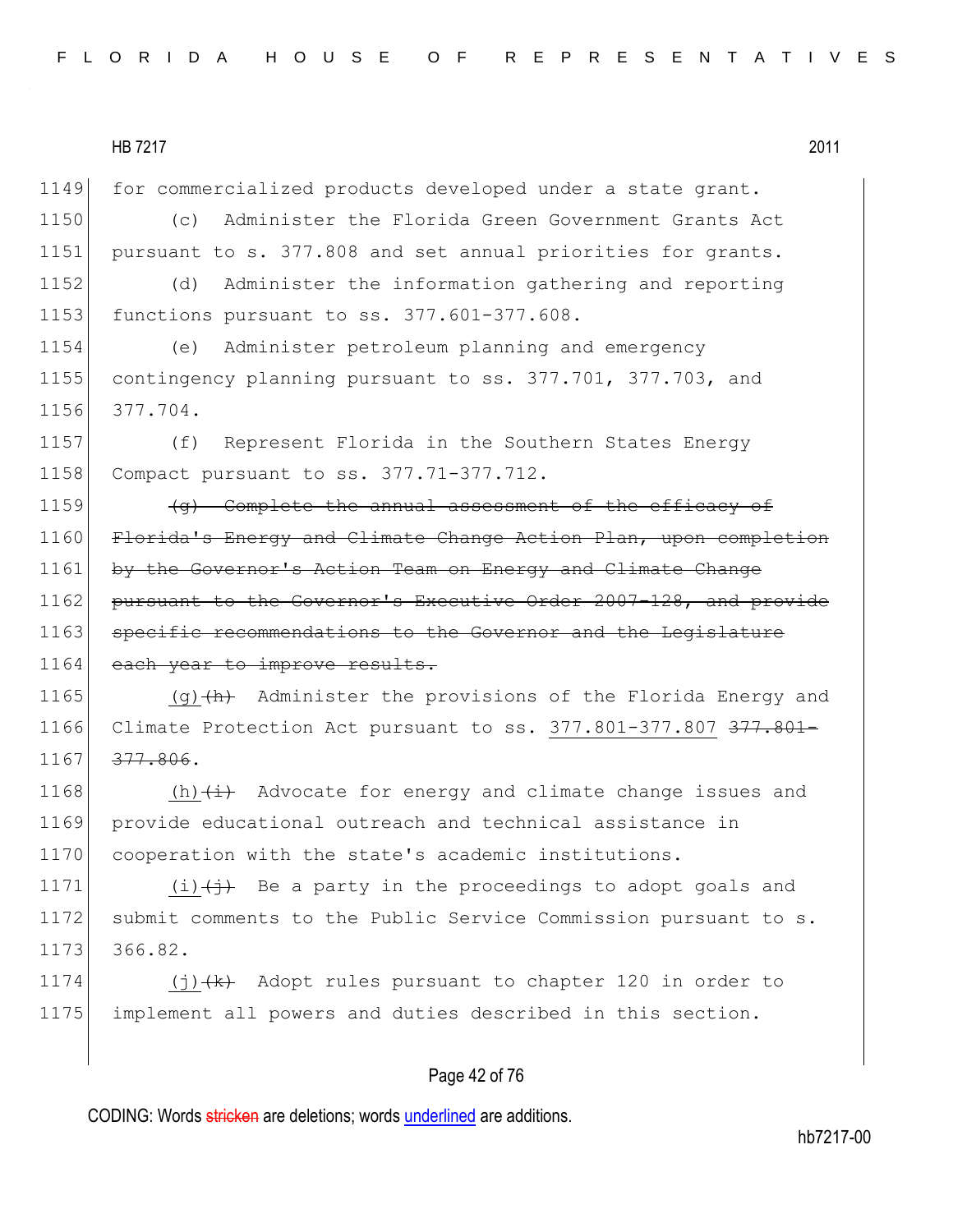1176 Section 15. Section 377.602, Florida Statutes, is amended 1177 to read:

1178 377.602 Definitions.—As used in ss. 377.601-377.608:

1179 (1) "Department" "Commission" means the Department of 1180 Agriculture and Consumer Services Florida Energy and Climate 1181 Commission.

1182 (2) "Energy resources" includes, but shall not be limited 1183 to:

1184 (a) Energy converted from solar radiation, wind, hydraulic 1185 potential, tidal movements, biomass, geothermal sources, and 1186 other energy resources the department commission determines to 1187 be important to the production or supply of energy.

1188 (b) Propane, butane, motor gasoline, kerosene, home 1189 heating oil, diesel fuel, other middle distillates, aviation 1190 gasoline, kerosene-type jet fuel, naphtha-type jet fuel, 1191 residual fuels, crude oil, and other petroleum products and 1192 hydrocarbons as may be determined by the department commission 1193 to be of importance.

1194 (c) All natural gas, including casinghead gas, all other 1195 hydrocarbons not defined as petroleum products in paragraph  $(b)$ , 1196 and liquefied petroleum gas as defined in s. 527.01.

1197 (d) All types of coal and products derived from its 1198 conversion and used as fuel.

1199 (e) All types of nuclear energy, special nuclear material, 1200 and source material, as defined in former s. 290.07.

1201 (f) All electrical energy.

1202 (3) "Person" means producer, refiner, wholesaler, 1203 marketer, consignee, jobber, distributor, storage operator,

# Page 43 of 76

CODING: Words stricken are deletions; words underlined are additions.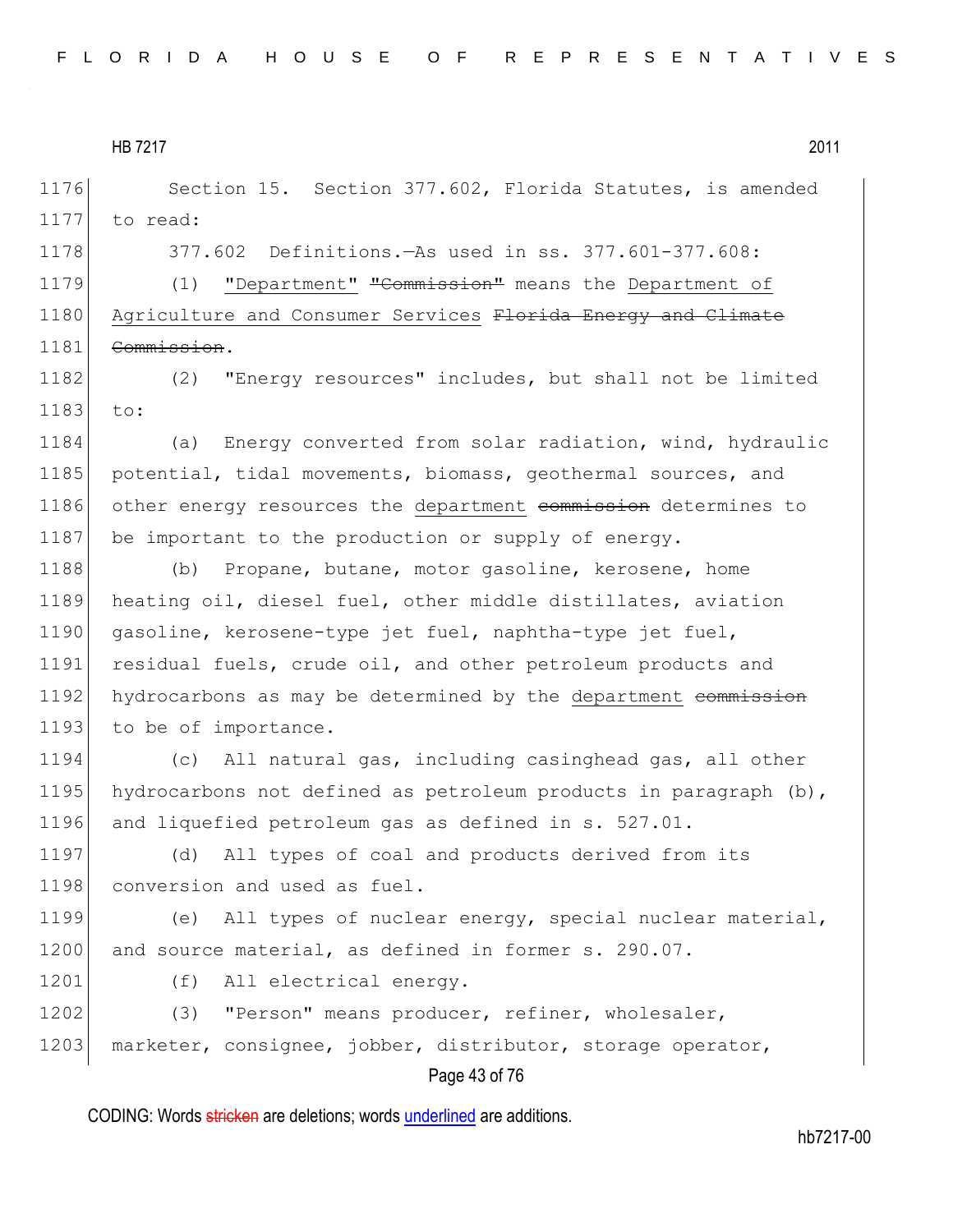1204 importer, exporter, firm, corporation, broker, cooperative, 1205 public utility as defined in s. 366.02, rural electrification 1206 cooperative, municipality engaged in the business of providing 1207 electricity or other energy resources to the public, pipeline 1208 company, person transporting any energy resources as defined in 1209 subsection (2), and person holding energy reserves for further 1210 production; however, "person" does not include persons 1211 exclusively engaged in the retail sale of petroleum products.

1212 Section 16. Section 377.603, Florida Statutes, is amended 1213  $\frac{1}{2}$  to read:

1214 377.603 Energy data collection; powers and duties of the 1215 department commission.-

1216 (1) The department commission may collect data on the 1217 extraction, production, importation, exportation, refinement, 1218 transportation, transmission, conversion, storage, sale, or 1219 reserves of energy resources in this state in an efficient and 1220 expeditious manner.

1221 (2) The department commission may prepare periodic reports 1222 of energy data it collects.

1223 (3) The department commission may adopt and promulgate 1224 such rules and regulations as are necessary to carry out the 1225 provisions of ss. 377.601-377.608. Such rules shall be pursuant 1226 to chapter 120.

1227 (4) The department commission shall maintain internal 1228 validation procedures to assure the accuracy of information 1229 received.

1230 Section 17. Section 377.604, Florida Statutes, is amended 1231 to read:

#### Page 44 of 76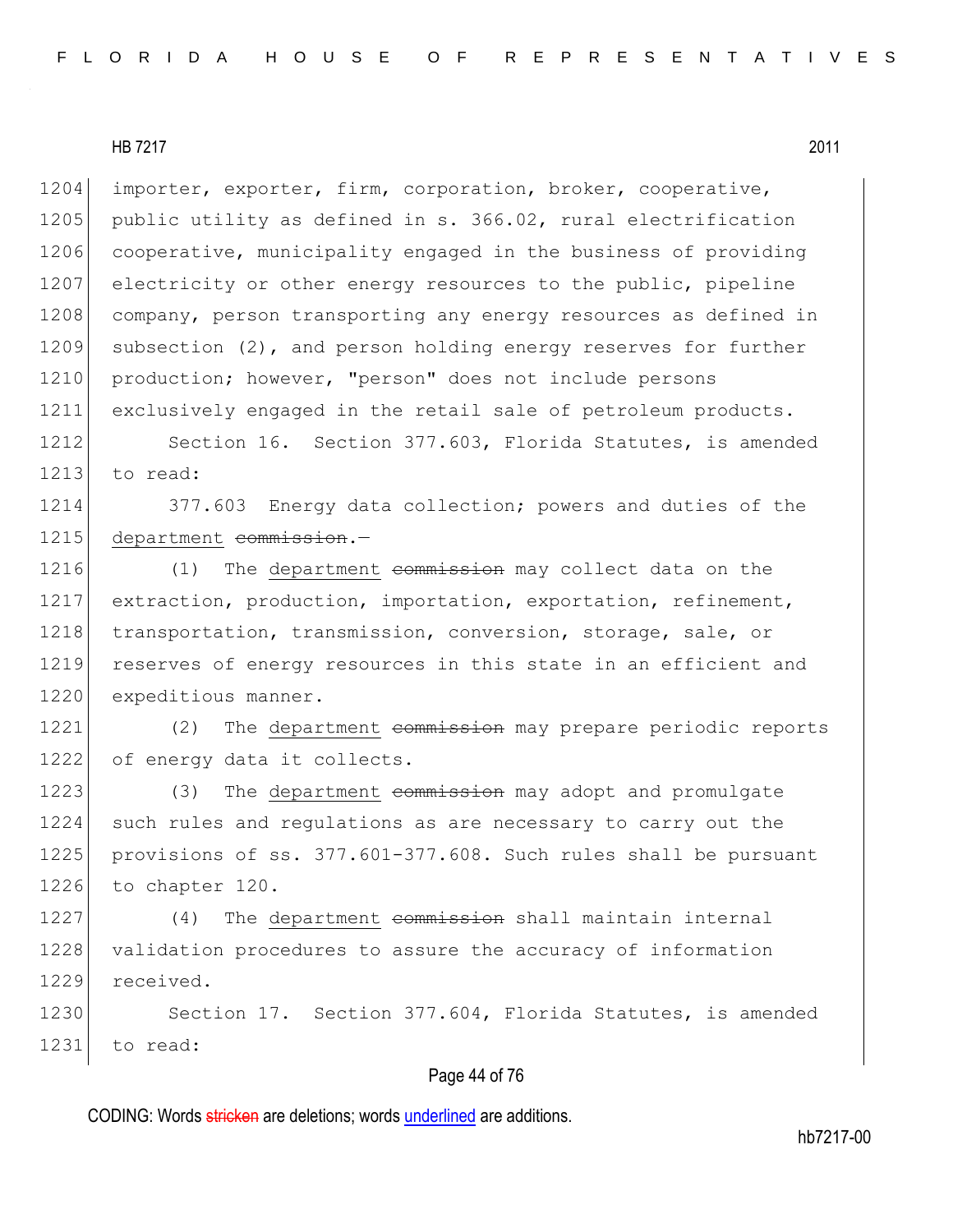1232 377.604 Required reports.—Every person who produces, 1233 imports, exports, refines, transports, transmits, converts, 1234 stores, sells, or holds known reserves of any form of energy 1235 resources used as fuel shall report to the department 1236 commission, at the request of and in a manner prescribed by the 1237 department commission, on forms provided by the department 1238 commission. Such forms shall be designed in such a manner as to 1239 indicate:

1240 (1) The identity of the person or persons making the 1241 report.

1242 (2) The quantity of energy resources extracted, produced, 1243 imported, exported, refined, transported, transmitted, 1244 converted, stored, or sold except at retail.

1245 (3) The quantity of energy resources known to be held in 1246 reserve in the state.

1247 (4) The identity of each refinery from which petroleum 1248 products have normally been obtained and the type and quantity 1249 of products secured from that refinery for sale or resale in 1250 this state.

1251 (5) Any other information which the department commission 1252 deems proper pursuant to the intent of ss. 377.601-377.608.

1253 Section 18. Section 377.605, Florida Statutes, is amended 1254 to read:

1255 377.605 Use of existing information.—The department 1256 commission may utilize to the fullest extent possible any 1257 existing energy information already prepared for state or 1258 federal agencies. Every state, county, and municipal agency 1259 shall cooperate with the department commission and shall submit

# Page 45 of 76

CODING: Words stricken are deletions; words underlined are additions.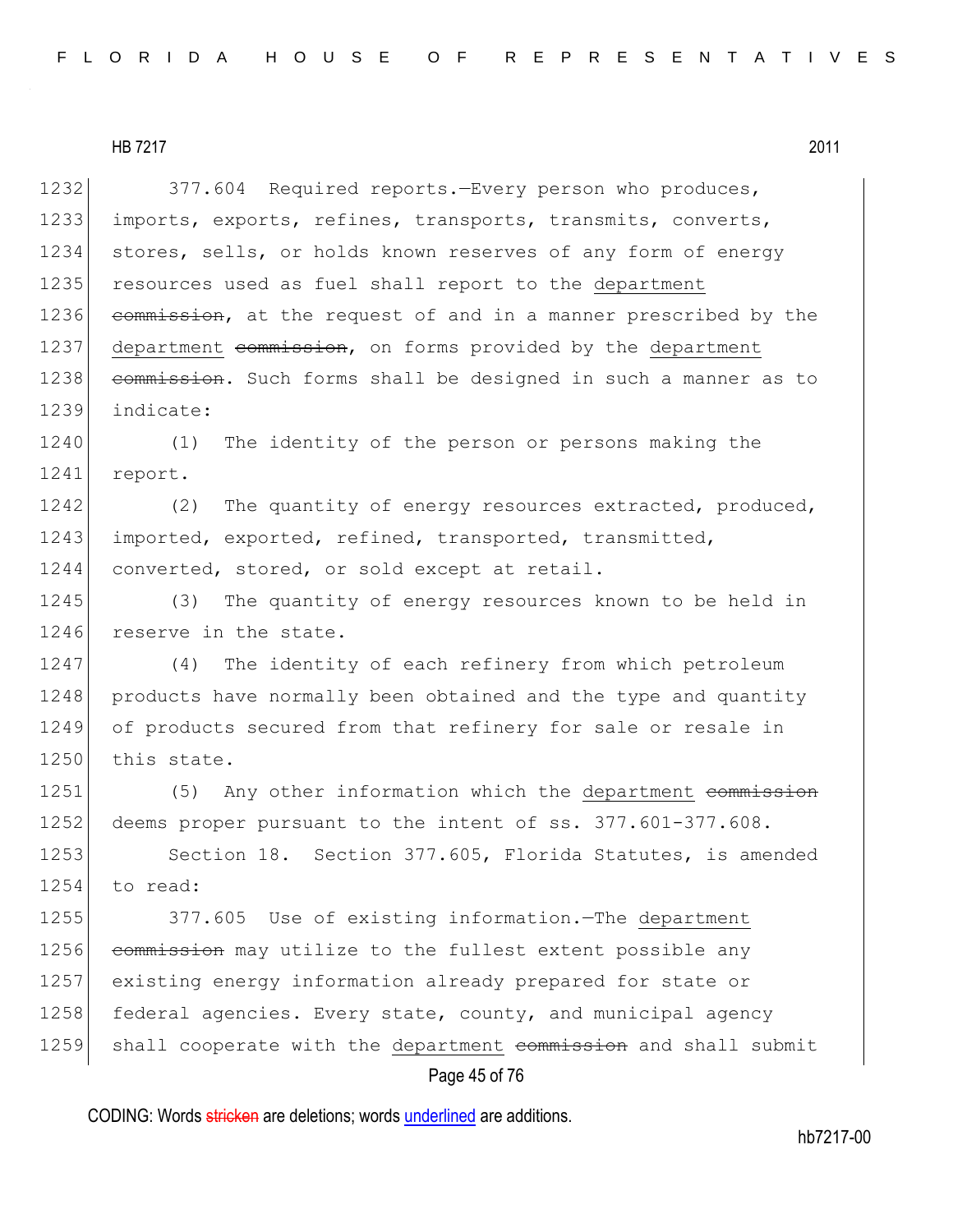1260 any information on energy to the department commission upon 1261 request.

1262 Section 19. Section 377.606, Florida Statutes, is amended  $1263$  to read:

1264 377.606 Records of the department commission; limits of 1265 confidentiality.—The information or records of individual 1266 persons, as defined in this section, obtained by the department 1267 commission as a result of a report, investigation, or 1268 verification required by the department commission shall be open 1269 to the public, except such information the disclosure of which 1270 would be likely to cause substantial harm to the competitive 1271 position of the person providing such information and which is 1272 requested to be held confidential by the person providing such 1273 information. Such proprietary information is confidential and 1274 exempt from the provisions of s. 119.07(1). Information reported 1275 by entities other than the department commission in documents or 1276 reports open to public inspection shall under no circumstances 1277 be classified as confidential by the department commission. 1278 Divulgence of proprietary information as is requested to be held 1279 confidential, except upon order of a court of competent 1280 jurisdiction or except to an officer of the state entitled to 1281 receive the same in his or her official capacity, shall be a 1282 misdemeanor of the second degree, punishable as provided in ss. 1283 775.082 and 775.083. Nothing in this section shall be construed 1284 to prohibit the publication or divulgence by other means of data 1285 | so classified as to prevent identification of particular 1286 accounts or reports made to the department commission in 1287 compliance with s. 377.603 or to prohibit the disclosure of such

## Page 46 of 76

CODING: Words stricken are deletions; words underlined are additions.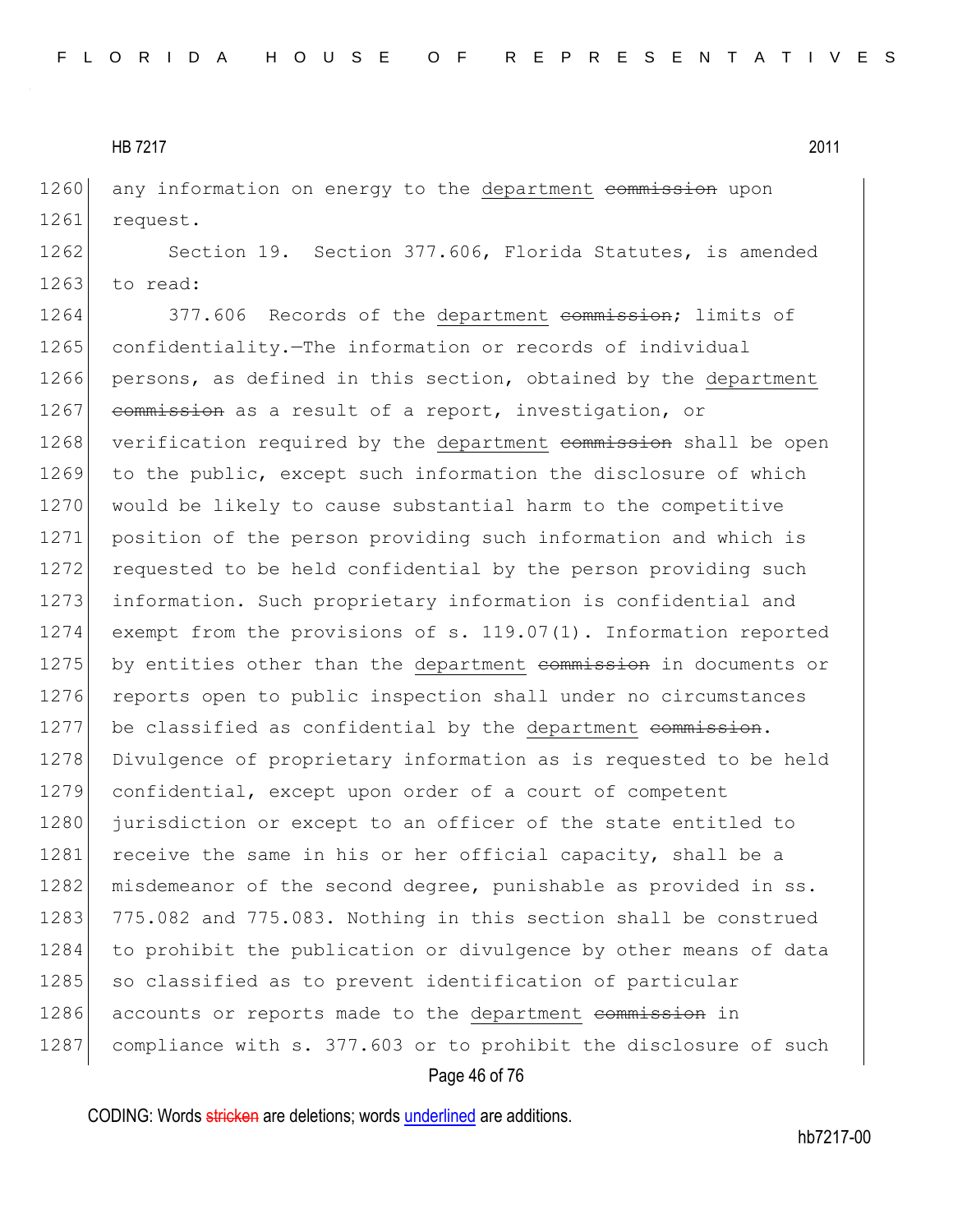1288 information to properly qualified legislative committees. The 1289 department commission shall establish a system which permits 1290 reasonable access to information developed.

1291 Section 20. Section 377.608, Florida Statutes, is amended  $1292$  to read:

1293 377.608 Prosecution of cases by state attorney. The state 1294 attorney shall prosecute all cases certified to him or her for 1295 prosecution by the department commission immediately upon 1296 receipt of the evidence transmitted by the department 1297 commission, or as soon thereafter as practicable.

1298 Section 21. Section 377.701, Florida Statutes, is amended 1299 to read:

1300 377.701 Petroleum allocation.-

1301 (1) The Department of Agriculture and Consumer Services 1302 Florida Energy and Climate Commission shall assume the state's 1303 role in petroleum allocation and conservation, including the 1304 development of a fair and equitable petroleum plan. The 1305 department commission shall constitute the responsible state 1306 agency for performing the functions of any federal program 1307 delegated to the state, which relates to petroleum supply, 1308 demand, and allocation.

1309 (2) The department commission shall, in addition to 1310 assuming the duties and responsibilities provided by subsection 1311 (1), perform the following:

1312 (a) In projecting available supplies of petroleum, 1313 coordinate with the Department of Revenue to secure information 1314 necessary to assure the sufficiency and accuracy of data 1315 submitted by persons affected by any federal fuel allocation

## Page 47 of 76

CODING: Words stricken are deletions; words underlined are additions.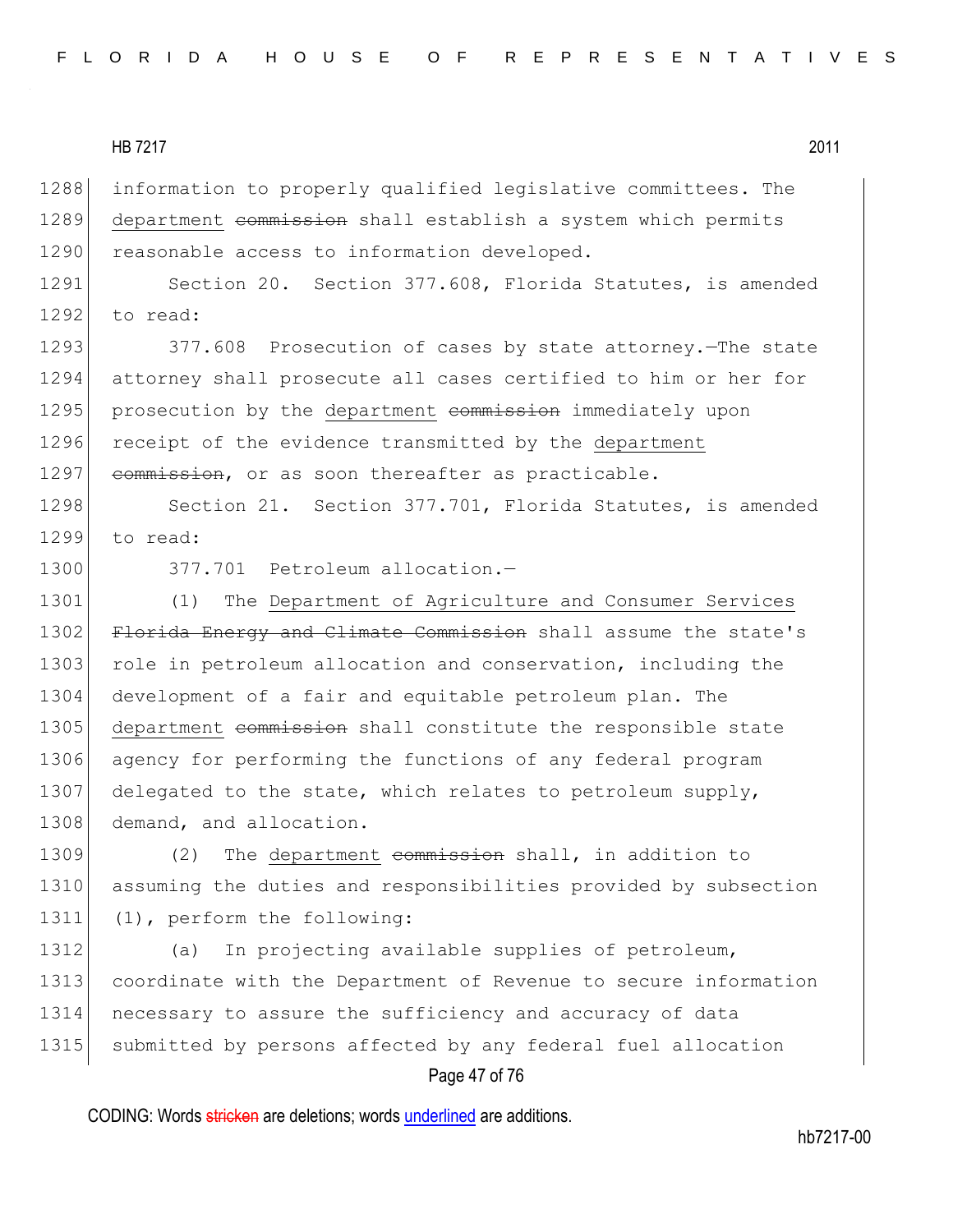1316 program.

1317 (b) Require such periodic reports from public and private 1318 sources as may be necessary to the fulfillment of its 1319 responsibilities under this act. Such reports may include: 1320 petroleum use; all sales, including end-user sales, except 1321 retail gasoline and retail fuel oil sales; inventories; expected 1322 supplies and allocations; and petroleum conservation measures.

1323 (c) In cooperation with the Department of Revenue and 1324 other relevant state agencies, provide for long-range studies 1325 regarding the usage of petroleum in the state in order to:

1326 1. Comprehend the consumption of petroleum resources.

1327 2. Predict future petroleum demands in relation to 1328 available resources.

1329 3. Report the results of such studies to the Legislature.

1330 (3) For the purpose of determining accuracy of data, all 1331 state agencies shall timely provide the department commission 1332 with petroleum-use information in a format suitable to the needs 1333 of the allocation program.

 (4) A state employee may not divulge or make known in any manner any proprietary information acquired under this act if the disclosure of such information would be likely to cause 1337 substantial harm to the competitive position of the person providing such information and if the person requests that such information be held confidential, except in accordance with a 1340 court order or in the publication of statistical information compiled by methods which do not disclose the identity of individual suppliers or companies. Such proprietary information 1343 is confidential and exempt from the provisions of s. 119.07(1).

# Page 48 of 76

CODING: Words stricken are deletions; words underlined are additions.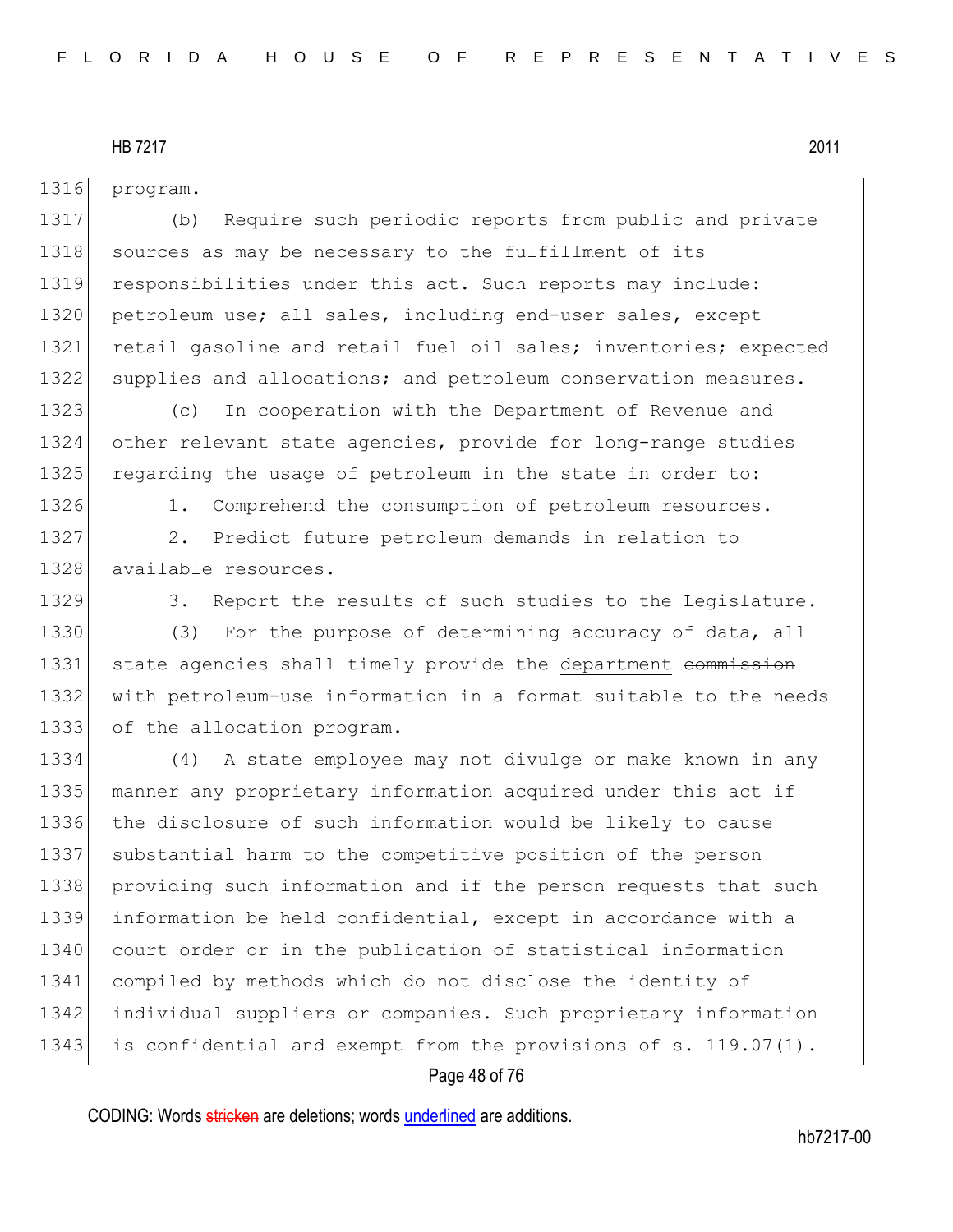1344 Nothing in this subsection shall be construed to prevent 1345 inspection of reports by the Attorney General, members of the 1346 Legislature, and interested state agencies; however, such 1347 agencies and their employees and members are bound by the 1348 requirements set forth in this subsection.

 (5) Any person who willfully fails to submit information 1350 required by this act or submits false information or who violates any provision of this act commits a misdemeanor of the first degree and shall be punished as provided in ss. 775.082 and 775.083.

1354 Section 22. Section 377.703, Florida Statutes, is amended 1355 to read:

1356 377.703 Additional functions of the Department of 1357 Agriculture and Consumer Services Florida Energy and Climate 1358 <del>Commission</del>.

1359 (1) LEGISLATIVE INTENT.—Recognizing that energy supply and 1360 demand questions have become a major area of concern to the 1361 state which must be dealt with by effective and well-coordinated 1362 state action, it is the intent of the Legislature to promote the 1363 efficient, effective, and economical management of energy 1364 problems, centralize energy coordination responsibilities, 1365 pinpoint responsibility for conducting energy programs, and 1366 ensure the accountability of state agencies for the 1367 implementation of s. 377.601 $(2)$ , the state energy policy. It is 1368 the specific intent of the Legislature that nothing in this act 1369 shall in any way change the powers, duties, and responsibilities 1370 assigned by the Florida Electrical Power Plant Siting Act, part 1371 II of chapter 403, or the powers, duties, and responsibilities

#### Page 49 of 76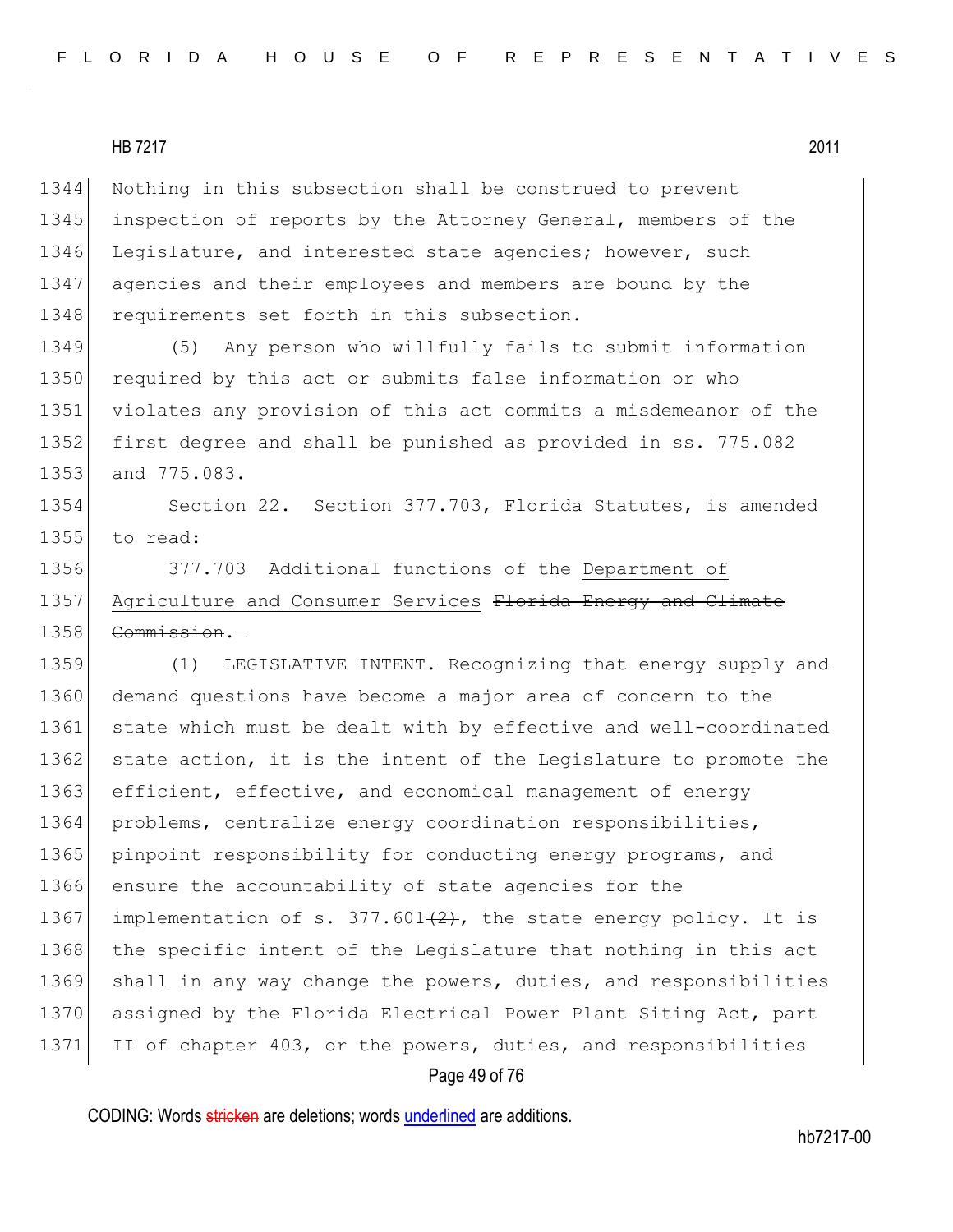1372 of the Florida Public Service Commission.

1373 (2) FLORIDA ENERGY AND CLIMATE COMMISSION; DUTIES. The 1374 department commission shall perform the following functions 1375 consistent with the development of a state energy policy:

1376 (a) The department commission shall assume the 1377 responsibility for development of an energy emergency 1378 contingency plan to respond to serious shortages of primary and 1379 secondary energy sources. Upon a finding by the Governor, 1380 implementation of any emergency program shall be upon order of 1381 the Governor that a particular kind or type of fuel is, or that 1382 the occurrence of an event which is reasonably expected within 1383 30 days will make the fuel, in short supply. The department 1384 commission shall then respond by instituting the appropriate 1385 measures of the contingency plan to meet the given emergency or 1386 energy shortage. The Governor may utilize the provisions of s. 1387 252.36(5) to carry out any emergency actions required by a 1388 serious shortage of energy sources.

1389 (b) The department commission shall be responsible for 1390 performing or coordinating the functions of any federal energy 1391 programs delegated to the state, including energy supply, 1392 demand, conservation, or allocation.

1393 (c) The department commission shall analyze present and 1394 proposed federal energy programs and make recommendations 1395 regarding those programs to the Governor and the Legislature.

1396 (d) The department commission shall coordinate efforts to 1397 seek federal support or other support for state energy 1398 activities, including energy conservation, research, or 1399 development, and shall be responsible for the coordination of

## Page 50 of 76

CODING: Words stricken are deletions; words underlined are additions.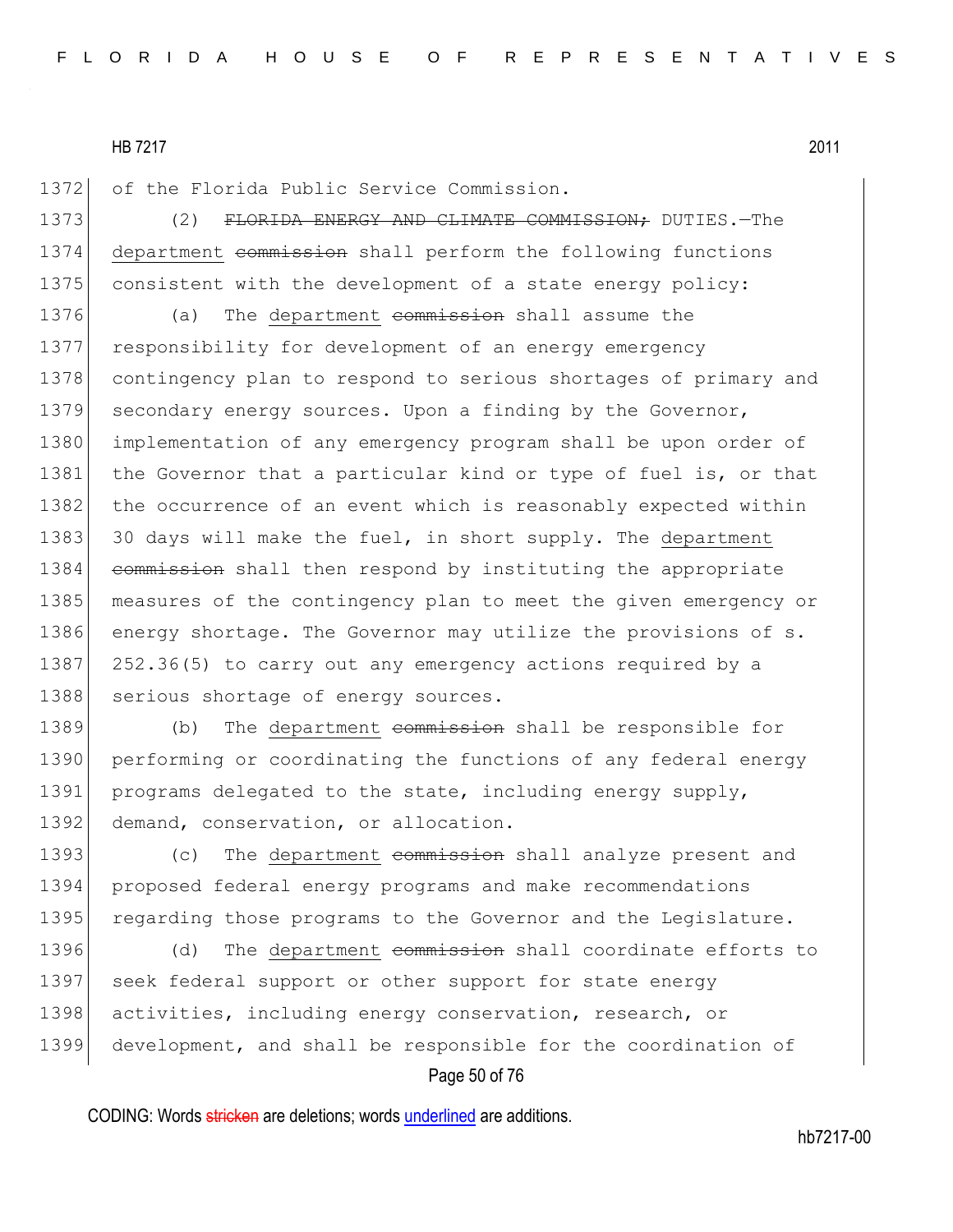1400 multiagency energy conservation programs and plans.

1401 (e) The department commission shall analyze energy data 1402 collected and prepare long-range forecasts of energy supply and 1403 demand in coordination with the Florida Public Service 1404 Commission, which shall have responsibility for electricity and 1405 natural gas forecasts. To this end, the forecasts shall contain:

1406 1. An analysis of the relationship of state economic 1407 growth and development to energy supply and demand, including 1408 the constraints to economic growth resulting from energy supply 1409 constraints.

1410 2. Plans for the development of renewable energy resources 1411 and reduction in dependence on depletable energy resources, 1412 particularly oil and natural gas, and an analysis of the extent 1413 to which renewable energy sources are being utilized in the 1414 state.

1415 3. Consideration of alternative scenarios of statewide 1416 energy supply and demand for  $5$ , 10, and 20 years to identify 1417 strategies for long-range action, including identification of 1418 potential social, economic, and environmental effects.

1419 4. An assessment of the state's energy resources, 1420 including examination of the availability of commercially 1421 developable and imported fuels, and an analysis of anticipated 1422 effects on the state's environment and social services resulting 1423 from energy resource development activities or from energy 1424 supply constraints, or both.

1425 (f) The department commission shall submit an annual 1426 report to the Governor and the Legislature reflecting its 1427 activities and making recommendations of policies for

## Page 51 of 76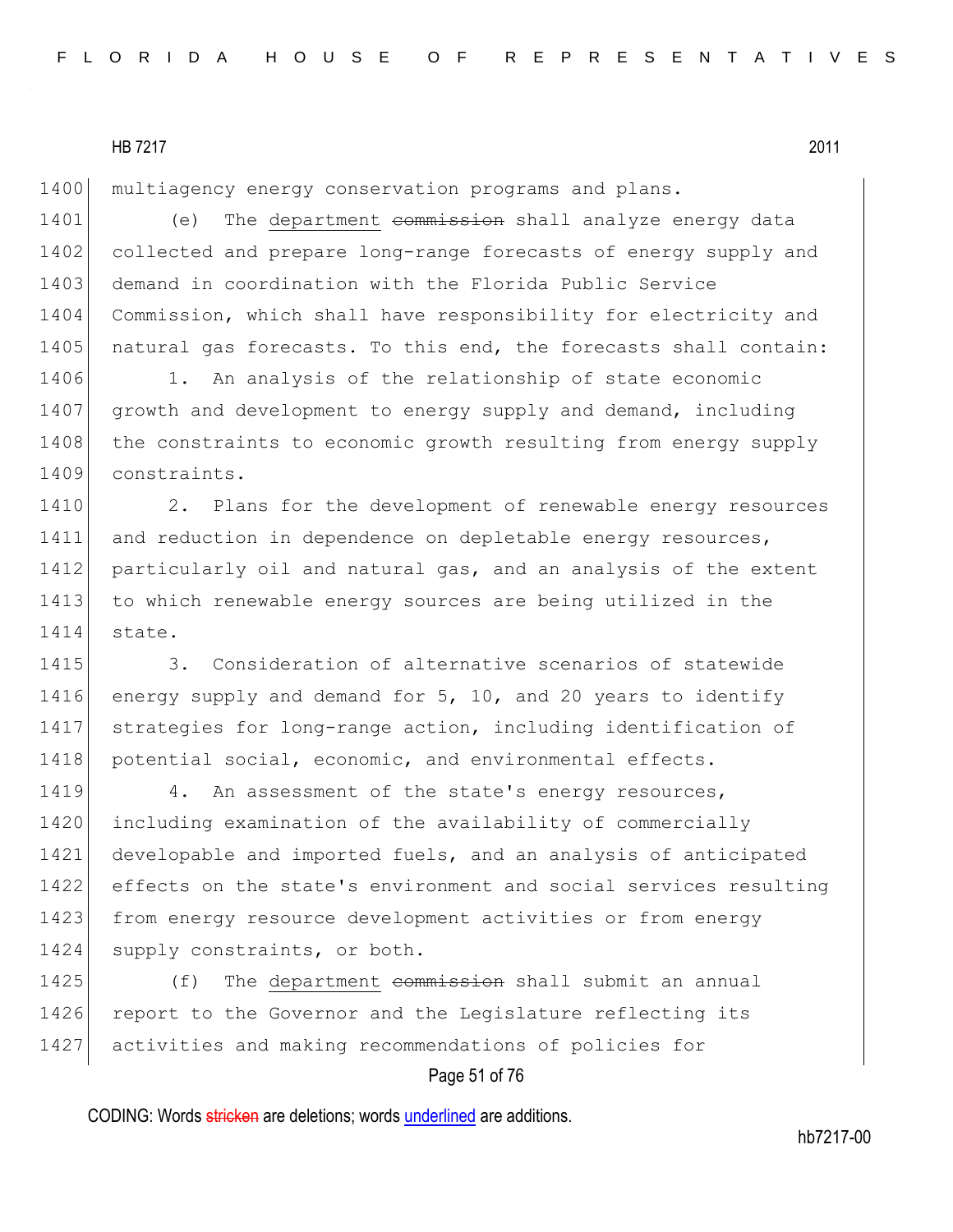1428 improvement of the state's response to energy supply and demand 1429 and its effect on the health, safety, and welfare of the people of Florida. The report shall include a report from the Florida Public Service Commission on electricity and natural gas and information on energy conservation programs conducted and underway in the past year and shall include recommendations for energy conservation programs for the state, including, but not 1435 limited to, the following factors:

1436 1. Formulation of specific recommendations for improvement 1437 in the efficiency of energy utilization in governmental, 1438 residential, commercial, industrial, and transportation sectors.

1439 2. Collection and dissemination of information relating to 1440 energy conservation.

1441 3. Development and conduct of educational and training 1442 programs relating to energy conservation.

1443 4. An analysis of the ways in which state agencies are 1444 seeking to implement s.  $377.601(2)$ , the state energy policy, and 1445 recommendations for better fulfilling this policy.

1446 (g) The department commission has authority to adopt rules 1447 pursuant to ss. 120.536(1) and 120.54 to implement the 1448 provisions of this act.

1449 (h) The department commission shall promote the 1450 development and use of renewable energy resources, in 1451 conformance with the provisions of chapter 187 and s. 377.601, 1452 by:

1453 1. Establishing goals and strategies for increasing the 1454 use of solar energy in this state.

1455 2. Aiding and promoting the commercialization of solar

Page 52 of 76

CODING: Words stricken are deletions; words underlined are additions.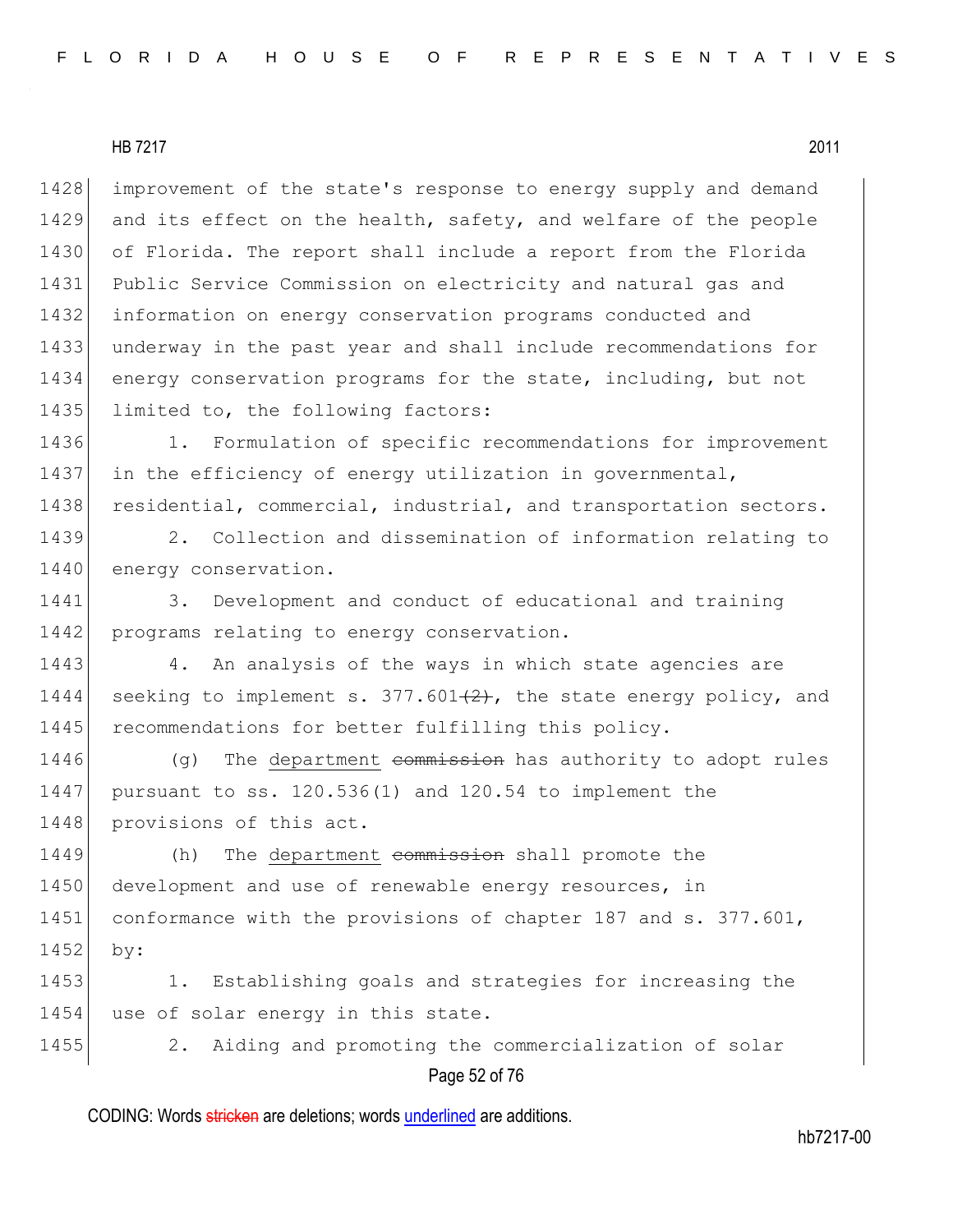1456 energy technology, in cooperation with the Florida Solar Energy 1457 Center, Enterprise Florida, Inc., and any other federal, state, 1458 or local governmental agency which may seek to promote research, 1459 development, and demonstration of solar energy equipment and 1460 technology.

1461 3. Identifying barriers to greater use of solar energy 1462 systems in this state, and developing specific recommendations 1463 for overcoming identified barriers, with findings and 1464 recommendations to be submitted annually in the report to the 1465 Governor and Legislature required under paragraph (f).

1466 4. In cooperation with the Department of Environmental 1467 Protection, the Department of Transportation, the Department of 1468 Community Affairs, Enterprise Florida, Inc., the Florida Solar 1469 Energy Center, and the Florida Solar Energy Industries 1470 Association, investigating opportunities, pursuant to the 1471 National Energy Policy Act of 1992, the Housing and Community 1472 Development Act of 1992, and any subsequent federal legislation, 1473 for solar electric vehicles and other solar energy 1474 manufacturing, distribution, installation, and financing efforts 1475 which will enhance this state's position as the leader in solar 1476 energy research, development, and use.

1477 5. Undertaking other initiatives to advance the 1478 development and use of renewable energy resources in this state. 1479

1480 In the exercise of its responsibilities under this paragraph, 1481 the department commission shall seek the assistance of the solar 1482 energy industry in this state and other interested parties and 1483 is authorized to enter into contracts, retain professional

## Page 53 of 76

CODING: Words stricken are deletions; words underlined are additions.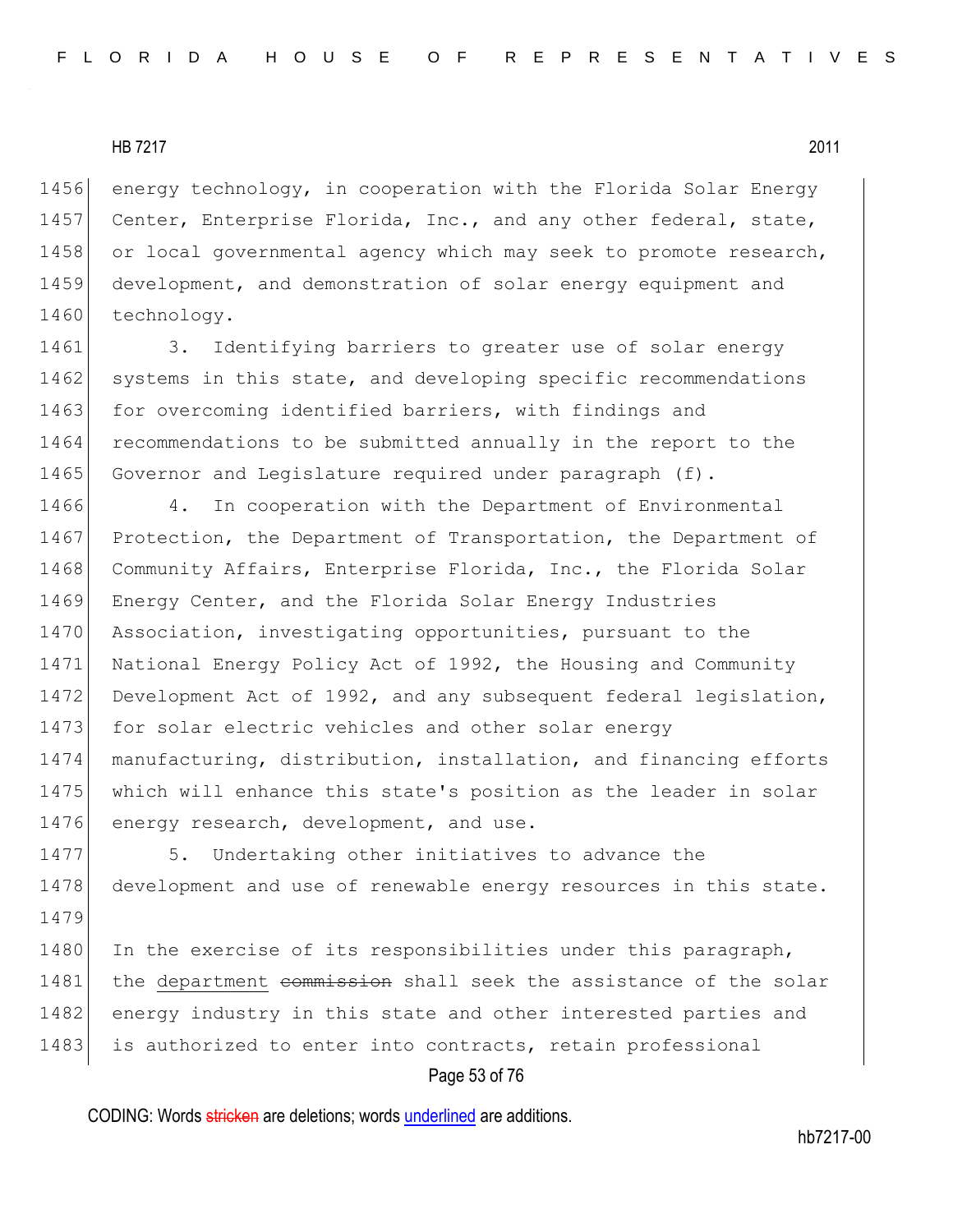1484 consulting services, and expend funds appropriated by the 1485 Legislature for such purposes.

1486 (i) The department commission shall promote energy 1487 conservation in all energy use sectors throughout the state and 1488 shall constitute the state agency primarily responsible for this 1489 function. To this end, the department commission shall 1490 coordinate the energy conservation programs of all state 1491 agencies and review and comment on the energy conservation 1492 programs of all state agencies.

1493 (j) The department commission shall serve as the state 1494 clearinghouse for indexing and gathering all information related 1495 to energy programs in state universities, in private 1496 universities, in federal, state, and local government agencies, 1497 and in private industry and shall prepare and distribute such 1498 information in any manner necessary to inform and advise the 1499 citizens of the state of such programs and activities. This 1500 shall include developing and maintaining a current index and 1501 profile of all research activities, which shall be identified by 1502 energy area and may include a summary of the project, the amount 1503 and sources of funding, anticipated completion dates, or, in 1504 case of completed research, conclusions, recommendations, and 1505 applicability to state government and private sector functions. 1506 The department commission shall coordinate, promote, and respond 1507 to efforts by all sectors of the economy to seek financial 1508 support for energy activities. The department commission shall 1509 provide information to consumers regarding the anticipated 1510 energy-use and energy-saving characteristics of products and 1511 services in coordination with any federal, state, or local

#### Page 54 of 76

CODING: Words stricken are deletions; words underlined are additions.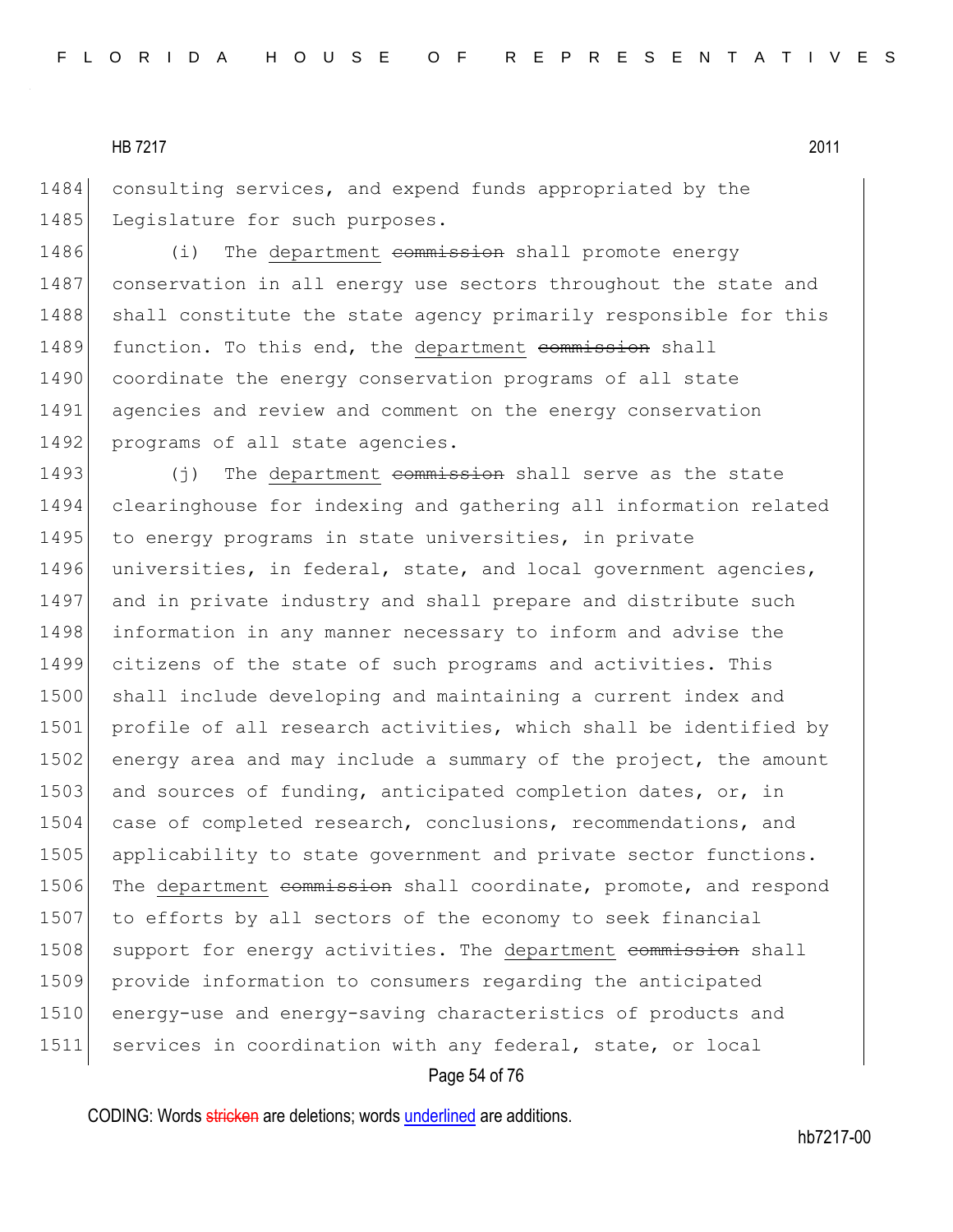1512 governmental agencies as may provide such information to 1513 consumers.

1514 (k) The department commission shall coordinate energy-1515 related programs of state government, including, but not limited 1516 to, the programs provided in this section. To this end, the 1517 department commission shall:

1518 1. Provide assistance to other state agencies, counties, 1519 municipalities, and regional planning agencies to further and 1520 promote their energy planning activities.

1521 2. Require, in cooperation with the Department of 1522 Management Services, all state agencies to operate state-owned 1523 and state-leased buildings in accordance with energy 1524 conservation standards as adopted by the Department of 1525 Management Services. Every 3 months, the Department of 1526 Management Services shall furnish the department commission data 1527 on agencies' energy consumption and emissions of greenhouse 1528 gases in a format prescribed by the department commission.

1529 3. Promote the development and use of renewable energy 1530 resources, energy efficiency technologies, and conservation 1531 measures.

1532 4. Promote the recovery of energy from wastes, including, 1533 but not limited to, the use of waste heat, the use of agricultural products as a source of energy, and recycling of manufactured products. Such promotion shall be conducted in 1536 conjunction with, and after consultation with, the Department of Environmental Protection and the Florida Public Service Commission where electrical generation or natural gas is involved, and any other relevant federal, state, or local

#### Page 55 of 76

CODING: Words stricken are deletions; words underlined are additions.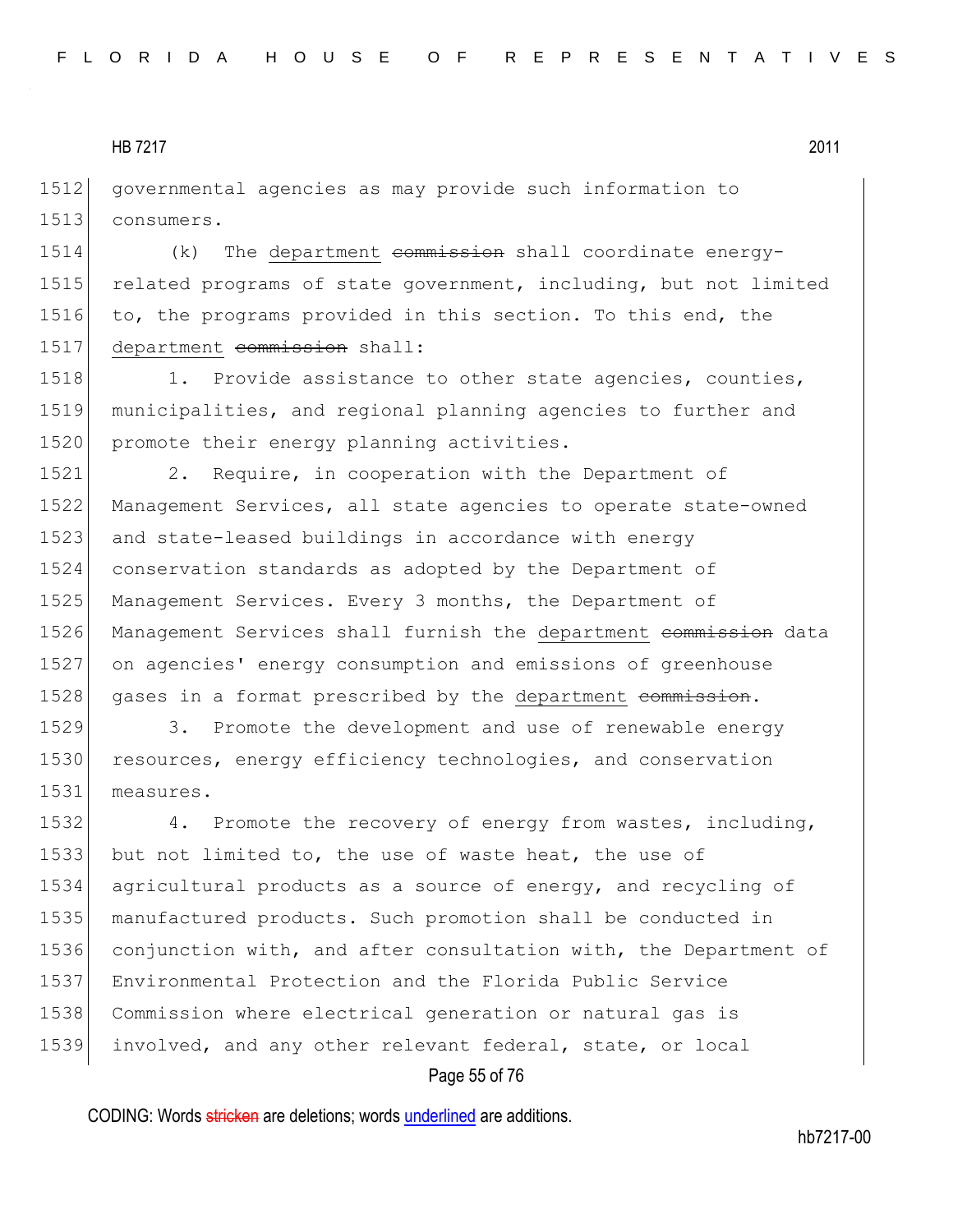1540 governmental agency having responsibility for resource recovery 1541 programs.

1542 (1) The department commission shall develop, coordinate, 1543 and promote a comprehensive research plan for state programs. 1544 Such plan shall be consistent with state energy policy and shall 1545 be updated on a biennial basis.

1546 (m) In recognition of the devastation to the economy of 1547 this state and the dangers to the health and welfare of 1548 residents of this state caused by severe hurricanes, and the 1549 potential for such impacts caused by other natural disasters, 1550 the department commission shall include in its energy emergency 1551 contingency plan and provide to the Florida Building Commission 1552 for inclusion in the Florida Energy Efficiency Code for Building 1553 Construction specific provisions to facilitate the use of cost-1554 effective solar energy technologies as emergency remedial and 1555 preventive measures for providing electric power, street 1556 lighting, and water heating service in the event of electric 1557 power outages.

1558 (3) The department commission shall be responsible for the 1559 administration of the Coastal Energy Impact Program provided for 1560 and described in Pub. L. No. 94-370, 16 U.S.C. s. 1456a.

1561 Section 23. Section 377.801, Florida Statutes, is amended 1562 to read:

1563 377.801 Short title. Sections 377.801-377.807 377.801-1564 377.806 may be cited as the "Florida Energy and Climate 1565 Protection Act."

1566 Section 24. Section 377.802, Florida Statutes, is amended 1567 to read:

#### Page 56 of 76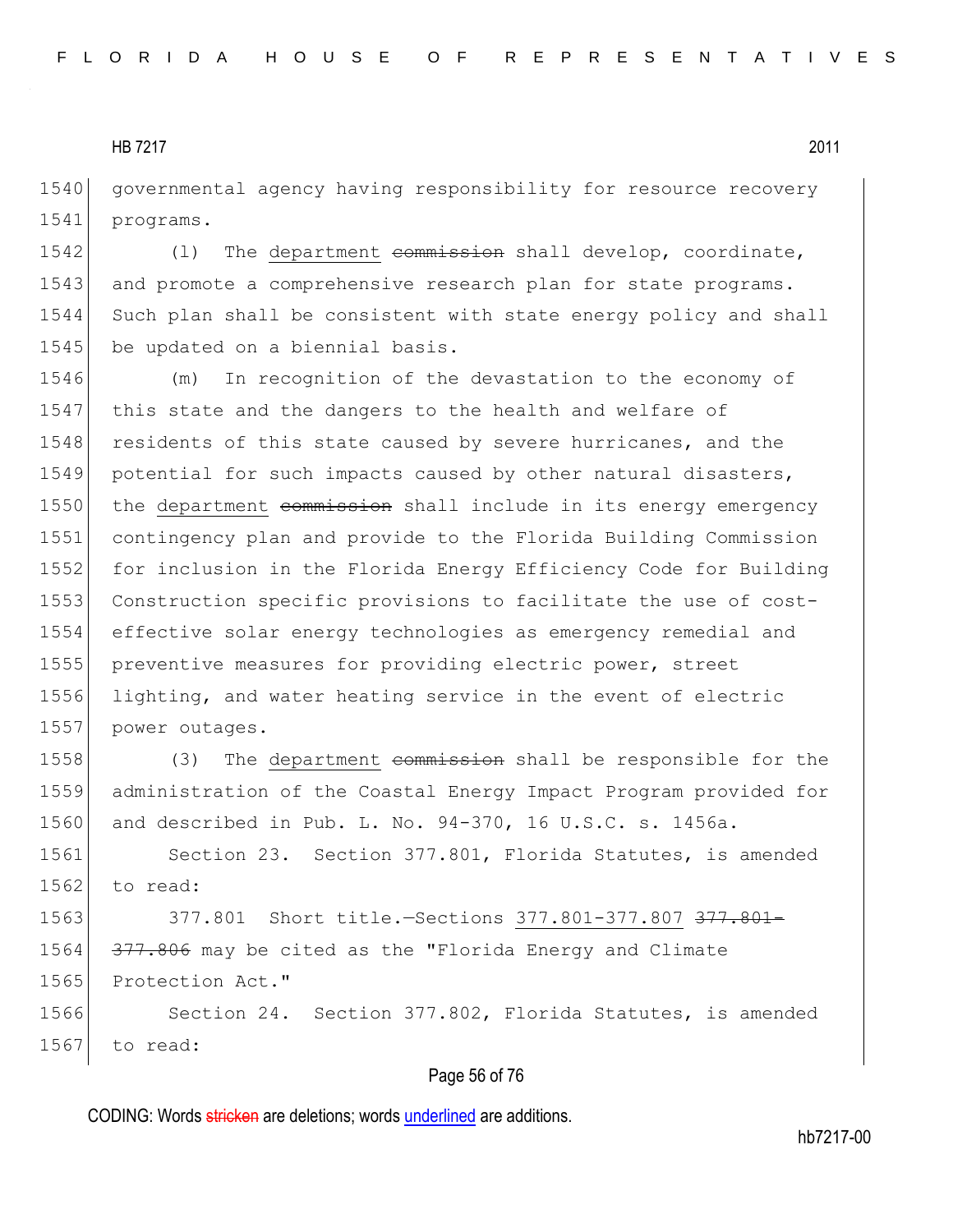Page 57 of 76 1568 377.802 Purpose.—This act is intended to provide 1569 incentives for Florida's citizens, businesses, school districts, 1570 and local governments to take action to diversify the state's 1571 energy supplies, reduce dependence on foreign oil, and mitigate 1572 the effects of climate change by providing funding for 1573 activities designed to achieve these goals. The grant programs 1574 in this act are intended to stimulate capital investment in and 1575 enhance the market for renewable energy technologies and 1576 technologies intended to diversify Florida's energy supplies, 1577 reduce dependence on foreign oil, and combat or limit climate 1578 change impacts. This act is also intended to provide incentives 1579 for the purchase of energy-efficient appliances and rebates for 1580 solar energy equipment installations for residential and 1581 commercial buildings. 1582 Section 25. Section 377.803, Florida Statutes, is amended  $1583$  to read: 1584 377.803 Definitions.—As used in ss. 377.801-377.807 1585 377.801-377.806, the term: 1586 (1) "Act" means the Florida Energy and Climate Protection 1587 Act. 1588 (2) "Department" "Commission" means the Department of 1589 Agriculture and Consumer Services Florida Energy and Climate 1590 Commission. 1591 (3) "Person" means an individual, partnership, joint 1592 venture, private or public corporation, association, firm, 1593 public service company, or any other public or private entity. 1594 (4) "Renewable energy" means electrical, mechanical, or 1595 thermal energy produced from a method that uses one or more of

CODING: Words stricken are deletions; words underlined are additions.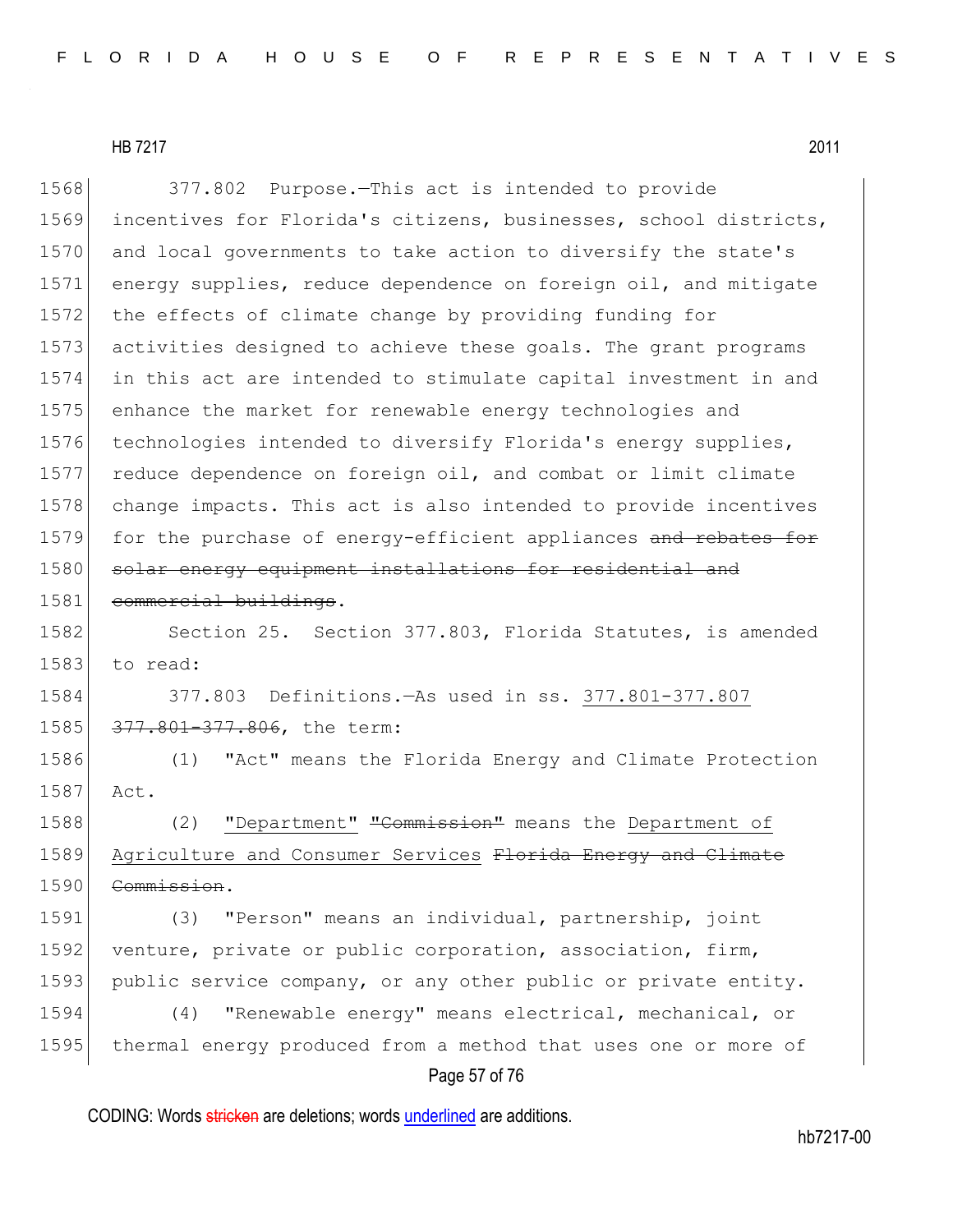1596 the following fuels or energy sources: hydrogen, biomass, as 1597 defined in s. 366.91, solar energy, geothermal energy, wind 1598 energy, ocean energy, waste heat, or hydroelectric power. 1599 (5) "Renewable energy technology" means any technology 1600 that generates or utilizes a renewable energy resource.  $1601$  (6) "Solar energy system" means equipment that provides 1602 for the collection and use of incident solar energy for water 1603 heating, space heating or cooling, or other applications that 1604 would normally require a conventional source of energy such as 1605 petroleum products, natural gas, or electricity that performs 1606 primarily with solar energy. In other systems in which solar 1607 energy is used in a supplemental way, only those components that 1608 collect and transfer solar energy shall be included in this 1609 definition. 1610  $(7)$  "Solar photovoltaic system" means a device that 1611 converts incident sunlight into electrical current. 1612 (8) "Solar thermal system" means a device that traps heat 1613 from incident sunlight in order to heat water. 1614 Section 26. Section 377.804, Florida Statutes, is amended 1615 to read: 1616 377.804 Renewable Energy and Energy-Efficient Technologies 1617 Grants Program.-1618 (1) The Renewable Energy and Energy-Efficient Technologies 1619 Grants Program is established within the department commission 1620 to provide renewable energy matching grants for demonstration, 1621 commercialization, research, and development projects relating 1622 to renewable energy technologies and innovative technologies 1623 that significantly increase energy efficiency for vehicles and

Page 58 of 76

CODING: Words stricken are deletions; words underlined are additions.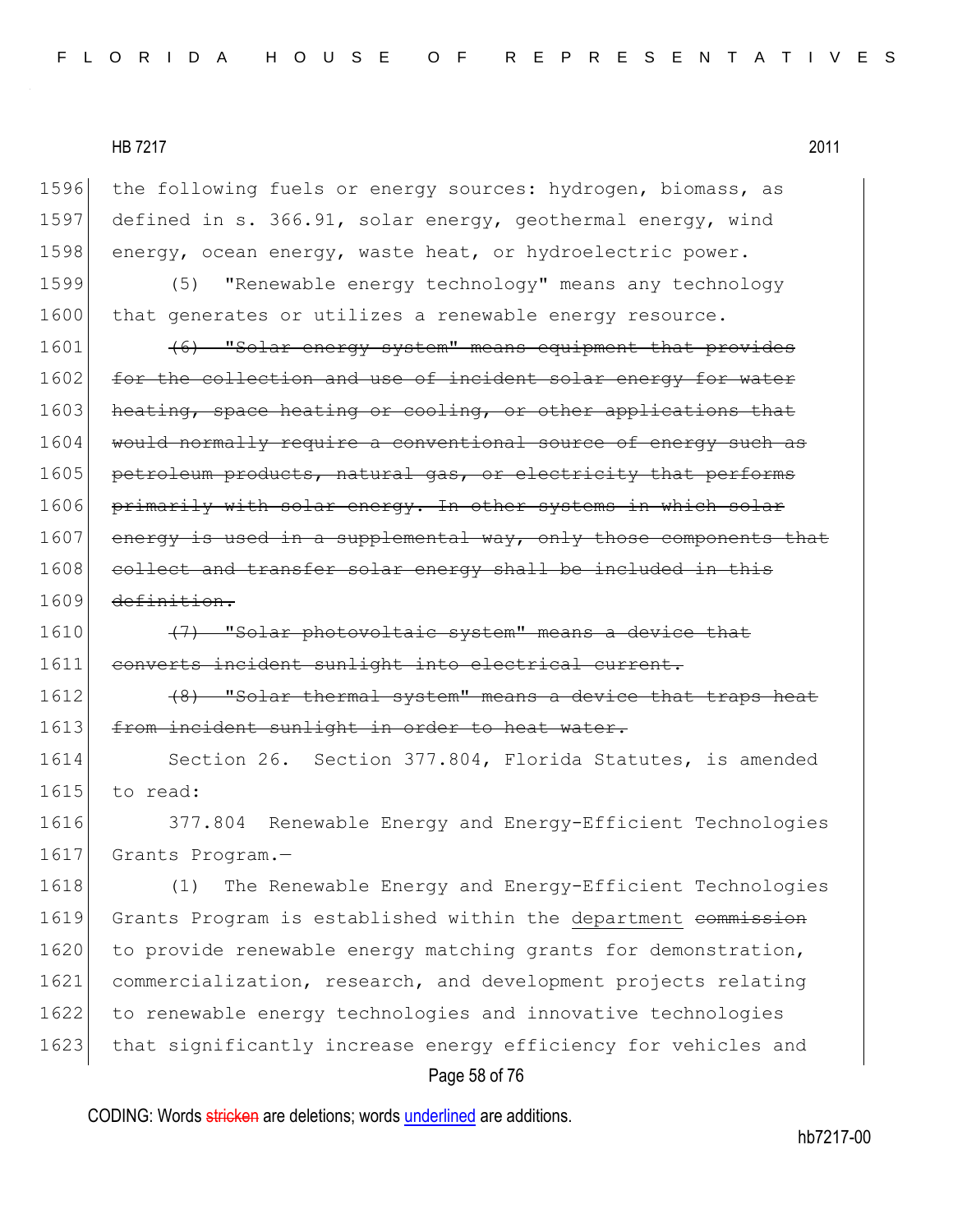1624 commercial buildings.

1625 (2) Matching grants for projects described in subsection 1626 (1) may be made to any of the following: 1627 (a) Municipalities and county governments. 1628 (b) Established for-profit companies licensed to do 1629 business in the state. 1630 (c) Universities and colleges in the state. 1631 (d) Utilities located and operating within the state. 1632 (e) Not-for-profit organizations. 1633 (f) Other qualified persons, as determined by the 1634 department commission. 1635 (3) The department commission may adopt rules pursuant to 1636 ss.  $120.536(1)$  and  $120.54$  to provide for application 1637 requirements, provide for ranking of applications, and 1638 administer the awarding of grants under this program. 1639 (4) Factors the department commission shall consider in 1640 awarding grants include, but are not limited to: 1641 (a) The availability of matching funds or other in-kind 1642 contributions applied to the total project from an applicant. 1643 The department commission shall give greater preference to 1644 projects that provide such matching funds or other in-kind 1645 contributions. 1646 (b) The degree to which the project stimulates in-state 1647 capital investment and economic development in metropolitan and 1648 rural areas, including the creation of jobs and the future 1649 development of a commercial market for renewable energy 1650 technologies. 1651 (c) The extent to which the proposed project has been

Page 59 of 76

CODING: Words stricken are deletions; words underlined are additions.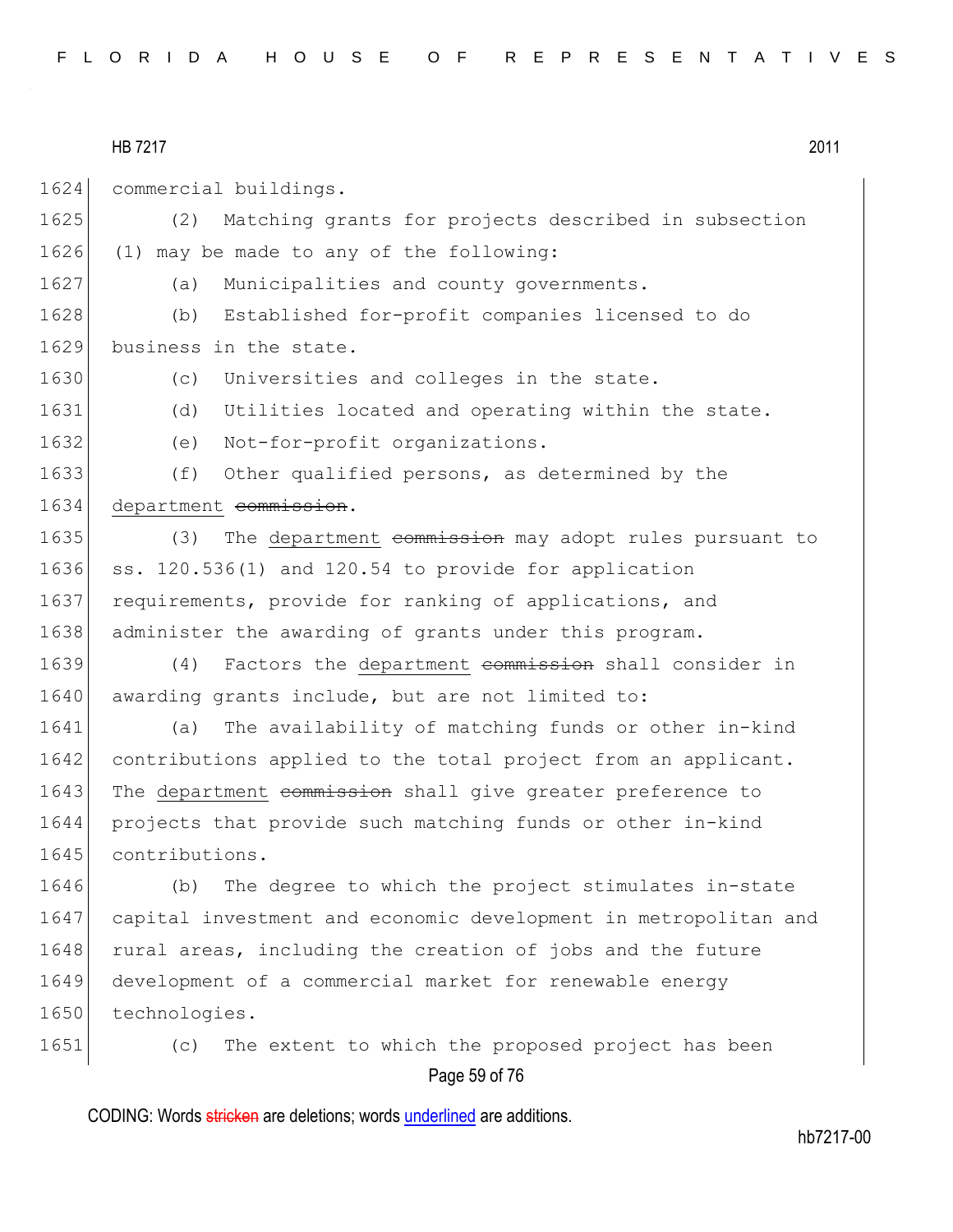1652 demonstrated to be technically feasible based on pilot project 1653 demonstrations, laboratory testing, scientific modeling, or 1654 engineering or chemical theory that supports the proposal.

1655 (d) The degree to which the project incorporates an 1656 innovative new technology or an innovative application of an 1657 existing technology.

1658 (e) The degree to which a project generates thermal, 1659 mechanical, or electrical energy by means of a renewable energy 1660 resource that has substantial long-term production potential.

1661 (f) The degree to which a project demonstrates efficient 1662 use of energy and material resources.

1663 (g) The degree to which the project fosters overall 1664 understanding and appreciation of renewable energy technologies.

1665 (h) The ability to administer a complete project.

1666 (i) Project duration and timeline for expenditures.

1667 (j) The geographic area in which the project is to be 1668 conducted in relation to other projects.

1669 (k) The degree of public visibility and interaction.

1670 (5) The department commission shall solicit the expertise 1671 of state agencies, Enterprise Florida, Inc., and state 1672 universities, and may solicit the expertise of other public and 1673 private entities it deems appropriate, in evaluating project 1674 proposals. State agencies shall cooperate with the department 1675 commission and provide such assistance as requested.

1676 (6) The commission shall coordinate and actively consult 1677 with the Department of Agriculture and Consumer Services during 1678 the review and approval process of grants relating to bioenergy 1679 projects for renewable energy technology. Factors for

# Page 60 of 76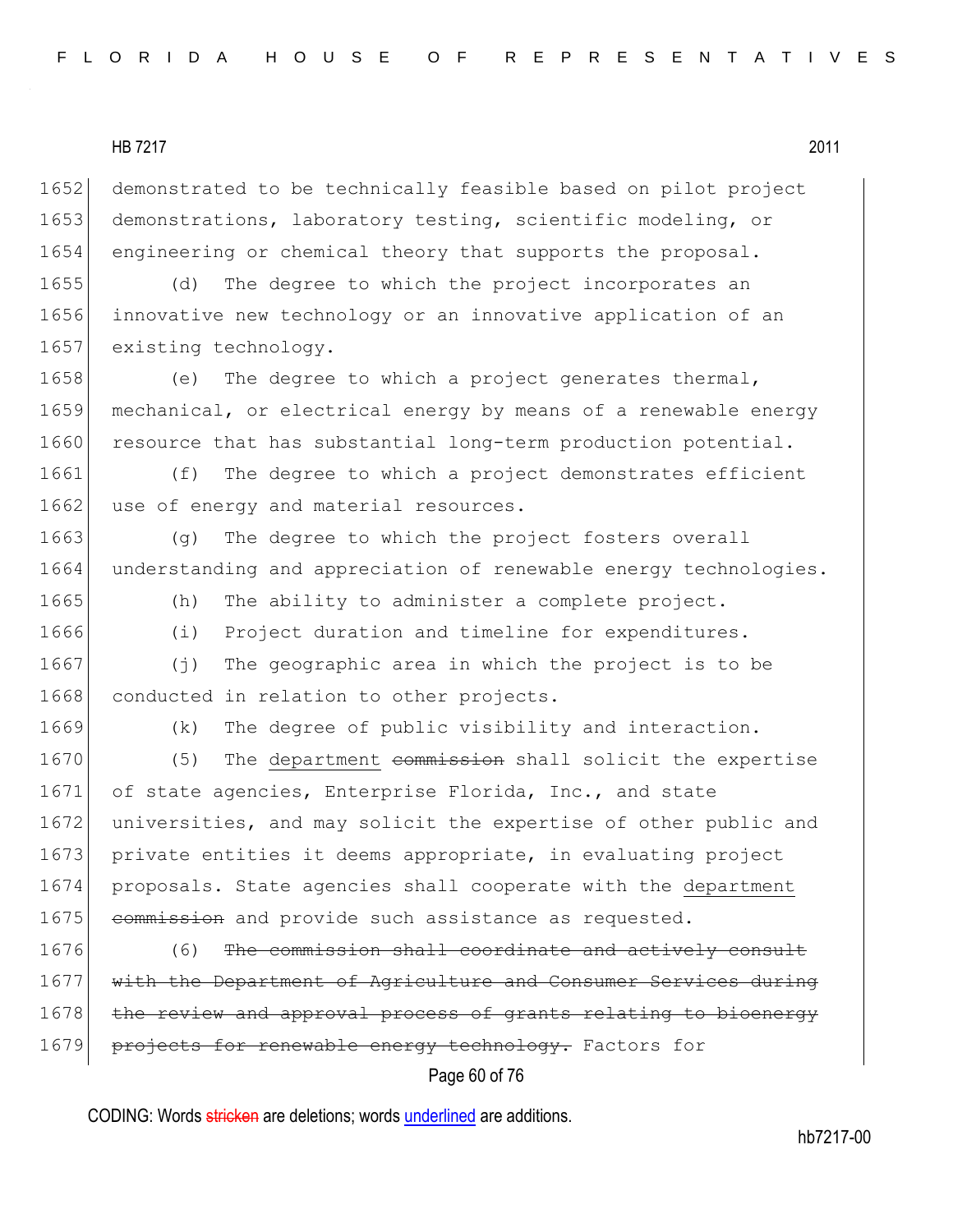1680 consideration in awarding grants relating to bioenergy projects 1681 may include, but are not limited to, the degree to which:

1682 (a) The project stimulates in-state capital investment and 1683 economic development in metropolitan and rural areas, including 1684 the creation of jobs and the future development of a commercial 1685 market for bioenergy.

1686 (b) The project produces bioenergy from Florida-grown 1687 crops or biomass.

1688 (c) The project demonstrates efficient use of energy and 1689 material resources.

1690 (d) The project fosters overall understanding and 1691 appreciation of bioenergy technologies.

1692 (e) Matching funds and in-kind contributions from an 1693 applicant are available.

1694 (f) The project duration and the timeline for expenditures 1695 are acceptable.

1696 (g) The project has a reasonable assurance of enhancing 1697 the value of agricultural products or will expand agribusiness 1698 in the state.

1699 (h) Preliminary market and feasibility research has been 1700 conducted by the applicant or others and shows there is a 1701 reasonable assurance of a potential market.

1702 (7) Each grant application shall be accompanied by an 1703 affidavit from the applicant attesting to the accuracy of the 1704 statements contained in the application.

1705 Section 27. Section 377.807, Florida Statutes, is amended 1706 to read:

1707 377.807 Energy-efficient appliance rebate program.

# Page 61 of 76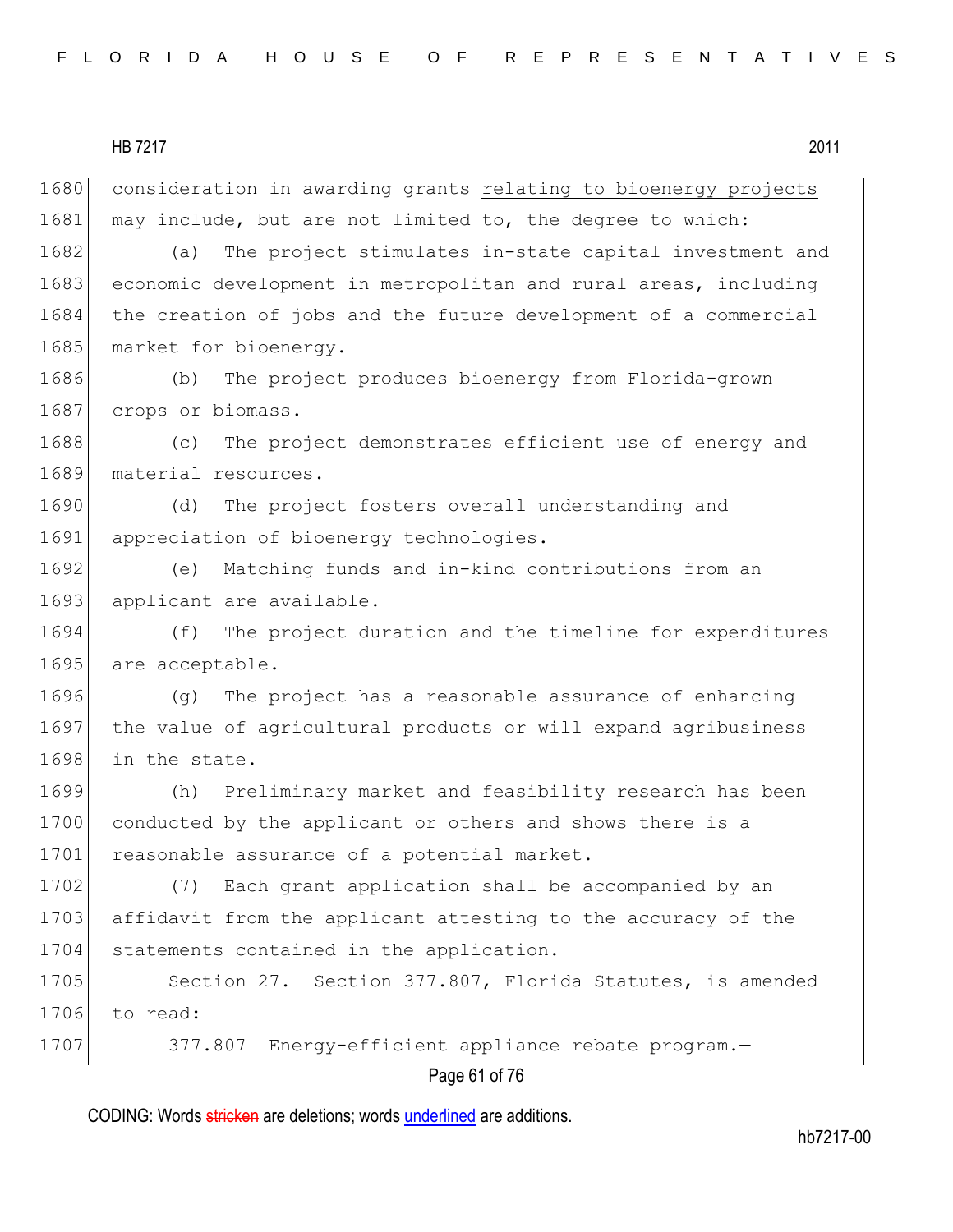1708 (1) The department Florida Energy and Climate Commission 1709 is authorized to develop and administer a consumer rebate 1710 program for residential energy-efficient appliances, consistent 1711 with 42 U.S.C. s. 15821 and any federal agency guidance or 1712 regulations issued in furtherance of federal law.

1713 (2) The department commission may adopt rules pursuant to 1714 ss. 120.536(1) and 120.54 designating eligible appliances, 1715 rebate amounts, and the administration of the issuance of 1716 rebates. The rules shall be consistent with 42 U.S.C. s. 15821 1717 and any subsequent implementing federal regulations or guidance.

1718 (3) The department commission is authorized to enter into 1719 contracts or memoranda of agreement with other agencies of the 1720 state, public-private partnerships, or other arrangements such 1721 that the most efficient means of administering consumer rebates 1722 can be achieved.

1723 Section 28. Section 377.808, Florida Statutes, is amended 1724 to read:

1725 377.808 Florida Green Government Grants Act.-

1726 (1) This section may be cited as the "Florida Green 1727 Government Grants Act."

1728 (2) The department Florida Energy and Climate Commission 1729 shall use funds specifically appropriated to award grants under 1730 this section to assist local governments, including 1731 municipalities, counties, and school districts, in the 1732 development and implementation of programs that achieve green 1733 standards. Green standards shall be determined by the department 1734 commission and shall provide for cost-efficient solutions, 1735 reducing greenhouse gas emissions, improving quality of life,

## Page 62 of 76

CODING: Words stricken are deletions; words underlined are additions.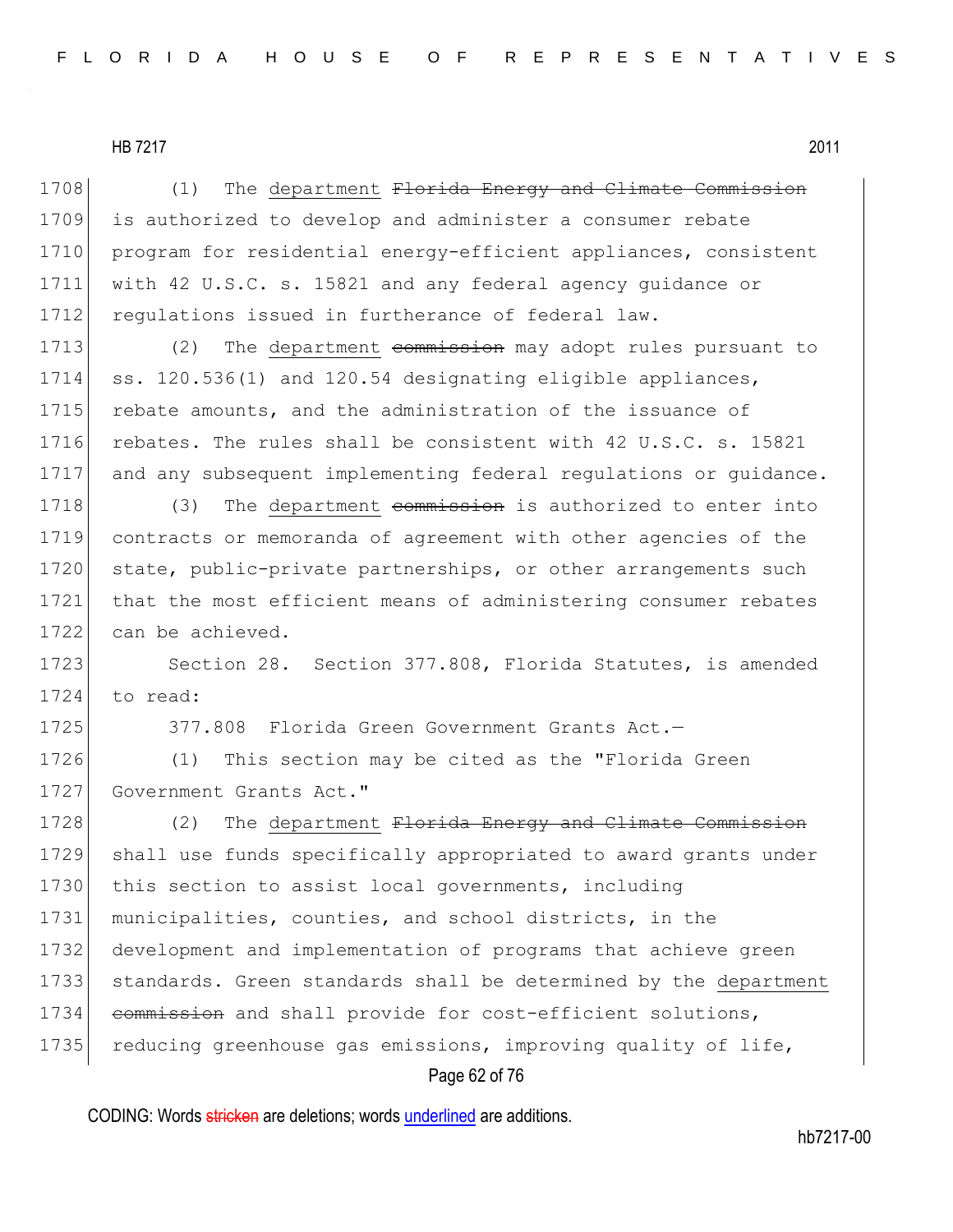1736 and strengthening the state's economy.

1737 (3) The department commission shall adopt rules pursuant 1738 to chapter 120 to administer the grants provided for in this 1739 section. In accordance with the rules adopted by the department 1740 commission under this section, the department commission may 1741 provide grants from funds specifically appropriated for this 1742 purpose to local governments for the costs of achieving green 1743 standards, including necessary administrative expenses. The 1744 rules of the department commission shall:

1745 (a) Designate one or more suitable green government 1746 standards frameworks from which local governments may develop a 1747 greening government initiative and from which projects may be 1748 eligible for funding pursuant to this section.

1749 (b) Require that projects that plan, design, construct, 1750 upgrade, or replace facilities reduce greenhouse gas emissions 1751 and be cost-effective, environmentally sound, permittable, and 1752 implementable.

1753 (c) Require local governments to match state funds with 1754 direct project cost sharing or in-kind services.

1755 (d) Provide for a scale of matching requirements for local 1756 governments on the basis of population in order to assist rural 1757 and undeveloped areas of the state with any financial burden of 1758 addressing climate change impacts.

1759 (e) Require grant applications to be submitted on 1760 appropriate forms developed and adopted by the department 1761 commission with appropriate supporting documentation and require 1762 records to be maintained.

Page 63 of 76 1763 (f) Establish a system to determine the relative priority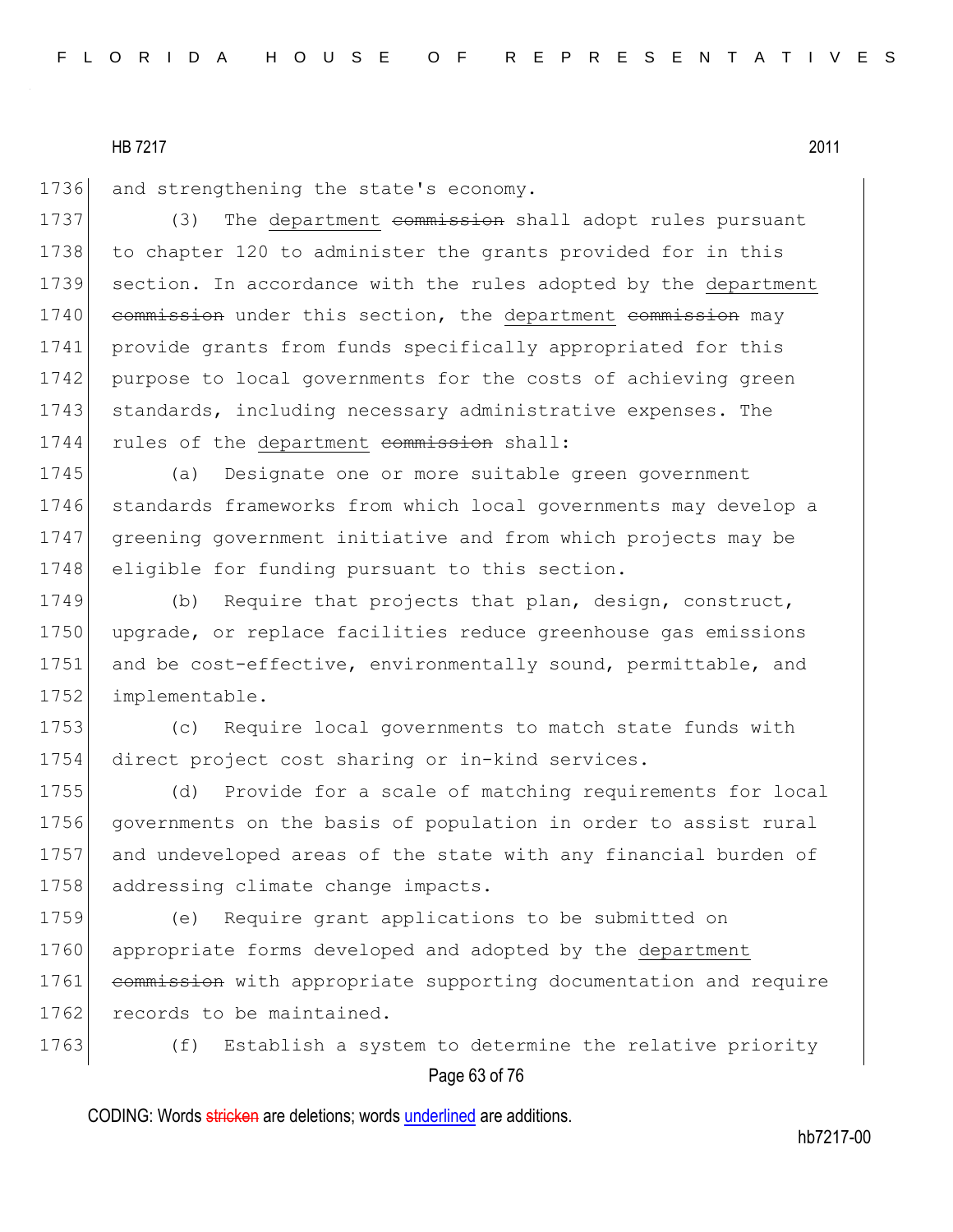1764 of grant applications. The system shall consider greenhouse gas 1765 reductions, energy savings and efficiencies, and proven 1766 technologies.

1767 (g) Establish requirements for competitive procurement of 1768 engineering and construction services, materials, and equipment.

1769 (h) Provide for termination of grants when program 1770 requirements are not met.

1771 (4) Each local government is limited to not more than two 1772 grant applications during each application period announced by 1773 the department commission. However, a local government may not 1774 have more than three active projects expending grant funds 1775 during any state fiscal year.

1776 (5) The department commission shall perform an adequate 1777 overview of each grant, which may include technical review, site 1778 inspections, disbursement approvals, and auditing to 1779 successfully implement this section.

1780 Section 29. Subsection (1) of section 377.809, Florida 1781 Statutes, is amended to read:

1782 377.809 Energy Economic Zone Pilot Program.

1783 (1) The Department of Community Affairs, in consultation 1784 with the Department of Transportation, shall implement an Energy 1785 Economic Zone Pilot Program for the purpose of developing a 1786 model to help communities cultivate green economic development, 1787 encourage renewable electric energy generation, manufacture 1788 products that contribute to energy conservation and green jobs, 1789 and further implement chapter 2008-191, Laws of Florida, 1790 relative to discouraging sprawl and developing energy-efficient 1791 land use patterns and greenhouse gas reduction strategies. The

#### Page 64 of 76

CODING: Words stricken are deletions; words underlined are additions.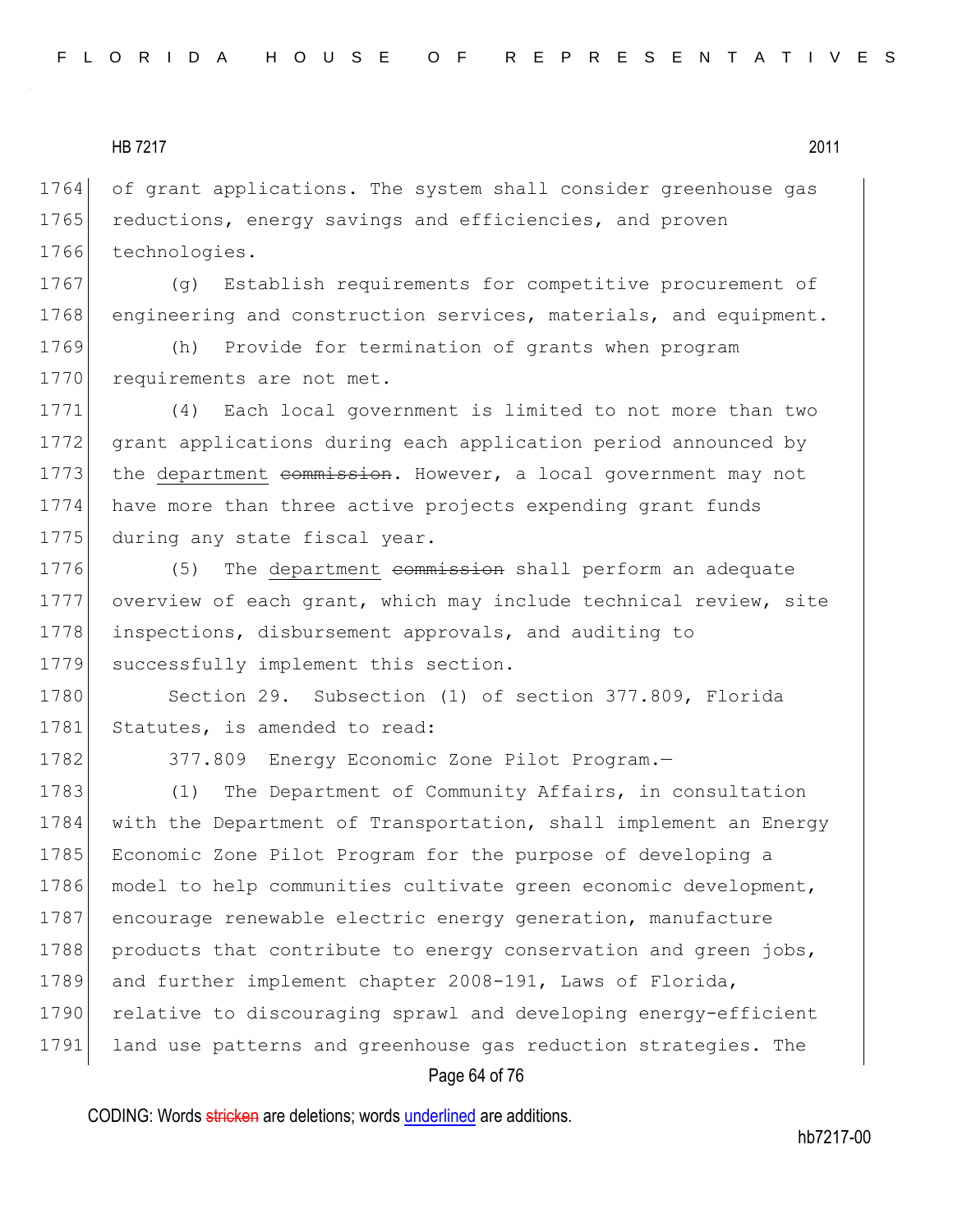1792 Office of Tourism, Trade, and Economic Development and the 1793 Department of Agriculture and Consumer Services Florida Energy 1794 and Climate Commission shall provide technical assistance to the 1795 departments in developing and administering the program.

1796 Section 30. Subsections (3) and (6) of section 403.44, 1797 Florida Statutes, are amended to read:

1798 403.44 Florida Climate Protection Act.

1799 (3) The department may adopt rules for a cap-and-trade 1800 regulatory program to reduce greenhouse gas emissions from major 1801 emitters. When developing the rules, the department shall 1802 consult with the Department of Agriculture and Consumer Services 1803 Florida Energy and Climate Commission and the Florida Public 1804 Service Commission and may consult with the Governor's Action 1805 Team for Energy and Climate Change. The department shall not 1806 adopt rules until after January 1, 2010. The rules shall not 1807 become effective until ratified by the Legislature.

1808 (6) Recognizing that the international, national, and 1809 neighboring state policies and the science of climate change 1810 will evolve, prior to submitting the proposed rules to the 1811 Legislature for consideration, the department shall submit the 1812 proposed rules to the Department of Agriculture and Consumer 1813 Services Florida Energy and Climate Commission, which shall 1814 review the proposed rules and submit a report to the Governor, 1815 the President of the Senate, the Speaker of the House of 1816 Representatives, and the department. The report shall address:

1817 (a) The overall cost-effectiveness of the proposed cap-1818 and-trade system in combination with other policies and measures 1819 in meeting statewide targets.

#### Page 65 of 76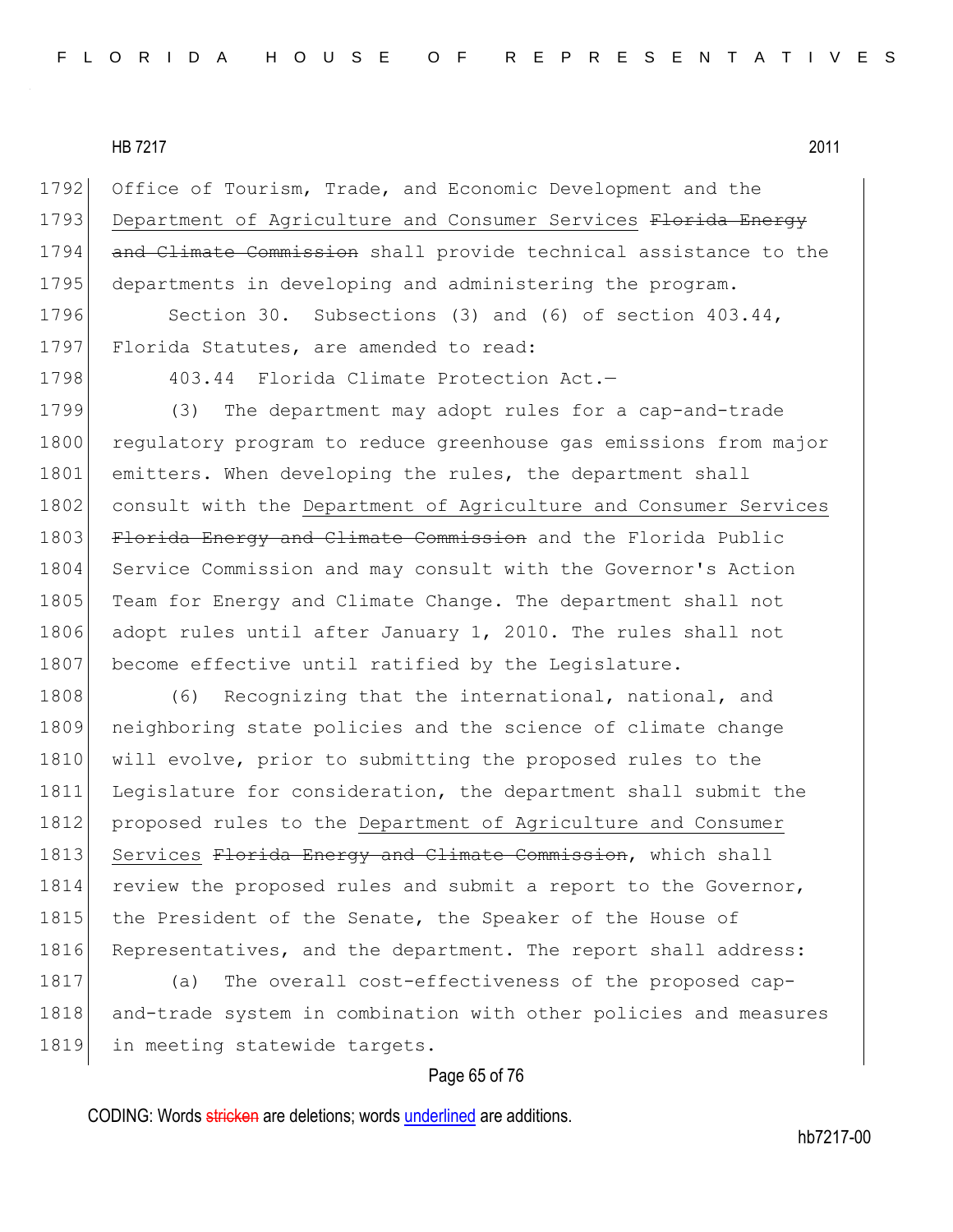HB 7217 2011 1820 (b) The administrative burden to the state of 1821 implementing, monitoring, and enforcing the program. 1822 (c) The administrative burden on entities covered under 1823 the cap. 1824 (d) The impacts on electricity prices for consumers. 1825 (e) The specific benefits to the state's economy for early 1826 adoption of a cap-and-trade system for greenhouse gases in the 1827 context of federal climate change legislation and the 1828 development of new international compacts. 1829 (f) The specific benefits to the state's economy 1830 associated with the creation and sale of emissions offsets from 1831 economic sectors outside of the emissions cap. 1832 (g) The potential effects on leakage if economic activity 1833 relocates out of the state. 1834 (h) The effectiveness of the combination of measures in 1835 meeting identified targets. 1836 (i) The economic implications for near-term periods of 1837 short-term and long-term targets specified in the overall 1838 policy. 1839 (j) The overall costs and benefits of a cap-and-trade 1840 system to the economy of the state. 1841 (k) The impacts on low-income consumers that result from 1842 energy price increases. 1843 (1) The consistency of the program with other state and 1844 possible federal efforts. 1845 (m) The evaluation of the conditions under which the state 1846 should consider linking its trading system to the systems of 1847 other states or other countries and how that might be affected

# Page 66 of 76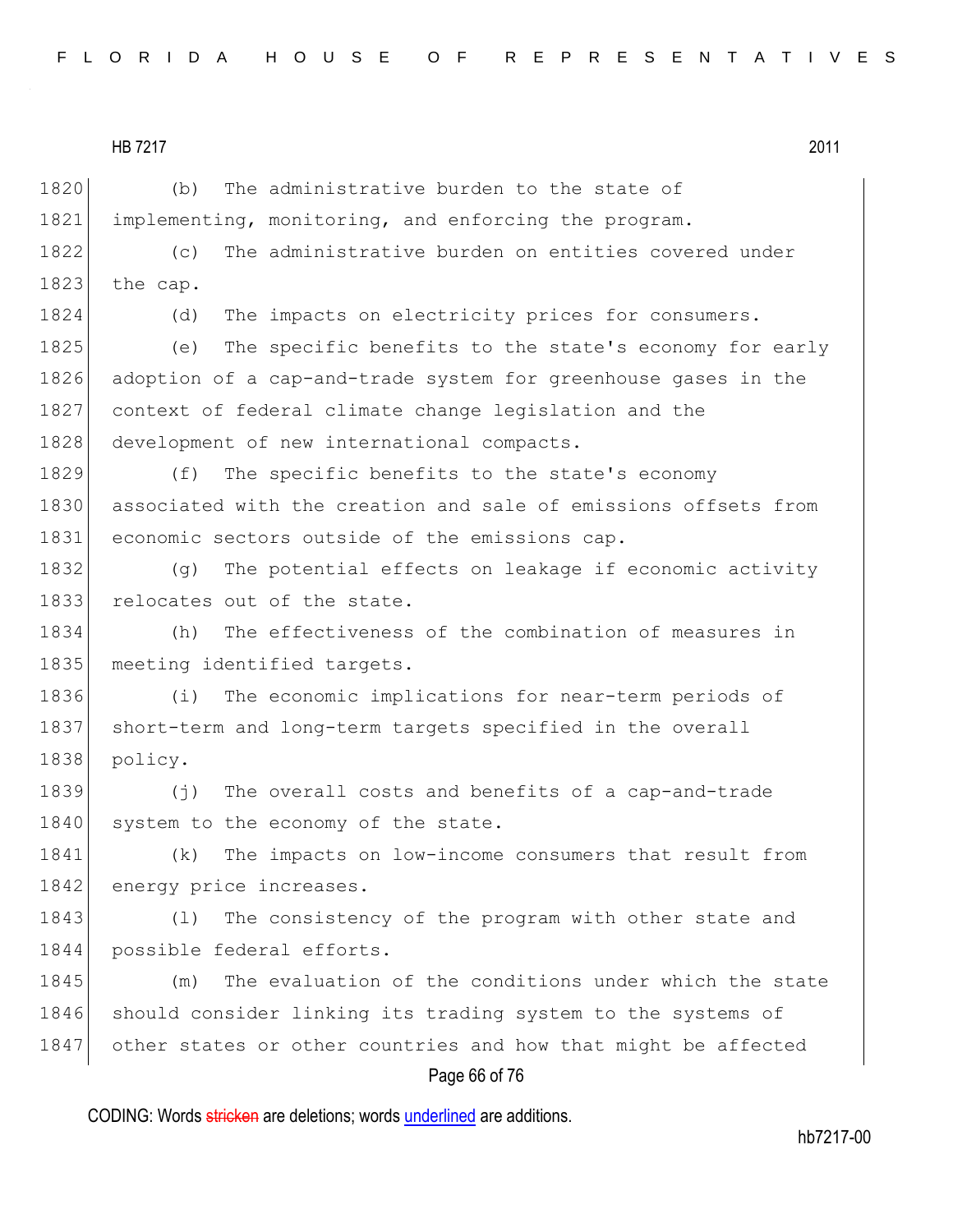1848 by the potential inclusion in the rule of a safety valve.

1849 (n) The timing and changes in the external environment, 1850 such as proposals by other states or implementation of a federal 1851 program that would spur reevaluation of the Florida program.

1852 (o) The conditions and options for eliminating the Florida 1853 program if a federal program were to supplant it.

1854 (p) The need for a regular reevaluation of the progress of 1855 other emitting regions of the country and of the world, and 1856 whether other regions are abating emissions in a commensurate 1857 manner.

1858 (q) The desirability of and possibilities of broadening 1859 the scope of the state's cap-and-trade system at a later date to 1860 include more emitting activities as well as sinks in Florida, 1861 the conditions that would need to be met to do so, and how the 1862 program would encourage these conditions to be met, including 1863 developing monitoring and measuring techniques for land use 1864 emissions and sinks, regulating sources upstream, and other 1865 considerations.

1866 Section 31. Section 409.508, Florida Statutes, is amended  $1867$  to read:

1868 409.508 Low-income home energy assistance program.

1869 (1) As used in this section:

1870 (a) "Eligible household" means a household eligible for 1871 funds from the Low-income Home Energy Assistance Act of 1981, 42 1872 U.S.C. ss. 8621 et seq.

1873 (b) "Home energy" means a source of heating or cooling in 1874 residential dwellings.

Page 67 of 76 1875 (c) "Utility" means any person, corporation, partnership,

CODING: Words stricken are deletions; words underlined are additions.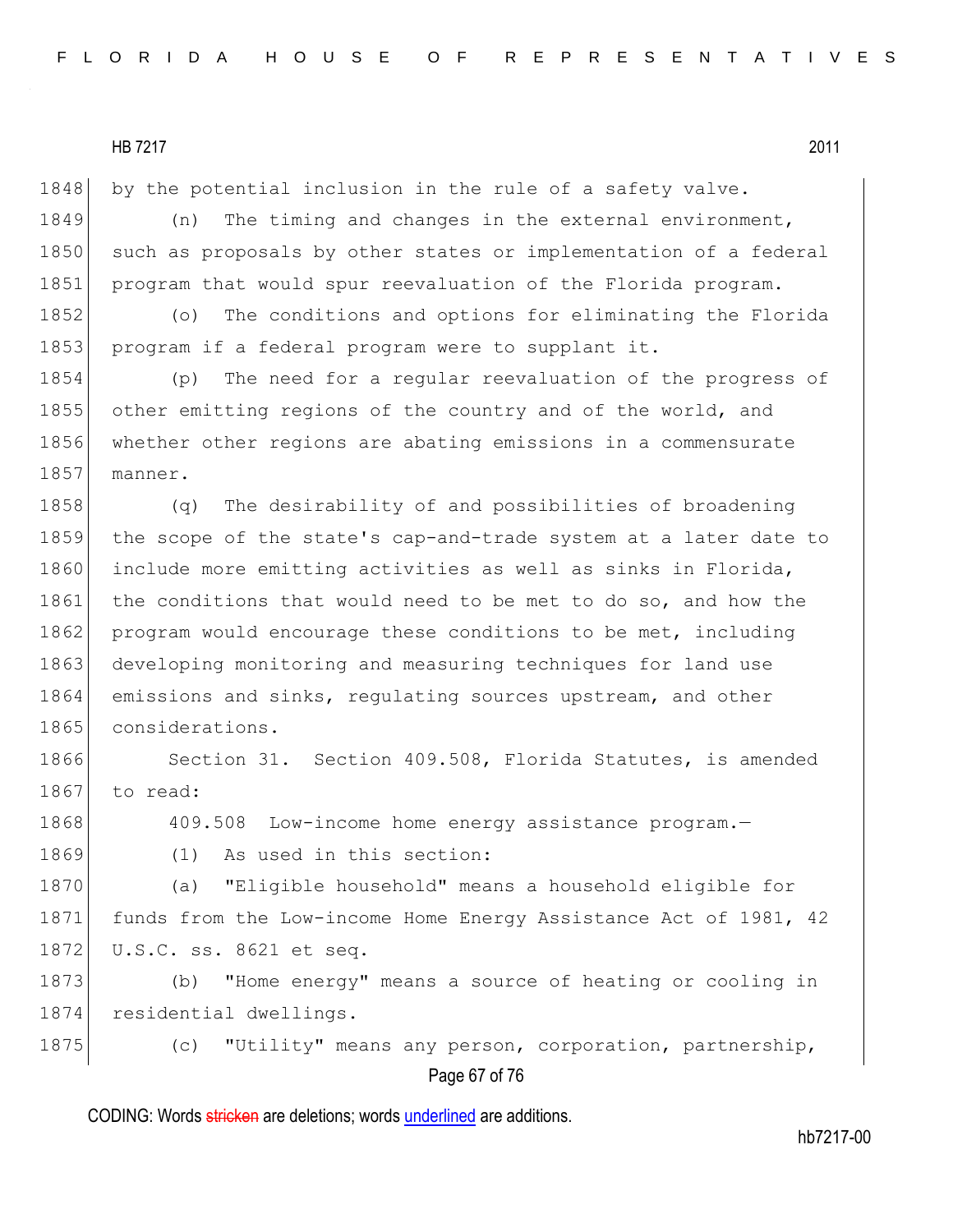1876 municipality, cooperative, association, or other legal entity 1877 and its lessees, trustees, or receivers now or hereafter owning, 1878 operating, managing, or controlling any plant or other facility 1879 supplying electricity or natural gas to or for the public within 1880 this state, directly or indirectly, for compensation.

1881 (2) The Department of Agriculture and Consumer Services 1882 Community Affairs is designated as the state agency to 1883 administer the Low-income Home Energy Assistance Act of 1981, 42 1884 U.S.C. ss. 8621 et seq. The Department of Agriculture and 1885 Consumer Services Community Affairs is authorized to provide 1886 home energy assistance benefits to eligible households which may 1887 be in the form of cash, vouchers, certificates, or direct 1888 payments to electric or natural gas utilities or other energy 1889 suppliers and operators of low-rent, subsidized housing in 1890 behalf of eligible households. Priority shall be given to 1891 eligible households having at least one elderly or handicapped 1892 individual and to eligible households with the lowest incomes.

1893 (3) Agreements may be established between electric or 1894 natural gas utility companies, other energy suppliers, the 1895 Department of Revenue, and the Department of Agriculture and 1896 Consumer Services Community Affairs for the purpose of providing 1897 payments to energy suppliers in the form of a credit against 1898 sales and use taxes due or direct payments to energy suppliers 1899 for services rendered to low-income, eligible households.

1900 (4) The Department of Agriculture and Consumer Services 1901 Community Affairs shall adopt rules to carry out the provisions 1902 of this act.

Page 68 of 76 1903 Section 32. Section 409.509, Florida Statutes, is amended

CODING: Words stricken are deletions; words underlined are additions.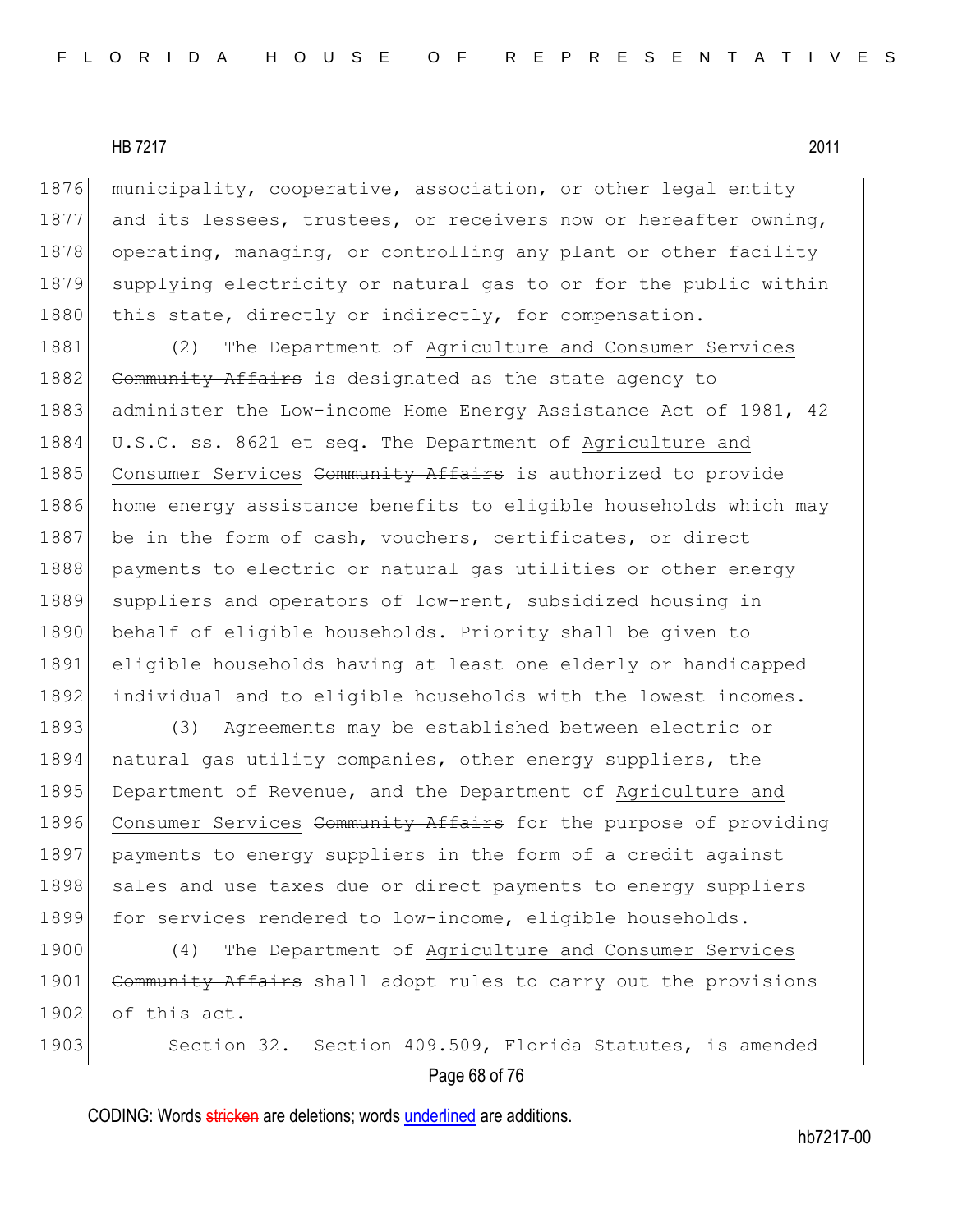1904 to read:

1905 409.509 Definitions; weatherization of low-income 1906 residences.—As used in ss. 409.509-409.5093 this act, the term: 1907 (1) "Community action agency" means a private corporation 1908 or public agency established pursuant to the Economic 1909 Opportunity Act of 1964, Pub. L. No. 88-452, which is authorized

1910 to administer funds from federal, state, local, or private 1911 funding entities to assess, design, operate, finance, and 1912 oversee antipoverty programs.

1913 (2) "Department" means the Department of Agriculture and 1914 Consumer Services Community Affairs.

1915 (3) "Energy assessment" means an analysis of a dwelling 1916 unit to determine the need for cost-effective energy 1917 conservation measures as determined by the department.

1918 (4) "Household" means an individual or group of 1919 individuals living in a dwelling unit as defined by the 1920 department.

1921 (5) "Low income" means household income that is at or 1922 below 125 percent of the federally established poverty level.

1923 (6) "Residence" means a dwelling unit as defined by the 1924 department.

 (7) "Weatherization" means materials or measures and their installation as defined in the federal Energy Conservation and Production Act, Pub. L. No. 94-385, which are used to improve 1928 the thermal efficiency of a residence.

1929 (8) "Weatherizing agency" means any approved department 1930 grantee that bears the responsibility for ensuring the 1931 performance of weatherization of residences under this act and

## Page 69 of 76

CODING: Words stricken are deletions; words underlined are additions.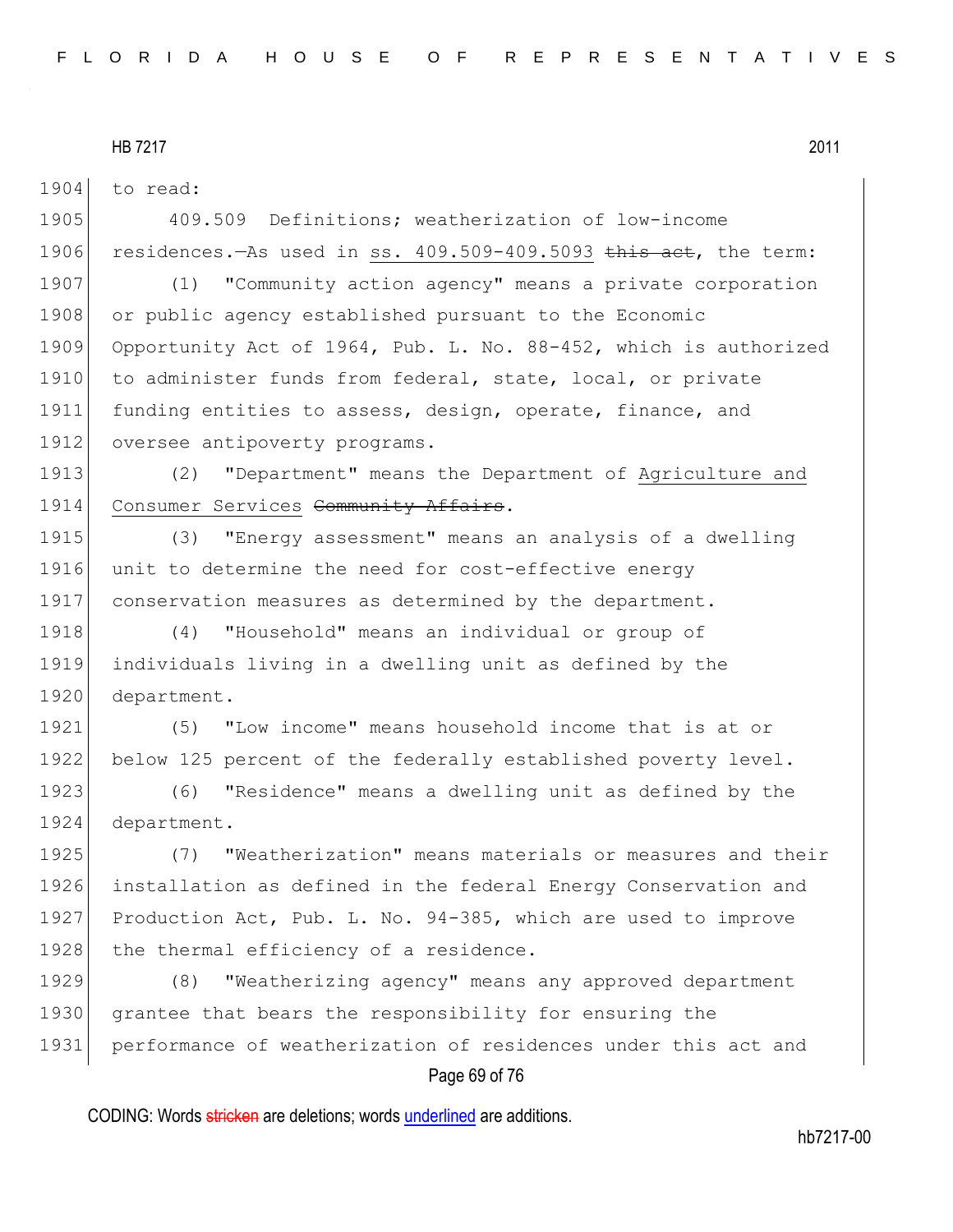1932 has been approved by the department, that was performing 1933 weatherization services as of July 1, 1988, unless such agency 1934 has withdrawn or lost its designation as a result of failure to 1935 perform under acceptable contract conditions as determined by 1936 the department.

1937 Section 33. Subsection (3) of section 570.954, Florida 1938 Statutes, is amended to read:

1939 570.954 Farm-to-fuel initiative.-

1940 (3) The department shall coordinate with and solicit the 1941 expertise of the state energy office within the Department of 1942 Environmental Protection when developing and implementing this  $1943$  initiative.

1944 Section 34. Subsections (5), (11), (12), and (13) of 1945 section 1004.648, Florida Statutes, are amended to read:

1946 1004.648 Florida Energy Systems Consortium.

1947 (5) The director, whose office shall be located at the 1948 University of Florida, shall report to the Department of 1949 Agriculture and Consumer Services Florida Energy and Climate 1950 Commission created pursuant to s. 377.6015.

1951 (11) The oversight board, in consultation with the 1952 Department of Agriculture and Consumer Services Florida Energy 1953 and Climate Commission, shall ensure that the consortium:

1954 (a) Maintains accurate records of any funds received by 1955 the consortium.

1956 (b) Meets financial and technical performance 1957 expectations, which may include external technical reviews as 1958 required.

1959 (12) The steering committee shall consist of the

# Page 70 of 76

CODING: Words stricken are deletions; words underlined are additions.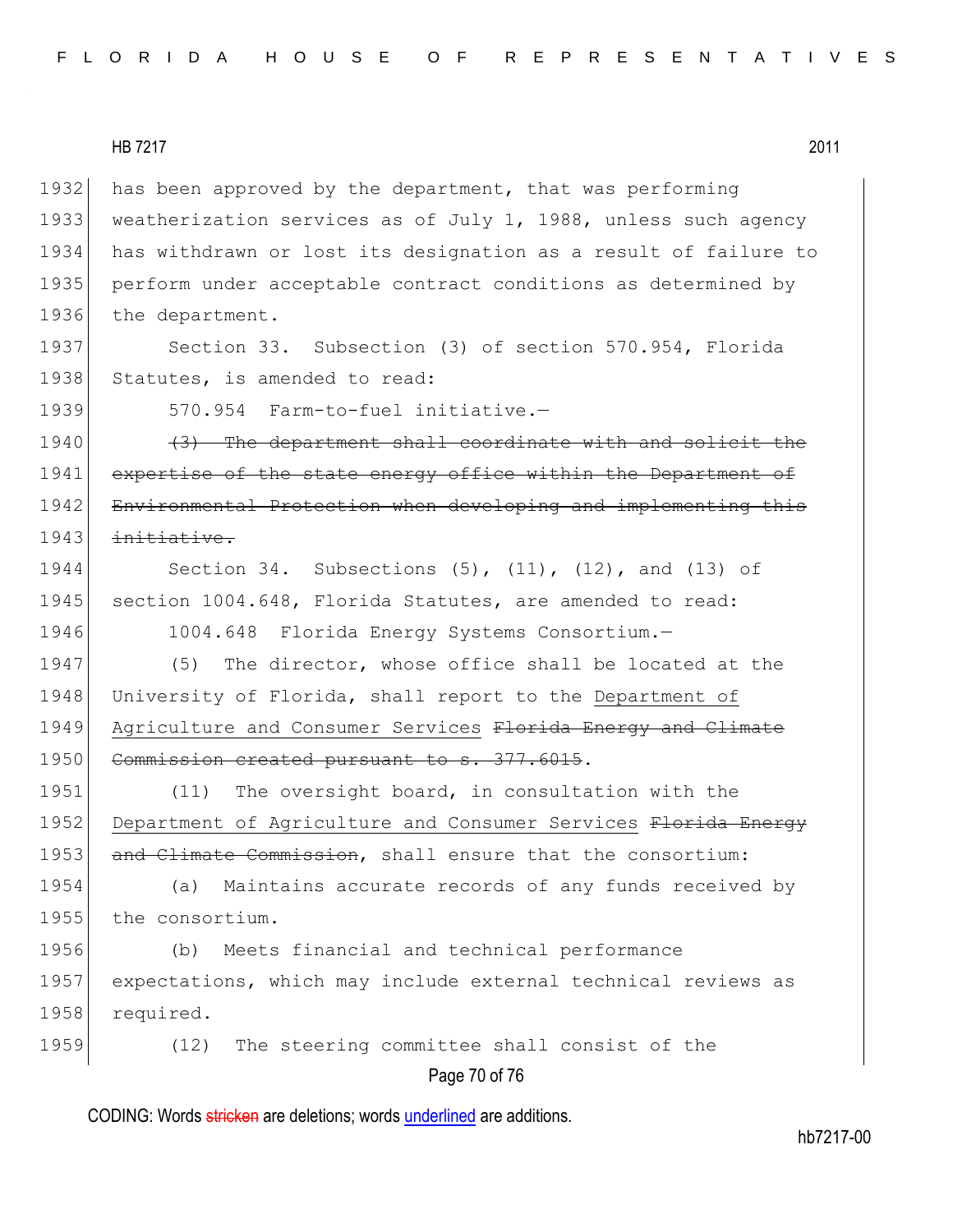1960 university representatives included in the Centers of Excellence 1961 proposals for the Florida Energy Systems Consortium and the 1962 Center of Excellence in Ocean Energy Technology-Phase II which 1963 were reviewed during the 2007-2008 fiscal year by the Florida 1964 Technology, Research, and Scholarship Board created in s. 1965 1004.226(4); a university representative appointed by the 1966 President of Florida International University; and a 1967 representative from the Department of Agriculture and Consumer 1968 Services the Florida Energy and Climate Commission. The steering 1969 committee shall be responsible for establishing and ensuring the 1970 success of the consortium's mission under subsection (9).

1971 (13) By November 1 of each year, the consortium shall 1972 submit an annual report to the Governor, the President of the 1973 Senate, the Speaker of the House of Representatives, and the 1974 Department of Agriculture and Consumer Services Florida Energy 1975 and Climate Commission regarding its activities, including, but 1976 not limited to, education and research related to, and the 1977 development and deployment of, alternative energy technologies.

1978 Section 35. Paragraphs (ddd) through (hhh) of subsection 1979 (7) of section 212.08, Florida Statutes, are redesignated as 1980 paragraphs (ccc) through (ggg), respectively, and paragraph 1981 (ccc) of that subsection is amended to read:

1982 212.08 Sales, rental, use, consumption, distribution, and 1983 storage tax; specified exemptions.—The sale at retail, the 1984 rental, the use, the consumption, the distribution, and the 1985 storage to be used or consumed in this state of the following 1986 are hereby specifically exempt from the tax imposed by this 1987 chapter.

## Page 71 of 76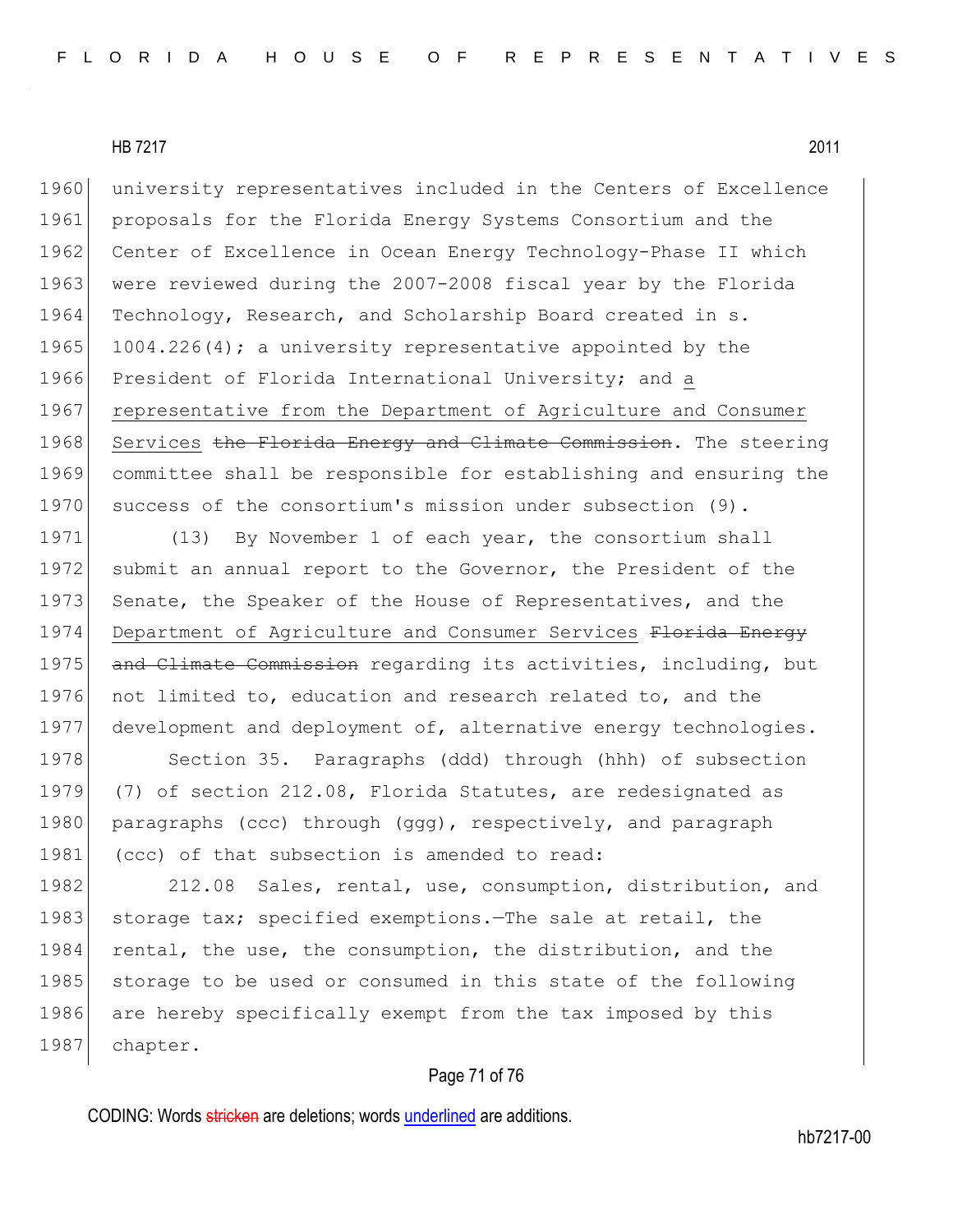1988 (7) MISCELLANEOUS EXEMPTIONS.—Exemptions provided to any 1989 entity by this chapter do not inure to any transaction that is 1990 otherwise taxable under this chapter when payment is made by a 1991 representative or employee of the entity by any means, 1992 including, but not limited to, cash, check, or credit card, even 1993 when that representative or employee is subsequently reimbursed 1994 by the entity. In addition, exemptions provided to any entity by 1995 this subsection do not inure to any transaction that is 1996 otherwise taxable under this chapter unless the entity has 1997 obtained a sales tax exemption certificate from the department 1998 or the entity obtains or provides other documentation as 1999 required by the department. Eligible purchases or leases made 2000 with such a certificate must be in strict compliance with this 2001 subsection and departmental rules, and any person who makes an 2002 exempt purchase with a certificate that is not in strict 2003 compliance with this subsection and the rules is liable for and 2004 shall pay the tax. The department may adopt rules to administer 2005 this subsection.

2006 (ccc) Equipment, machinery, and other materials for 2007 renewable energy technologies.

 $2008$  1. As used in this paragraph, the term:

2009 **a.** "Biodiesel" means the mono-alkyl esters of long-chain 2010 fatty acids derived from plant or animal matter for use as a 2011 source of energy and meeting the specifications for biodiesel 2012 and biodiesel blends with petroleum products as adopted by the 2013 Department of Agriculture and Consumer Services. Biodiesel may 2014 refer to biodiesel blends designated BXX, where XX represents 2015 the volume percentage of biodiesel fuel in the blend.

# Page 72 of 76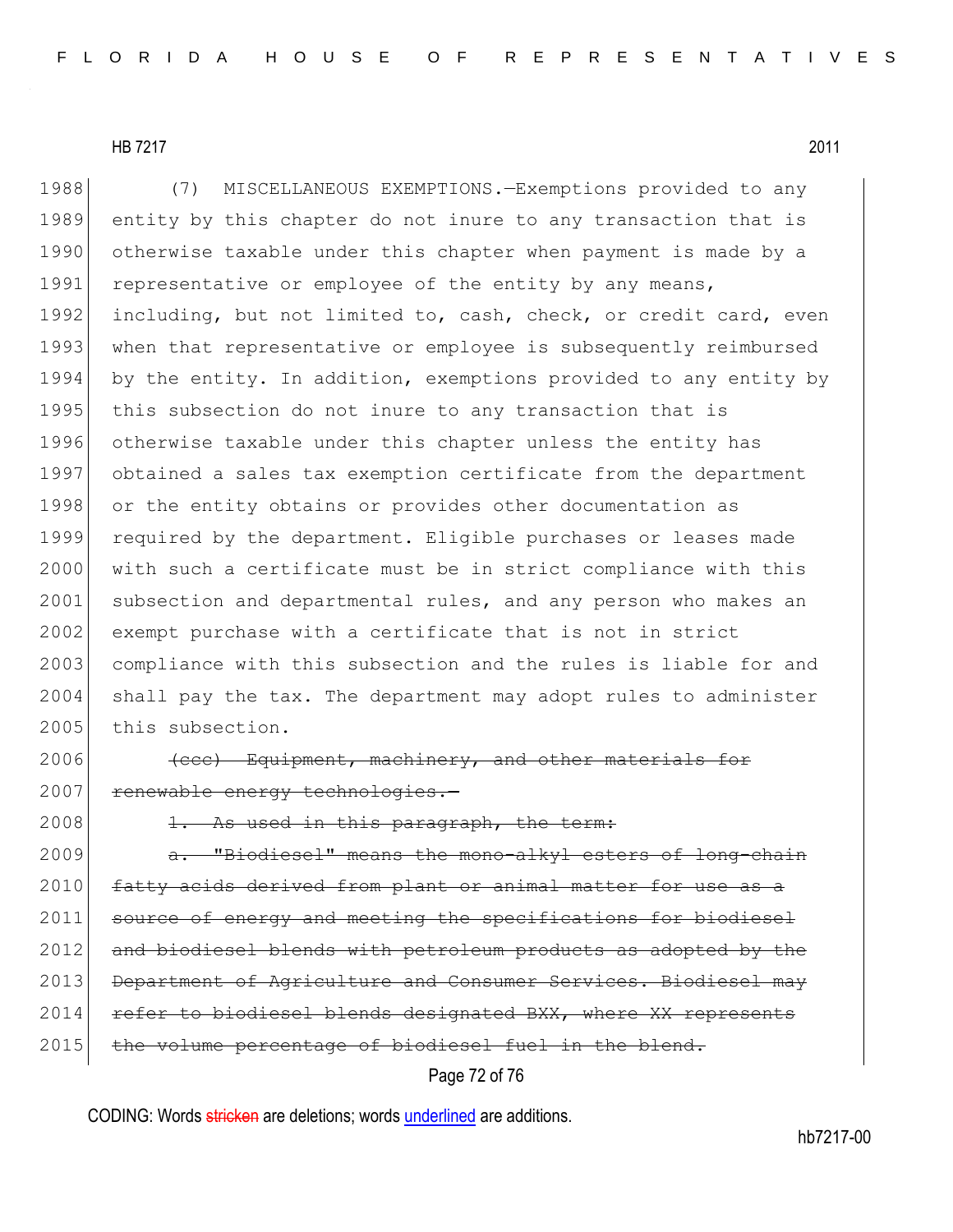| 2011 |
|------|
|      |

2016 b. "Ethanol" means an anhydrous denatured alcohol produced 2017 by the conversion of carbohydrates meeting the specifications 2018 for fuel ethanol and fuel ethanol blends with petroleum products 2019 as adopted by the Department of Agriculture and Consumer 2020 Services. Ethanol may refer to fuel ethanol blends designated 2021 EXX, where XX represents the volume percentage of fuel ethanol  $2022$  in the blend. 2023 c. "Hydrogen fuel cells" means equipment using hydrogen or 2024 a hydrogen-rich fuel in an electrochemical process to generate 2025 energy, electricity, or the transfer of heat.  $2026$  2. The sale or use of the following in the state is exempt 2027 from the tax imposed by this chapter: 2028 **a.** Hydrogen-powered vehicles, materials incorporated into 2029 hydrogen-powered vehicles, and hydrogen-fueling stations, up to 2030 a limit of \$2 million in tax each state fiscal year for all 2031 taxpayers. 2032 b. Commercial stationary hydrogen fuel cells, up to a 2033 limit of \$1 million in tax each state fiscal year for all  $2034$  taxpayers.  $2035$  e. Materials used in the distribution of biodiesel (B10-2036 B100) and ethanol (E10-E100), including fueling infrastructure,  $2037$  transportation, and storage, up to a limit of \$1 million in tax 2038 each state fiscal year for all taxpayers. Gasoline fueling 2039 station pump retrofits for ethanol (E10-E100) distribution 2040 qualify for the exemption provided in this sub-subparagraph. 2041 3. The Florida Energy and Climate Commission shall provide  $2042$  to the department a list of items eligible for the exemption 2043 provided in this paragraph.

## Page 73 of 76

CODING: Words stricken are deletions; words underlined are additions.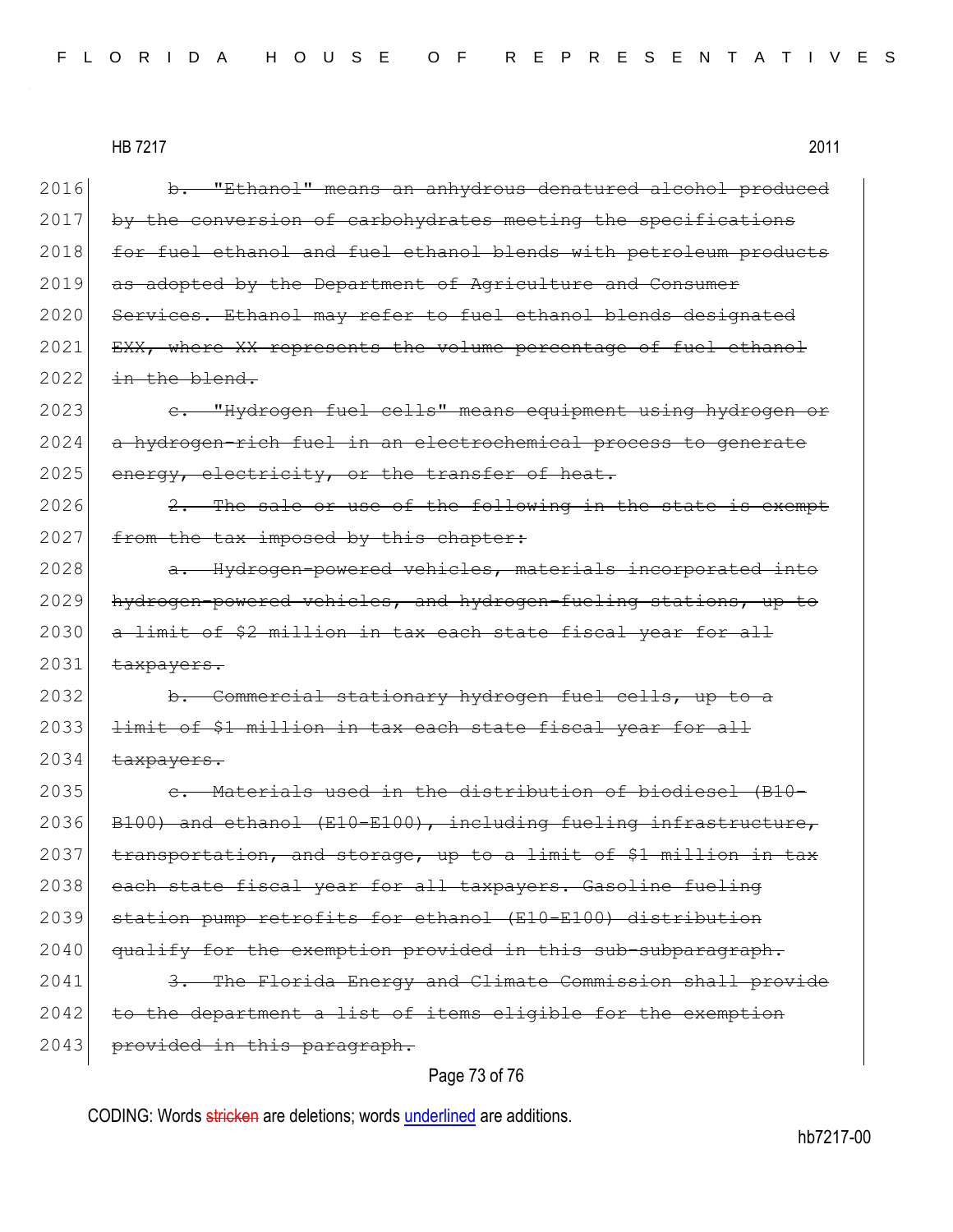HB 7217 2011

| 2044 | The exemption provided in this paragraph shall be<br>4.a.                     |
|------|-------------------------------------------------------------------------------|
| 2045 | available to a purchaser only through a refund of previously                  |
| 2046 | paid taxes. An eligible item is subject to refund one time. A                 |
| 2047 | person who has received a refund on an eligible item shall                    |
| 2048 | notify the next purchaser of the item that such item is no                    |
| 2049 | longer eligible for a refund of paid taxes. This notification                 |
| 2050 | shall be provided to each subsequent purchaser on the sales                   |
| 2051 | invoice or other proof of purchase.                                           |
| 2052 | b. To be eligible to receive the exemption provided in                        |
| 2053 | this paragraph, a purchaser shall file an application with the                |
| 2054 | Florida Energy and Climate Commission. The application shall be               |
| 2055 | developed by the Florida Energy and Climate Commission, in                    |
| 2056 | consultation with the department, and shall require:                          |
| 2057 | (I) The name and address of the person claiming the                           |
| 2058 | refund.                                                                       |
| 2059 | (II) A specific description of the purchase for which a                       |
| 2060 | refund is sought, including, when applicable, a serial number or              |
| 2061 | other permanent identification number.                                        |
| 2062 | (III) The sales invoice or other proof of purchase showing                    |
| 2063 | the amount of sales tax paid, the date of purchase, and the name              |
| 2064 | and address of the sales tax dealer from whom the property was                |
| 2065 | purchased.                                                                    |
| 2066 | A sworn statement that the information provided is                            |
| 2067 | accurate and that the requirements of this paragraph have been                |
| 2068 | met.                                                                          |
| 2069 | Within 30 days after receipt of an application, the                           |
| 2070 | Florida Energy and Climate Commission shall review the                        |
| 2071 | application and shall notify the applicant of any<br><del>deficiencies.</del> |
|      | Page 74 of 76                                                                 |

CODING: Words stricken are deletions; words underlined are additions.

hb7217-00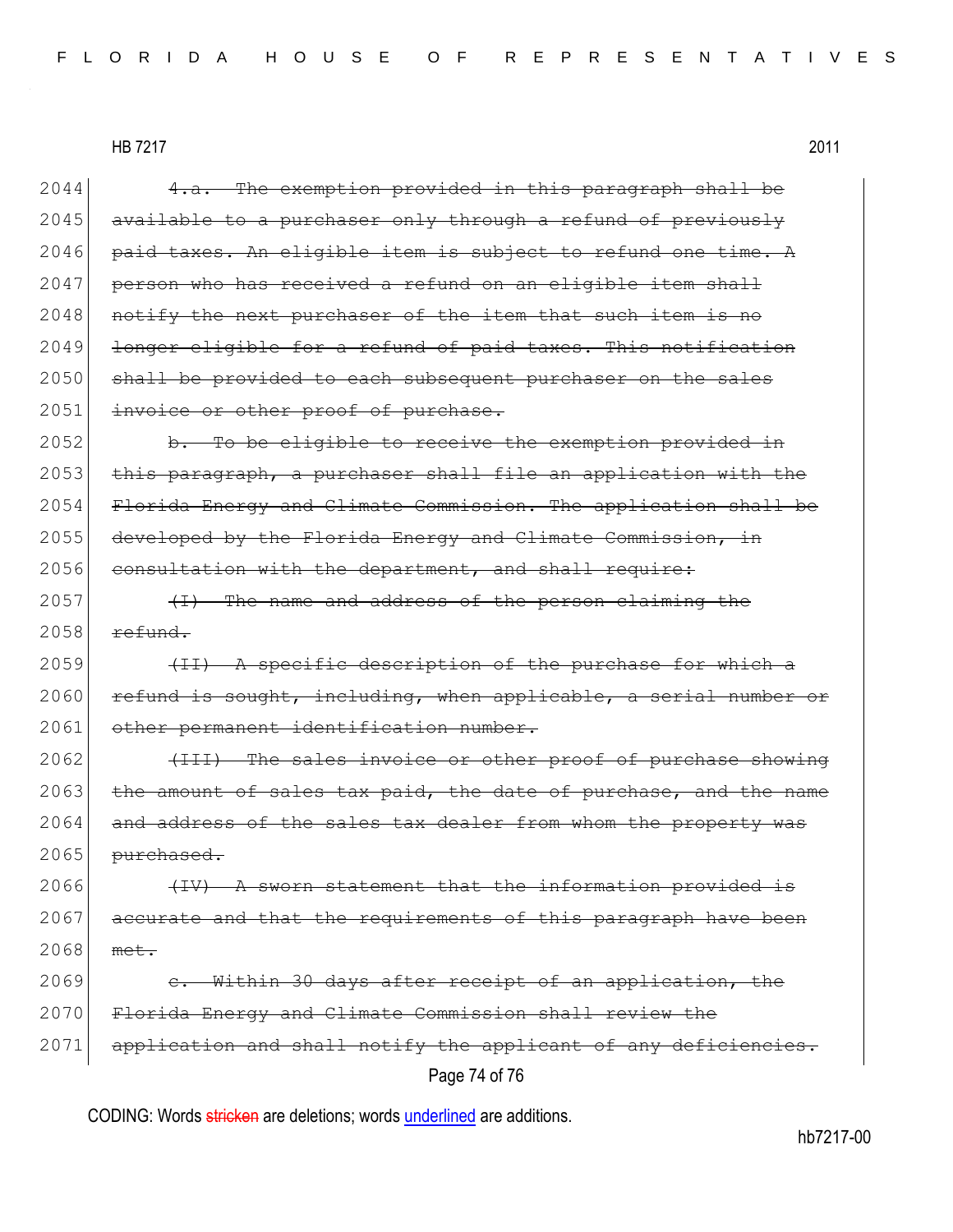HB 7217 2011

Page 75 of 76 2072 Upon receipt of a completed application, the Florida Energy and 2073 Climate Commission shall evaluate the application for exemption  $2074$  and issue a written certification that the applicant is eligible 2075 for a refund or issue a written denial of such certification 2076 within 60 days after receipt of the application. The Florida 2077 Energy and Climate Commission shall provide the department with 2078 a copy of each certification issued upon approval of an 2079 application. 2080 d. Each certified applicant shall be responsible for 2081 forwarding a certified copy of the application and copies of all 2082 required documentation to the department within 6 months after 2083 certification by the Florida Energy and Climate Commission.  $2084$  e. A refund approved pursuant to this paragraph shall be 2085 | made within 30 days after formal approval by the department. 2086 f. The Florida Energy and Climate Commission may adopt the 2087 form for the application for a certificate, requirements for the 2088 content and format of information submitted to the Florida  $2089$  Energy and Climate Commission in support of the application, 2090 other procedural requirements, and criteria by which the 2091 application will be determined by rule. The department may adopt  $2092$  all other rules pursuant to ss.  $120.536(1)$  and  $120.54$  to 2093 administer this paragraph, including rules establishing 2094 additional forms and procedures for claiming this exemption. 2095 **g.** The Florida Energy and Climate Commission shall be 2096 responsible for ensuring that the total amounts of the 2097 exemptions authorized do not exceed the limits as specified in  $2098$  subparagraph  $2.$ 2099 5. The Florida Energy and Climate Commission shall

CODING: Words stricken are deletions; words underlined are additions.